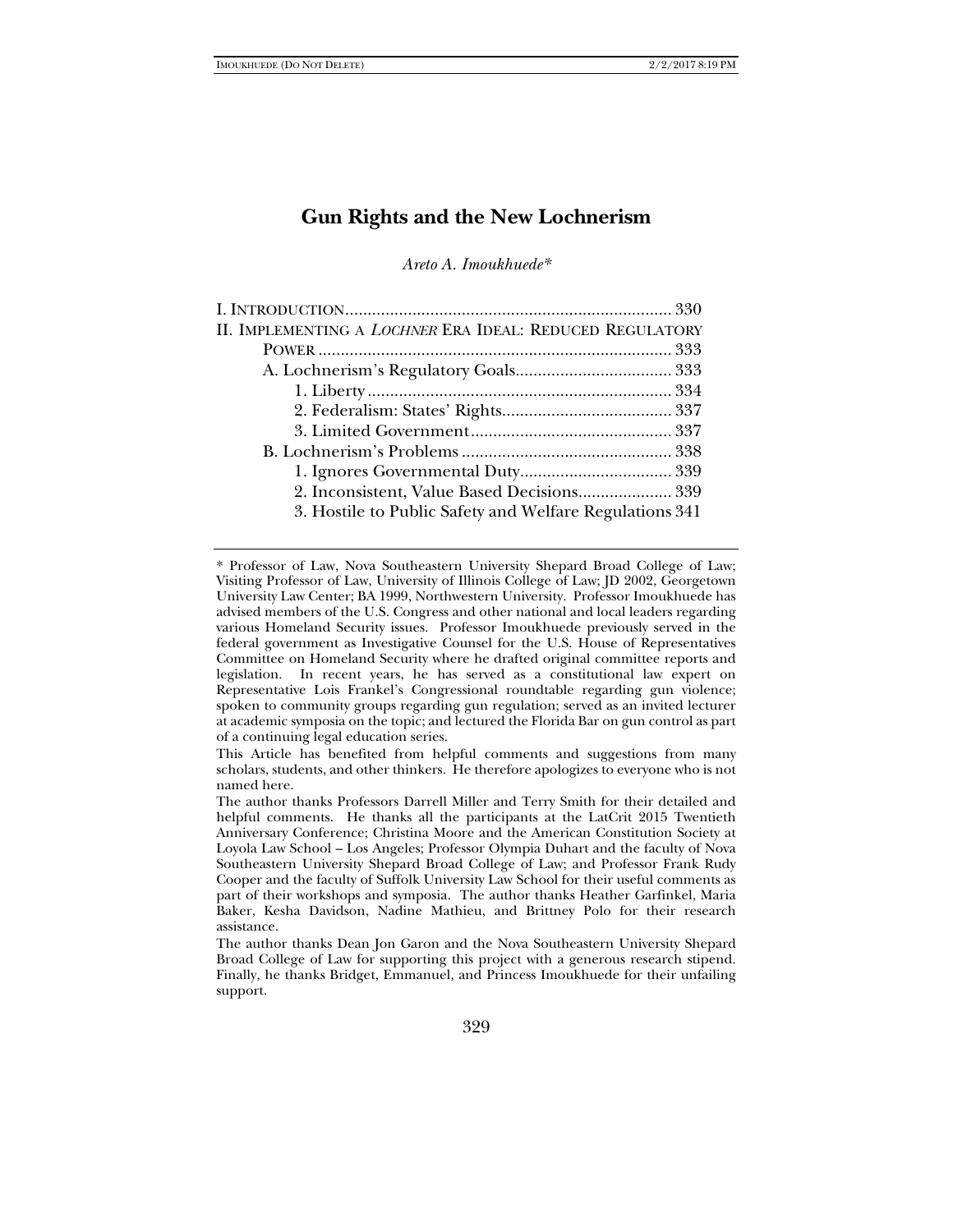| 4. Liberty as Justification for Reduced Regulatory Power |
|----------------------------------------------------------|
|                                                          |
| 5. Stare Decisis: Inconsistent with Precedent  344       |
| III. POST-HELLER SECOND AMENDMENT GUN RIGHTS  345        |
|                                                          |
| 1. The Prefatory Clause Departed from Precedent. 348     |
|                                                          |
|                                                          |
| 1. What Can Be Regulated by Federal Government 354       |
| 2. Individual Rights Protected, but Whose?  356          |
| 3. How Public Safety Concerns are Devalued  359          |
| C. State Regulatory Consequences and Public Safety 365   |
| 1. What Can Be Regulated by State Government  366        |
| 2. Individual Rights Protected, but Whose?  369          |
| 3. How Public Safety Concerns are Devalued  372          |
| IV. PRE-HELLER MEANING OF SECOND AMENDMENT WAS MORE      |
|                                                          |
|                                                          |
| 1. Public Policy: Basis for Rule in Terms of Pragmatic   |
|                                                          |
| 2. Constitutional Theory: Reasons for the Rule Based     |
| on Constitutional and Democratic Theory  377             |
|                                                          |
| B. The Regulatory Possibilities and Public Safety 381    |
| 1. What Government Could Regulate under a Revised        |
|                                                          |
| 2. Individual Rights Protected as Part of a Collective   |
|                                                          |
| 3. Public Safety Concerns Not Devalued or Required to    |
|                                                          |
|                                                          |

### I. INTRODUCTION

This Article examines the Supreme Court's recent Second Amendment cases $^{\rm l}$  as applications of the same libertarian bias that has undermined constitutional law's fundamental rights doctrine. The concept of a libertarian bias that is based in a New Lochnerism was previously introduced in both *The Fifth Freedom* and *The New Due Process*. 2

<sup>1</sup> *See* McDonald v. City of Chicago, 561 U.S. 742 (2010); District of Columbia v. Heller, 554 U.S. 570 (2008). 2

Areto A. Imoukhuede, *The Fifth Freedom: The Constitutional Duty to Provide Public*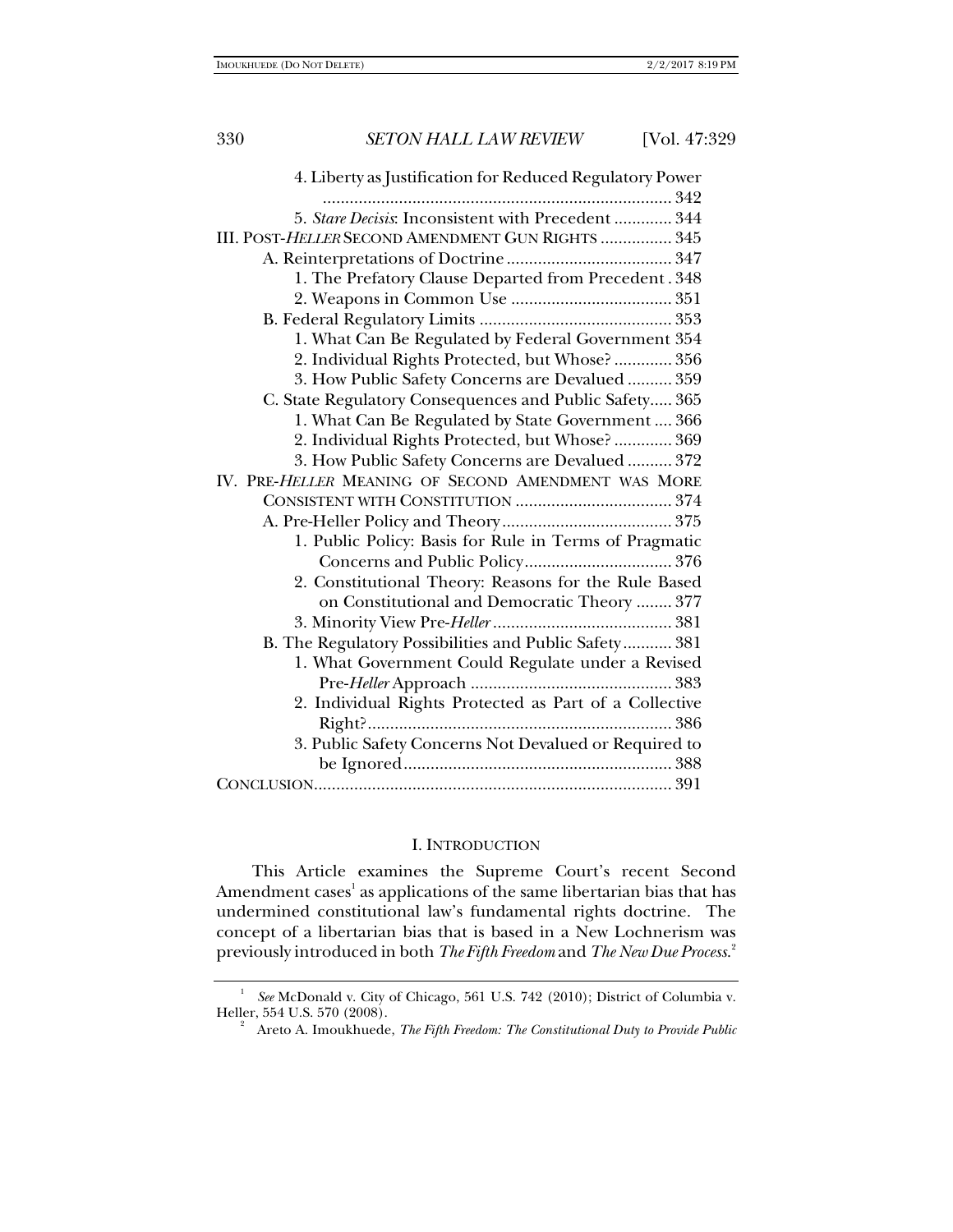The analysis here demonstrates that the recently revised doctrine regarding the Second Amendment and gun rights is driven by the current Supreme Court ("Court") hostility towards government regulation in a manner that is akin to what was seen during the *Lochner* Era.<sup>3</sup>

Regrettably, this Article is timely and is expected to continue to be so in light of ongoing gun violence and mass shootings that continue to plague the United States, including the recent mass shooting in Orlando, Florida. The Court's decisions have cast a long legal shadow, which has resulted in states and the federal government becoming justifiably fearful of running afoul of the Court's latest Second Amendment limitations espoused in *District of Columbia. v. Heller* and *McDonald v. City of Chicago*. 4 This is a legitimate fear, given that the current Second Amendment limits are grounded in neither the text of the Constitution nor precedent, which makes it difficult for lawmakers to accurately predict what the Court will next deign to be impermissible.<sup>5</sup>

*Education*, 22 U. FLA. J.L. & PUB. POL'Y 45 (2011); Areto A. Imoukhuede, *Education Rights and the New Due Process*, 47 IND. L. REV. 467 (2014).

*See* Brief of Law Professors Erwin Chemerinsky and Adam Winkler, as Amici Curiae Supporting Petitioner, District of Columbia v. Heller, 554 U.S. 570 (2008) (No. 07-290), 2008 WL 157186, at \*12–13, \*15 (demonstrating inconsistency within the position adopted by the Court in the *Lochner* era); PAUL KENS, LOCHNER V. NEW YORK: ECONOMIC REGULATION ON TRIAL 4, 198 (1998) (*Lochner* remains essential to the battles over the Court's role in the ideological conflict which pits the free market against the duty of the regulatory state); Cass R. Sunstein, *Lochner's Legacy*, 87 COLUM. L. REV. 873, 877 (1987).

<sup>4</sup> *McDonald*, 561 U.S. at 742; *Heller*, 554 U.S. at 570.

*See* Stephen Kiehl, *In Search of a Standard: Gun Regulations After* Heller *and*  McDonald, 70 MD. L. REV. 1131, 1134–35, 1162 (2011) (discussing the well-established state and federal court precedent regarding the Second Amendment prior to *Heller* and *McDonald*, and how the Courts' departure from precedent gives subsequent courts a legitimate fear of overstepping constitutional limits); Kyle Hatt, *Gun-Shy Originalism: The Second Amendment's Original Purpose*, *in* District of Columbia v. Heller, 44 SUFFOLK U. L. REV. 505, 506 (2011) (discussing how the Court's current interpretation of the Second Amendment is contrary to the amendment's original purpose, which was to protect Americans' ability to resist the tyranny of their federal government). *Heller*, through holding that the Second Amendment protects one's individual rights to bear arms for self-defense, led to limitations on the type of arms one could possess, which made the original purpose of the Second amendment "unachievable." *See also* District of Columbia v. Heller, 554 U.S. 570, 637–38 (2008) (Stevens, J., dissenting) (adopting an Originalist approach towards interpreting the Second Amendment, and arguing that the majority was wrong in adopting the individual rights argument and for ignoring the clear precedent set forth in *Miller*); HOWARD GILLMAN, THE CONSTITUTION BESIEGED: THE RISE AND DEMISE OF LOCHNER ERA POLICE POWERS JURISPRUDENCE 10, 11, 14–15 (1993); Saul Cornell & Nathan Kozuskanich, *Introduction: The D.C. Gun Case*, *in*  THE SECOND AMENDMENT ON TRIAL: CRITICAL ESSAYS ON *DISTRICT OF COLUMBIA V. HELLER* 1 (Saul Cornell & Nathan Kozuskanich eds., 2013) (explaining that the Supreme Court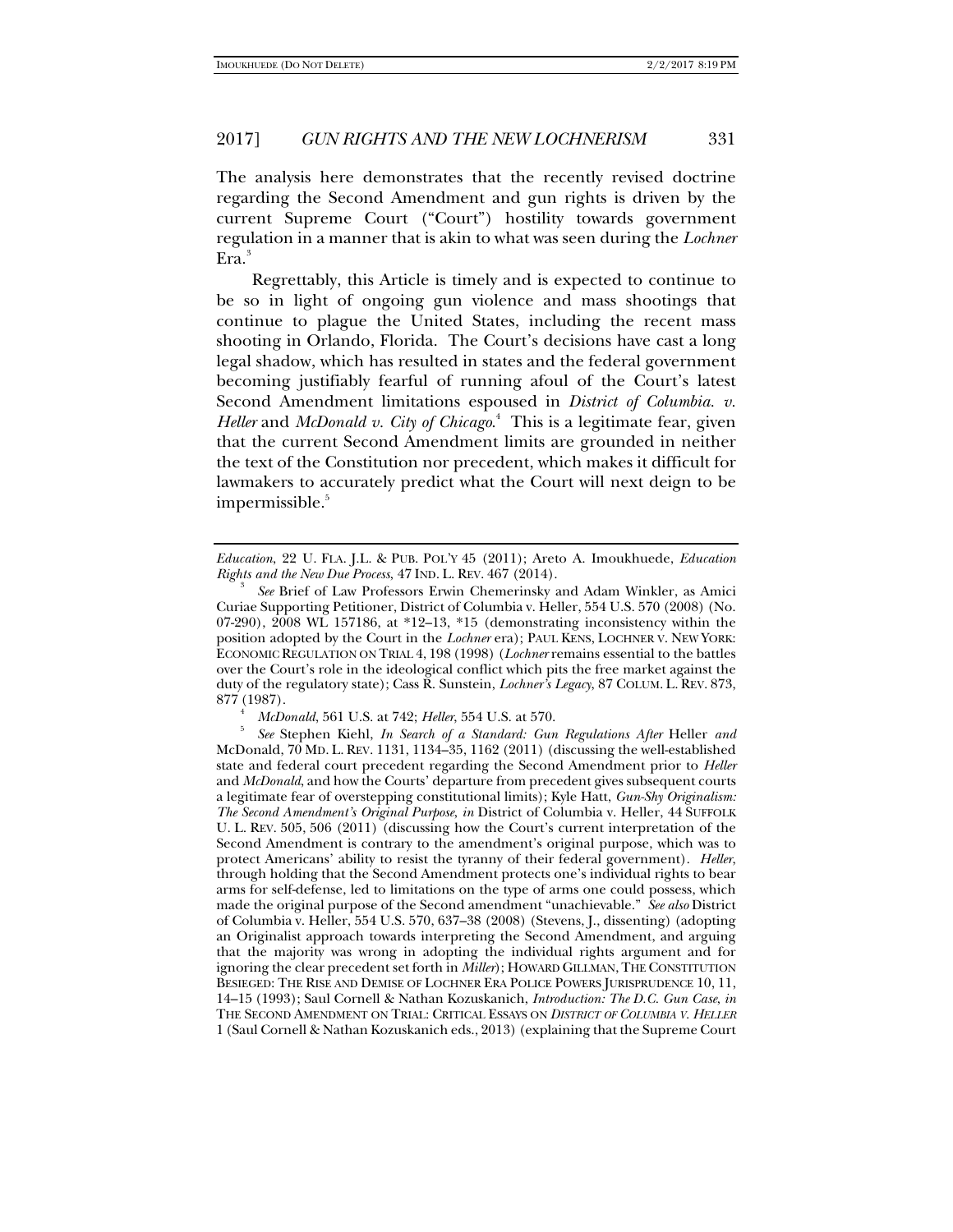Although not the sole cause of regulatory paralysis in the face of widespread gun violence and mass shootings, the Court's gun rights decisions have certainly contributed to the reluctance of state and federal law makers to pass meaningful gun regulations. The Court's decisions to limit the ability of government to regulate firearms has real consequences that cannot be ignored and should not be dismissed as collateral to individual rights or as in tension with those rights. This Article suggests that public safety is a right; a positive right that is fundamental under the Constitution.

This discussion begins in Part II by introducing the *Lochner* Era and its regulatory goals of protecting liberty, limiting government regulation, and protecting federalism and states' rights.<sup>6</sup> Part III examines how the Court has once again privileged liberty over duty through its radical reinterpretation of the Second Amendment in *District of Columbia v. Heller* and *McDonald v. City of Chicago.*<sup>7</sup>The Court has applied its libertarian bias and lost sight of the constitutional duties of government.<sup>8</sup> In the specific context of the Second Amendment and gun rights, the Court has lost sight of the duty to protect the public safety.<sup>9</sup> Part IV examines the pre-*Heller* interpretation of the Second Amendment and suggests that this meaning was more consistent with the text of the Constitution, the intent of the founders, and the constitutional duty of government to protect the public safety.

 *See* KENS, *supra* note 3, at 4 (discussing how the *Lochner* era was concerned with protecting liberty and was constantly battling with the government's regulatory duty).

 *See generally* McDonald v. City of Chicago, 561 U.S. 742 (2010); District of Columbia v. Heller, 554 U.S. 570 (2008). 8

struck down the District of Columbia's gun control laws as a violation of the Second Amendment and consequently reversed almost seventy years of settled precedent); Enrique Schaerer, *What the* Heller*?: An Originalist Critique of Justice Scalia's Second Amendment Jurisprudence*, 82 U. CIN. L. REV. 795, 797 (2014) (showing that fear of overstepping the constitutional limitation established by the Court in *Heller* is well founded, because Justice Scalia did not base his decision on the text of the Constitution or intent of the founders); David A. Strauss, *Why Was* Lochner *Wrong?*, 70 U. CHI. L. REV. 373, 379 (2003) (explaining that *Lochner* was wrongly decided because the Court engaged in judicial activism and that a problem arises when judges enforce rights that they created themselves).

*See* Paul Kens, Lochner v. New York*: Tradition or Change in Constitutional Law?*, 1 N.Y.U. J.L. & LIBERTY 404, 404–05 (2005) (explaining that the Court lost sight of its constitutional duties as it usurped power that properly rested in the Legislature, and ultimately the people, in order to implement its own "political philosophy into fundamental law of the land"). Furthermore, the judiciary's decision has been called an "'anti-canon of constitutional law' and a 'paradigmatic example of judicial failure.'" 9

*See* Cornell & Kozuskanich,*supra* note 5, at 3–4 (arguing that the Court lost sight of the government's duty to provide safety when it ruled the way it did in *Heller* and *McDonald*).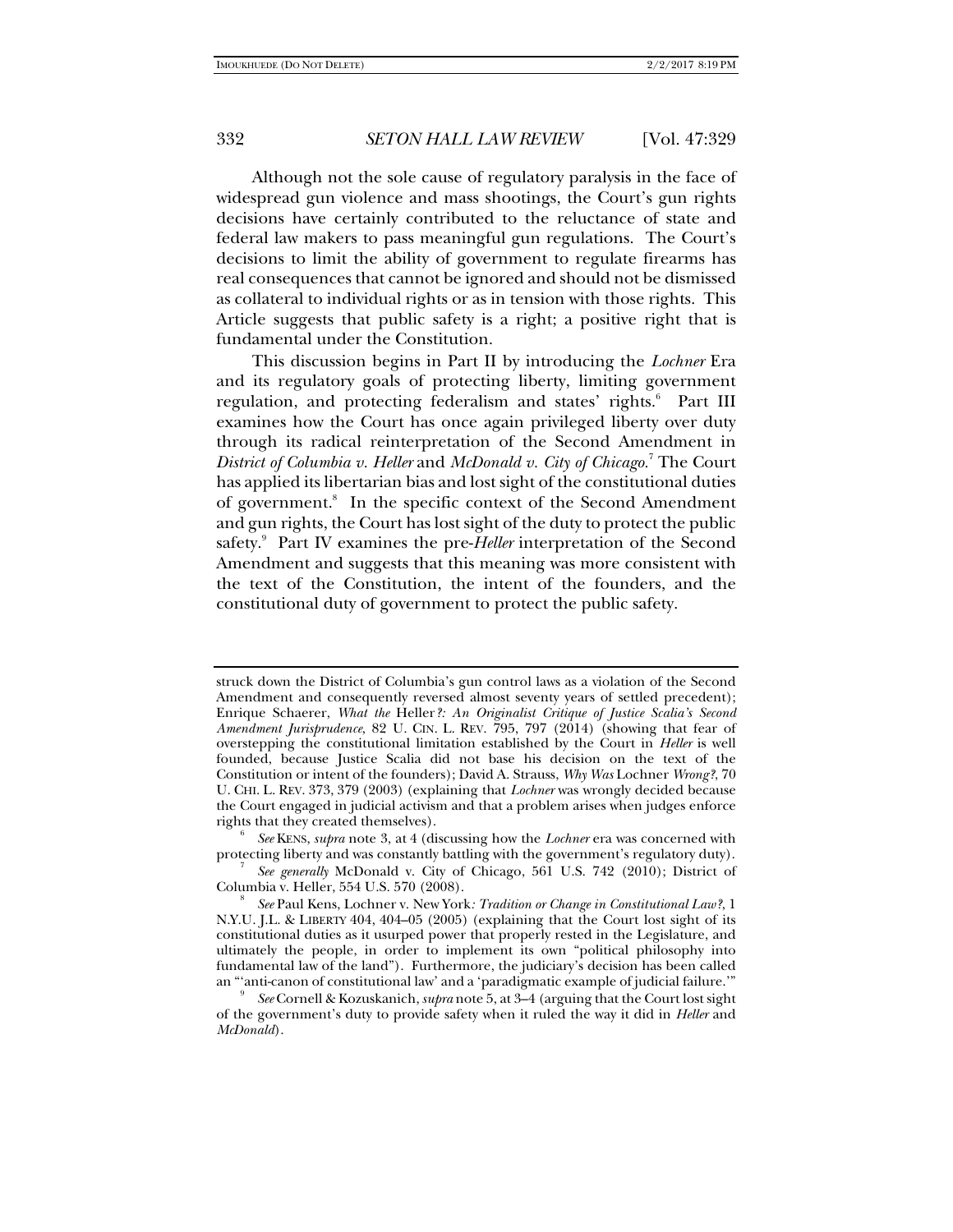# II. IMPLEMENTING A *LOCHNER* ERA IDEAL: REDUCED REGULATORY POWER

The *Lochner* Era, which historians and legal scholars largely agree stretched from  $1887$  to  $1937<sup>10</sup>$  was a period when the Supreme Court overruled more cases on constitutional grounds than ever before in American history.<sup>11</sup> The period is of particular relevance because the *Lochner* Era's jurisprudential theory holds that the Constitution mandates little to no government regulatory power.<sup>12</sup> The public policy problems that resulted are prominent in the most recent gun rights decisions.

### A. *Lochnerism's Regulatory Goals*

The *Lochner* Era regulatory goals that are most obviously reflected in the modern gun rights cases are its ostensible goals of preserving liberty, limited government, and states' rights.<sup>13</sup> These goals are visible in the modern gun rights cases of *Heller* and *McDonald*. 14 These are ostensible goals, because, as the literature demonstrates, they were not consistently pursued, and ultimately served as rhetorical cover for implementing a libertarian legislative agenda through the judiciary.<sup>15</sup>

*See generally* KENS, *supra* note 3, at 71, 74 (discussing how the *Lochner* era was concerned with protecting liberty and constantly battled with the government's regulatory duty, as well as how government regulation is limited). 14

 *See generally* McDonald v. City of Chicago, 561 U.S. 742 (2010); District of Columbia v. Heller, 554 U.S. 570 (2008). 15 *See* GILLMAN, *supra* note 5, at 10, 11, 14–15; Strauss, *supra* note 5, at 375–76

<sup>10</sup> *See* KENS, *supra* note 3, at 194 (acknowledging that in 1937 the case *West Coast Hotel v. Parrish* marked the end of the *Lochner* era as the Court upheld a Washington statute for minimum wages and also rejected liberty of contract as a doctrine); Strauss, *supra* note 5, at 374 (acknowledging 1937 as marking the end of the *Lochner* era, evidenced by the case *West Coast Hotel Co. v. Parrish*).

*See* Strauss, *supra* note 5, at 373 (explaining that it was during the *Lochner* era "in which the Supreme Court invalidated nearly two hundred social welfare and regulatory measures, including minimum wage laws, laws designed to enable employees to unionize, and a federal statute establishing a pension system for railway workers").<br> $\frac{12}{12}$  See KENS, supra note 3, at 71–74.

<sup>(</sup>explaining why *Lochner* was wrongly decided: first, the Court engaged in judicial activism; second, the Court chose to create rights not expressly granted by the Constitution; and third, the Court used freedom of contract to protect class interests and the laissez-faire economic capitalist system); *see also* Brief of Law Professors Erwin Chemerinsky and Adam Winkler as Amici Curiae Supporting Petitioners, *supra* note 3, at \*12–13, \*15 (demonstrating the constitutional inconsistency in the position adopted by the Court in the *Lochner* era, and now repeated in its *Heller* and *McDonald* decisions); Geoffrey R. Stone, Citizens United *and Conservative Judicial Activism*, 2012 U. ILL. L. REV. 485, 490, 492–94, 499–500 (arguing that the Supreme Court's conservative majority is troubling, because it is imparting its own policy choices through its opinions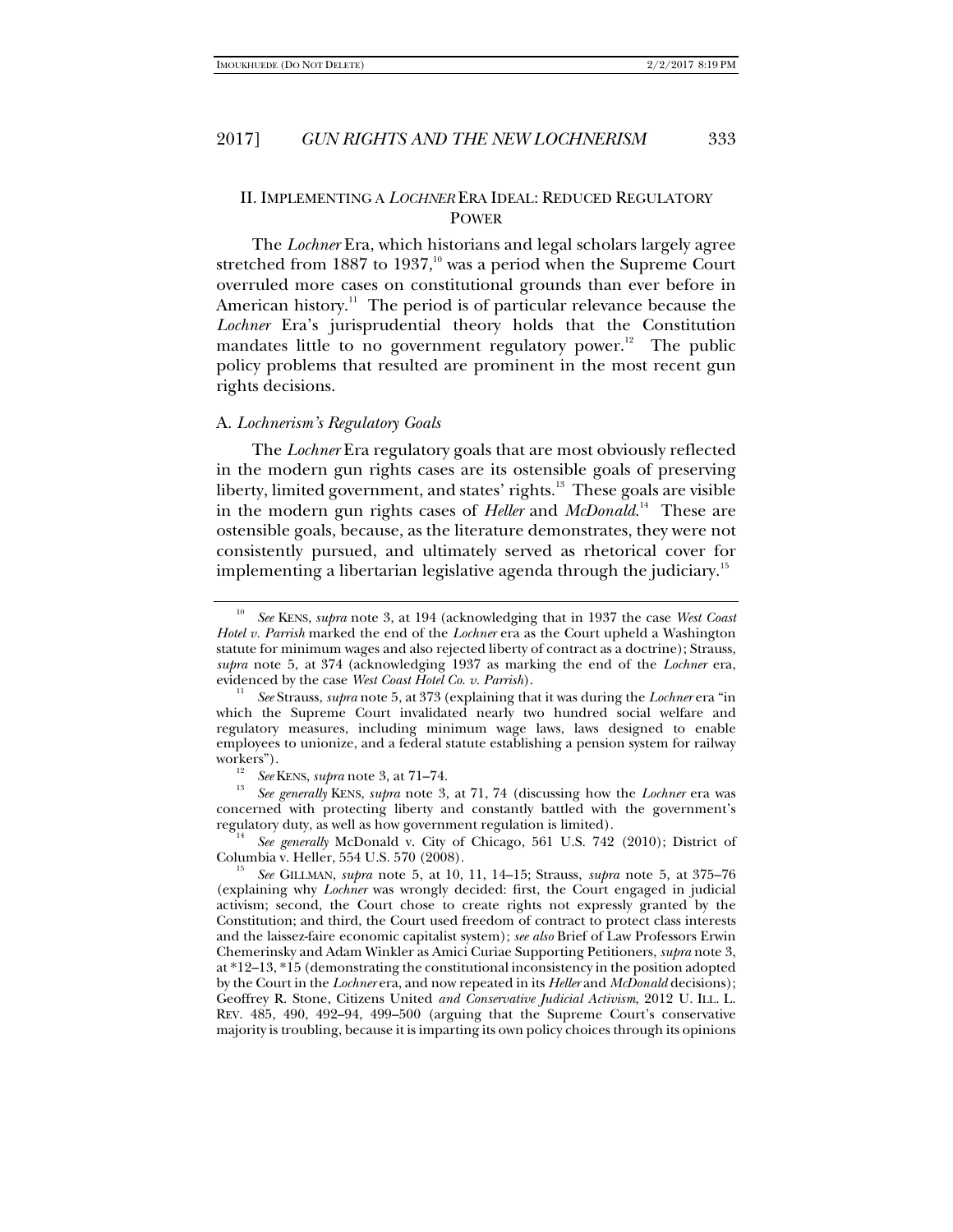### 1. Liberty

Protecting individual liberty was one of the avowed goals of *Lochner* Era jurisprudence.<sup>16</sup> While this goal is not necessarily inconsistent with the Constitution in the abstract, the concept of liberty was distorted by Lochnerism in order to preserve the rights of the economically and socially empowered to the detriment of the poor and powerless.<sup>17</sup>

In the book *Lochner v. New York: Economic Regulation on Trial*, Paul Kens quotes the famous Darwinian principle "survival of the fittest" in connection with the mentality of the *Lochner* Era's ideologies and goals.18 This is particularly relevant because "the fittest" that he is referring to are the wealthy, empowered, business owners who, through applied *Lochner* ideologies such as laissez-faire economics and Darwinian principles, furthered their power and wealth at the expense of the working class, who are powerless and poor. Here, what is being argued for is individual liberty: the freedom to contract, free exchange, and no government interference.<sup>19</sup> Freedom of contract and other constitutional law-based doctrines were applied to bolster common law doctrines such as caveat emptor—"let the buyer beware"—and undermine the ability to prevent the exploitation of workers or consumers.<sup>20</sup>

instead of following precedent).

*See* Kens, *supra* note 8, at 411 (arguing thatthe *Lochner* court's decision was based on "individualism," which focuses on individual liberty).

*See* KENS, *supra* note 3, at 71–74. There is a competing view of *Lochner* Era jurisprudence that frames it as being motivated by "a fear of government protective monopolistic behavior." GILLMAN, *supra* note 5, at 10, 11, 14–15. However, as David E. Bernstein suggests in his article, "Gillman's discussion of the police powers jurisprudence of the U.S. Supreme Court during the *Lochner* era . . . exaggerates the role that concerns about class legislation played in that jurisprudence. Rather . . . the basic motivation for Lochnerian jurisprudence was the Justices' belief that Americans had fundamental unenumerated constitutional rights, and that the Fourteenth Amendment's Due Process Clause protected those rights." David E. Bernstein, Lochner *Era Revisionism, Revised: Lochner and the Origins of Fundamental Rights* 

<sup>&</sup>lt;sup>18</sup> KENS, *supra* note 3, at 75.<br><sup>19</sup> *Id.* at 74.<br><sup>20</sup> *See* United States v. Carolene Prods. Co., 304 U.S. 144 (1938) (concerning a federal law which prohibited the interstate shipment of products made by mixing milk with any fat, other than milk fat, to create a product imitating milk or cream). *Carolene Products* violated the statute by mixing milk and coconut oil. Although the law was challenged as an unconstitutional interference by Congress, the Supreme Court found that the federal government had legitimate interests in protecting the public from fraud and health threats and that Congress was not obliged to ignore evidence about the danger of a product. The law was upheld. This case is significant for Footnote 4, in which the Court recognized boundaries for the deference given the legislature: 1) if a law appears to violate the Bill of Rights on its face, 2) interference with political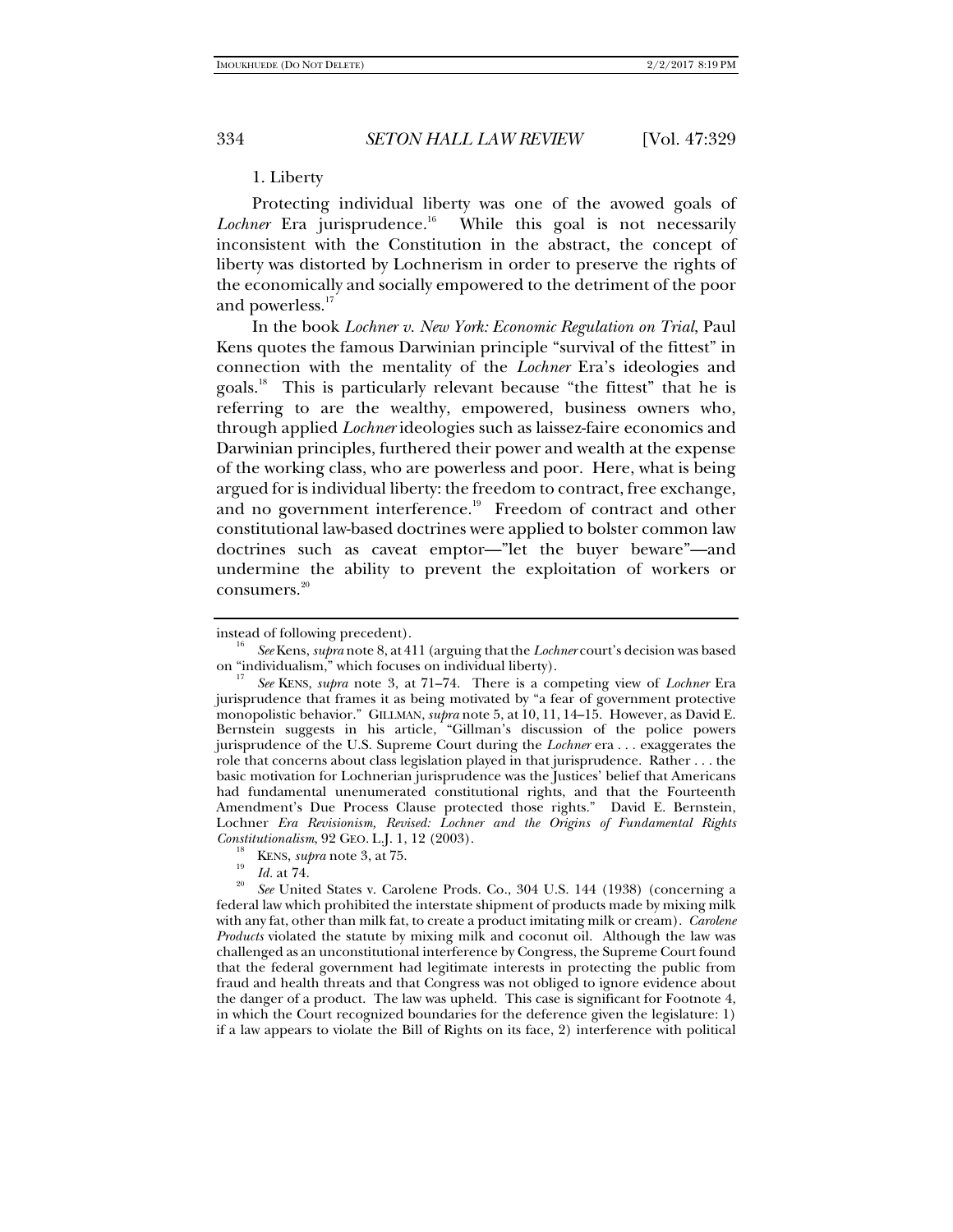This ideology was evident in the 1897 case *Allgeyer v. Louisiana*, which was the first case in which the United States Supreme Court recognized and emphasized the individual liberty to engage in free contract.21 *Allgeyer* concerned an act that prohibited citizens of the state, under open policy of marine insurance, from acquiring insurance from an out-of-state insurance company that had failed to comply with the state's laws. $22$  The law prohibited anyone in the state from sending mail or telegraphs of any notice that described the property that was in the state. The Court found that individual liberty encompasses the liberty of contract and held the act unconstitutional.<sup>23</sup> The Court continued applying this libertarian ideology throughout the *Lochner* Era to overrule government legislation and exploit the disempowered.

Another example, which encompasses these *Lochner* ideologies that favor individual liberty to bolster the empowered at the expense of the disempowered, is the 1923 case of *Adkins v. Children's Hospital*. 24 In *Adkins*, the Supreme Court overruled a federal statute that created a minimum wage for women and children working in the District of Columbia.25 The federal statute contained "language that could have served little purpose other than to help it along the legal gauntlet."<sup>26</sup> That specific language was found in section twenty-three of the statute, which declared that "the purposes of the act are to protect women and minors of the District from conditions detrimental to their health and morals, resulting from wages which are inadequate to maintain a decent standard of living."<sup>27</sup> Despite this statute being enacted for the protection and well-being of women and children, which were vulnerable groups that needed protection at the time, the Court held that the freedom to contract was more important and would prevail.<sup>28</sup> Once again, the rights and interests of those in power, the wealthy and the employers of the workers, prevailed, and the empowered maintained their ability to exploit the vulnerable.

The most infamous case displaying the *Lochner Era* ideologies of

process, and 3) considerations into whether the law affected discrete and insular groups. If a law breached these boundaries, the Court might step in. Adkins v. Children's Hosp., 261 U.S. 525 (1923); Allgeyer v. Louisiana, 165 U.S. 578 (1897). 21

*See* KENS, *supra* note 3, at 191.<br><sup>22</sup> *Allgeyer*, 165 U.S. at 578.<br><sup>23</sup> *Id.* at 593.<br><sup>24</sup> *Adkins*. 261 U.S. at 525.

*See id.* at 562; KENS, *supra* note 3, at 194. KENS, *supra* note 3, at 174.

*<sup>&</sup>lt;sup>21</sup> Id. Bs. Adkins v. Children's Hosp., 261 U.S.* 525, 561 (1923).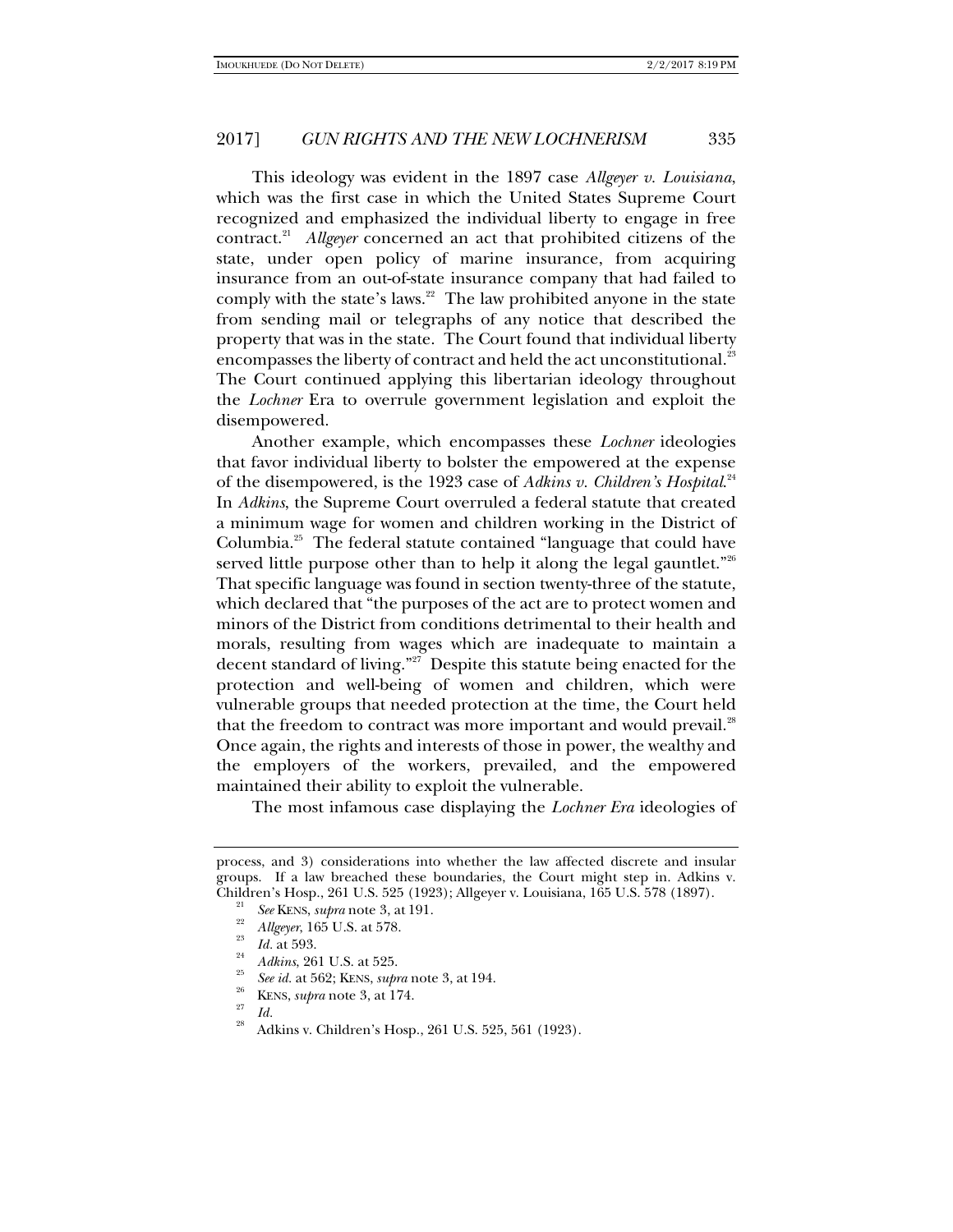allowing powerful employers' liberty of contract to supersede the needs of disadvantaged workers is the case that gave the era its name, *Lochner v. New York*. 29 The case involved a man named Joseph Lochner, whose legal problems occurred when New York enacted the Bakershop Act, which limited the number of s per day and per week that employees could work.<sup>30</sup> The limit was ten hours per day and sixty hours per week.<sup>31</sup> Some of Lochner's business practices were in violation of this Act. "Mr. Lochner had coerced or allowed one of his bakers, Aman Schmitter to work more than 60 hours in a week or more than ten hours a day."32 If Mr. Lochner had been convicted, he would have faced fines or imprisonment.<sup>33</sup> This was not Lochner's first violation of the law and he disliked the effects that the Act had on how he could lawfully conduct business, so he challenged the Act, claiming that it infringed on his liberty of freedom of contract.<sup>34</sup> While the lower courts held that he had violated the law, the Supreme Court reversed their decisions and found the Act unconstitutional. $35$  This controversial ruling allowed for employers to continue exploiting vulnerable workers who had unequal bargaining power based on a libertarian ideology of freedom of contract.

This same distorted application of liberty can be seen in the context of gun rights. The *Lochner* Era goal of preserving the rights of the economically and socially empowered is acknowledged by Cornell throughout his book.<sup>36</sup> For instance, in Nelson Lund's description of the case, he emphasizes that the Plaintiffs came from "respectable backgrounds" and that the case was brought by a "group of libertarian lawyers."<sup>37</sup>

<sup>36</sup> *See generally* SAUL CORNELL, A WELL-REGULATED MILITIA: THE FOUNDING FATHERS AND THE ORIGINS OF GUN CONTROL IN AMERICA (2006).

AND THE ORIGINS OF GUN CONTROL IN AMERICA (2006). 37 Nelson Lund, *The Second Amendment,* Heller*, and Originalist Jurisprudence*, *in* THE SECOND AMENDMENT ON TRIAL: CRITICAL ESSAYS ON *DISTRICT OF COLUMBIA V. HELLER* 148 (Saul Cornell & Nathan Kozuskanich eds., 2013).

<sup>&</sup>lt;sup>29</sup> *See* KENS, *supra* note 3, at 88–94.<br><sup>30</sup> *Id.* at 89.

*Id.*; Lochner v. New York, 198 U.S. 45, 52 (1905).<br><sup>32</sup> KENS, *supra* note 3, at 88–89.<br>*33 Id.* at 89.

<sup>&</sup>lt;sup>34</sup> *Id. Id.* at 91–110.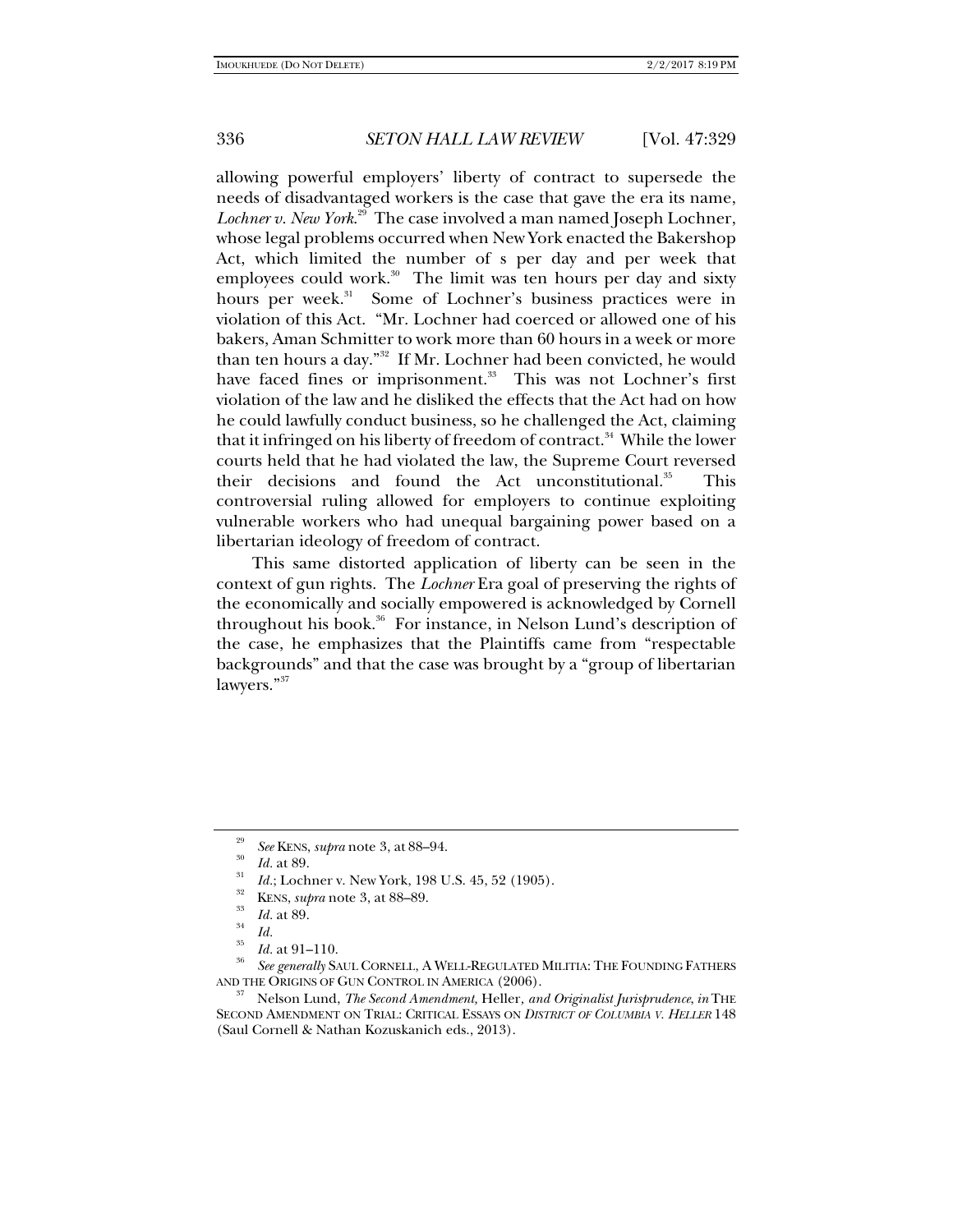## 2. Federalism: States' Rights

Protecting principles of federalism by limiting the power of the national government is a core aspect of *Lochner* Era jurisprudence<sup>38</sup> that is mirrored in the current Court's recent Second Amendment decisions.39 During the *Lochner* Era, the Court would frequently reference Tenth Amendment concerns to justify limiting the federal government's power to regulate.<sup>40</sup> These concerns were based on views of federalism that suggest that the national government cannot act most of the time.

Today's new Lochnerism uses the Second Amendment in a manner similar to how the Tenth Amendment was used in the *Lochner* Era as a basis for limiting the federal government's power, $4$  and the Fourteenth Amendment of the Due Process Clause as a basis for limiting state governments' power. $42$  This same limiting of state power was seen in *Lochner v. New York* when the Court used the Due Process Clause of the Fourteenth Amendment to overrule New York's state law that limited how many hours bakers could work per day and per week.<sup>43</sup>

This limitation of the state's power through the use of the Due Process Clause of the Fourteenth Amendment was also seen in the case *Morehead v. New York ex rel. Tipaldo*, in which the Court held a New York minimum wage law unconstitutional based on the Due Process Clause of the Fourteenth Amendment.<sup>44</sup> The Court used the Constitution to limit both federal and state governmental powers.

### 3. Limited Government

Limiting government's overall regulatory power was another goal of the *Lochner* Era.45 The activist courts of the *Lochner* Era were able to

<sup>38</sup> *See* Strauss, *supra* note 5, at 376 ("During the Lochner era, the only constitutional principles that the Supreme Court enforced regularly and systematically were those that the New Deal discredited: freedom of contract, as in Lochner, and federalism-based limits on Congress's power.").

See McDonald v. City of Chicago, 561 U.S. 742 (2010) (holding that the Second Amendment applied to the states and not just the federal government); KENS, *supra*  note 3, at 3.<br><sup>40</sup> *See* Strauss, *supra* note 5, at 376; KENS, *supra* note 3, at 3.

<sup>&</sup>lt;sup>41</sup> *See District of Columbia v. Heller, 554 U.S. 570, 598–99 (2008).*  $\frac{42}{12}$  *See M.D. J. 551 U.S.*  $\frac{744}{12}$ 

<sup>&</sup>lt;sup>42</sup> *See McDonald*, 561 U.S. at 744.<br><sup>43</sup> *See* Lochner v. New York, 198 U.S. 45, 52 (1905).

<sup>&</sup>lt;sup>44</sup> See Morehead v. New York ex rel. Tipaldo, 298 U.S. 587, 603 (1936).<br><sup>45</sup> See KENS, *supra* note 3, at 4, 71–74 (arguing that the values of the *Lochner* Era and cases, which involved substantive due process and liberty of contract, forced lawmakers to tailor reform statutes to meet the Court's constricted definition of police powers). The *Lochner* Era supported limiting government's regulatory power. Furthermore, these *Lochner* cases gave the Court a veto power over state legislation that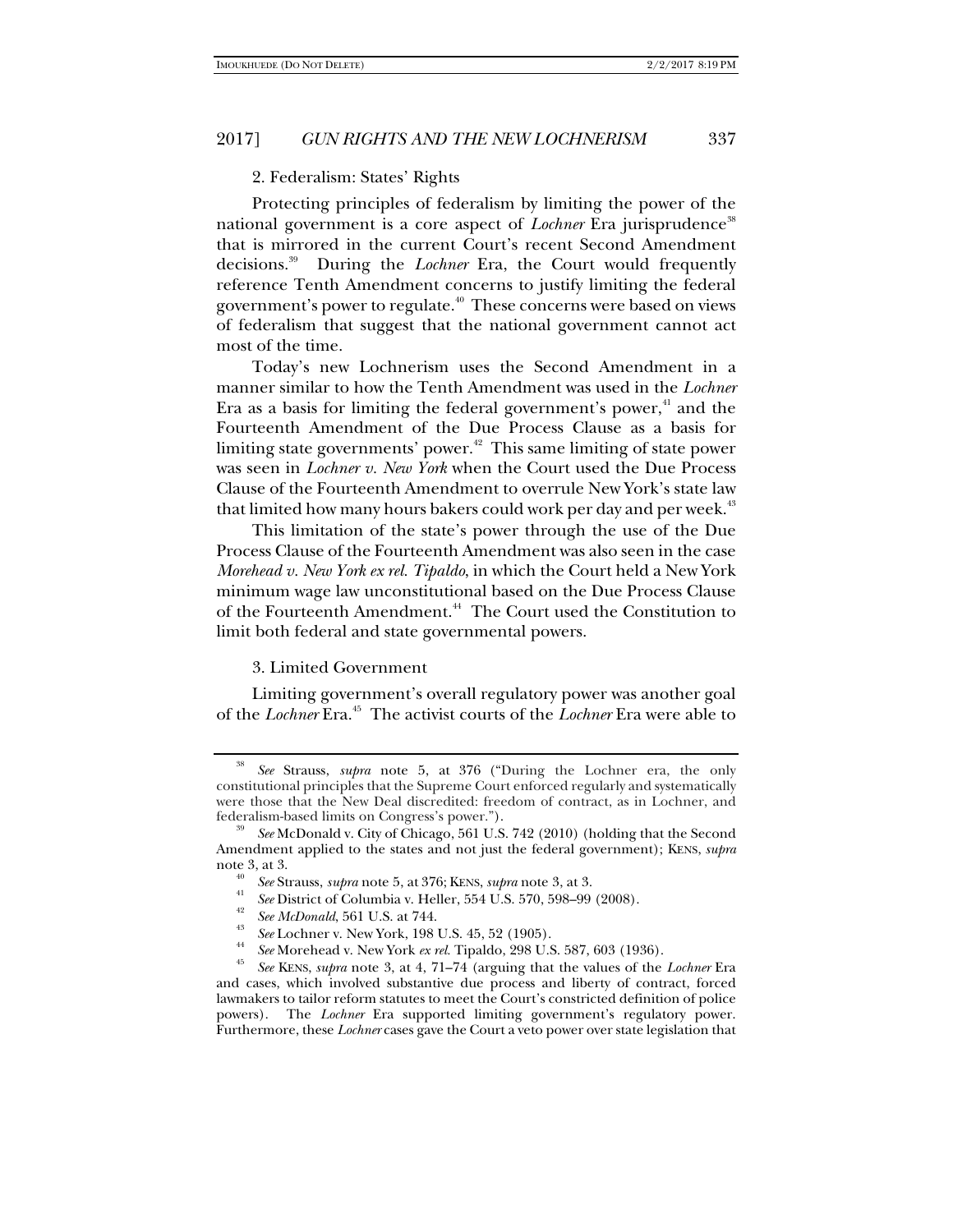limit the government's power by continually holding government legislation unconstitutional. By doing this, the Court is able to "bypass the ballot and seek to press their political agenda in the courts."46 The Court, by "usurp[ing]" the legislative function and the power of the people, has significantly limited government's overall regulatory power.<sup>47</sup> During the *Lochner* Era the concept of the "negative state" emerged as a mechanism to convince people that less government regulatory power was better. The "negative state" referred to the government's regulations in a negative perspective and connotation to promote the *Lochner* Era's ideology that the government's regulatory power should be very narrow and limited.<sup>48</sup> The Court in the *Lochner* Era felt that any government interference with private property, free exchange, and liberty of contract were "pollutants" and, additionally, were ineffective at resolving problems.<sup>49</sup>

Similar to the *Lochner* Era Court, the current Court's specific limitation on the federal government is an attempt to mask a broader goal of limiting government regulatory power at every level of government.<sup>50</sup>

### B. *Lochnerism's Problems*

The *Lochner* Era's goal of advancing liberty was a rhetorical cover for advancing the interests of those who aligned with the Court's values. $51$  The value-based decision-making that characterized the *Lochner* Era is at odds with the concept of judicial restraint, which is an essential limitation on unelected judges. As Alexander Bickel and others have described, the countermajoritarian difficulty that is inherent in a system that vests ultimate decision-making power as to "what the law is" in an unelected branch of government, requires fidelity to neutral principles.<sup>52</sup> Simply espousing those neutral principles—liberty, limited government, and federalism—is insufficient in the face of inconsistent application.

it had not had in the past.

*See* J. Harvie Wilkinson, *Of Guns, Abortions, and the Unraveling Rule of Law*, *in* THE SECOND AMENDMENT ON TRIAL: CRITICAL ESSAYS ON *DISTRICT OF COLUMBIA V. HELLER* 189 (Saul Cornell & Nathan Kozuskanich eds., 2013). 47 Kens, *supra* note 8, at 412. 48

<sup>&</sup>lt;sup>48</sup> *See* KENS, *supra* note 3, at 71–72.<br><sup>49</sup> *Id.* at 74.<br><sup>50</sup> *See id.* at 73–74.

*See* Stone, *supra* note 15, at 485, 490, 492–94, 499–500 (arguing that the Supreme Court's conservative majority is troubling because it is imparting its own policy choices through its opinions instead of following precedent). 52 S*ee generally* ALEXANDER BICKEL, THE LEAST DANGEROUS BRANCH: THE SUPREME

COURT AT THE BAR OF POLITICS (1962).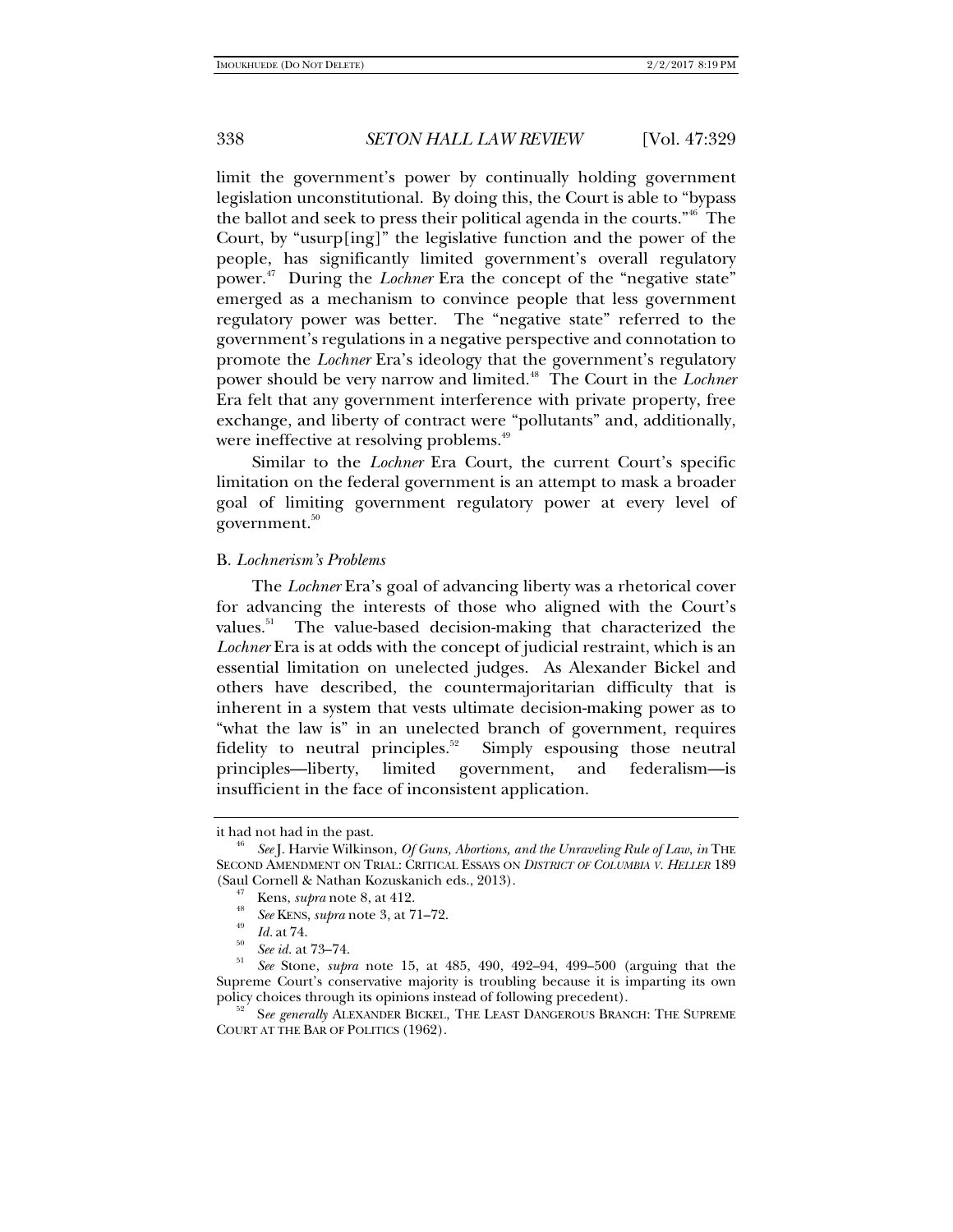## 1. Ignores Governmental Duty

One hallmark of Lochnerism was its laissez-faire approach to justice that ignored the duties of government in favor of liberty.<sup>53</sup> This is often discussed in the context of jurisprudence that is driven by laissez-faire economic theory.<sup>54</sup> A broader laissez-faire approach to justice can be seen in Lochnerism's general approach towards governmental duties. The basic philosophy of reduced governmental regulations was applied in more than just the context of governmental regulation of the economy.55 During the *Lochner* Era, the Court struck down state and federal laws involving child labor, the insurance industry, the transportation industry, maximum hour limits on working, and the rights of laborers.<sup>56</sup> Lochnerism's broader laissezfaire approach to the role of government can be seen as an allegiance to a form of anarchy where government's role is to validate already existing power relations without concerning itself with enhancing justice.<sup>57</sup>

# 2. Inconsistent, Value Based Decisions

The inconsistent values that characterize Lochnerism can be seen in its failure to follow precedent.<sup>58</sup> Although the Court espoused

- 
- 
- 

<sup>34</sup> See Adkins, 261 U.S. at 560.<br>
<sup>55</sup> See Stone, *supra* note 15, at 490.<br>
<sup>56</sup> Id. at 490–91.<br>
<sup>57</sup> William L. Taylor, *Equality as a Constitutional Concept*, 47 MD. L. REV. 38, 41 (1987). Taylor argues that the notion that laws cannot change or correct for human behavior, recognized by President Eisenhower's famous quote that "law cannot change the hearts and minds of men," is an ideology that is consistent with the *Lochner* Era, because it means the law is ineffective at changing reality. This view of law and justice was pervasive during the *Lochner* Era. President Eisenhower's quote is consistent with this *Lochner* Era view and resistance to the changes in the Civil Rights Era illustrate how this idea has continued to be applied long after the official end of Lochnerism.

 *See* District of Columbia v. Heller, 554 U.S. 570, 637–38 (2008) (Stevens, J., dissenting); GILLMAN, *supra* note 5, at 10, 11, 14–15 (arguing that the motivations of the current Court majority are often obscure and that the Roberts Court is deviating from precedent and revising the meaning of the Constitution to satisfy its own political agenda); Kiehl, *supra* note 5, at 1134–35 (discussing the established precedent of the state and federal courts regarding the Second Amendment prior to *Heller* and *McDonald* and arguing that those courts departed from precedent); Hatt, *supra* note 5, at 514 (arguing that the Court's current interpretation of the Second Amendment is contrary to the amendment's original purpose, which was to protect Americans' ability

<sup>53</sup> *See generally* Adkins v. Children's Hosp., 261 U.S. 525, 545 (1923) ("The statute . . . under consideration is attacked upon the ground that it authorizes an unconstitutional interference with the freedom of contract included within the guaranties of the due process clause of the Fifth Amendment. That the right to contract about one's affairs is a part of the liberty of the individual protected by this clause, is settled by the decisions of this Court and is no longer open to question.");<br>KENS, *supra* note 3, at 70–74.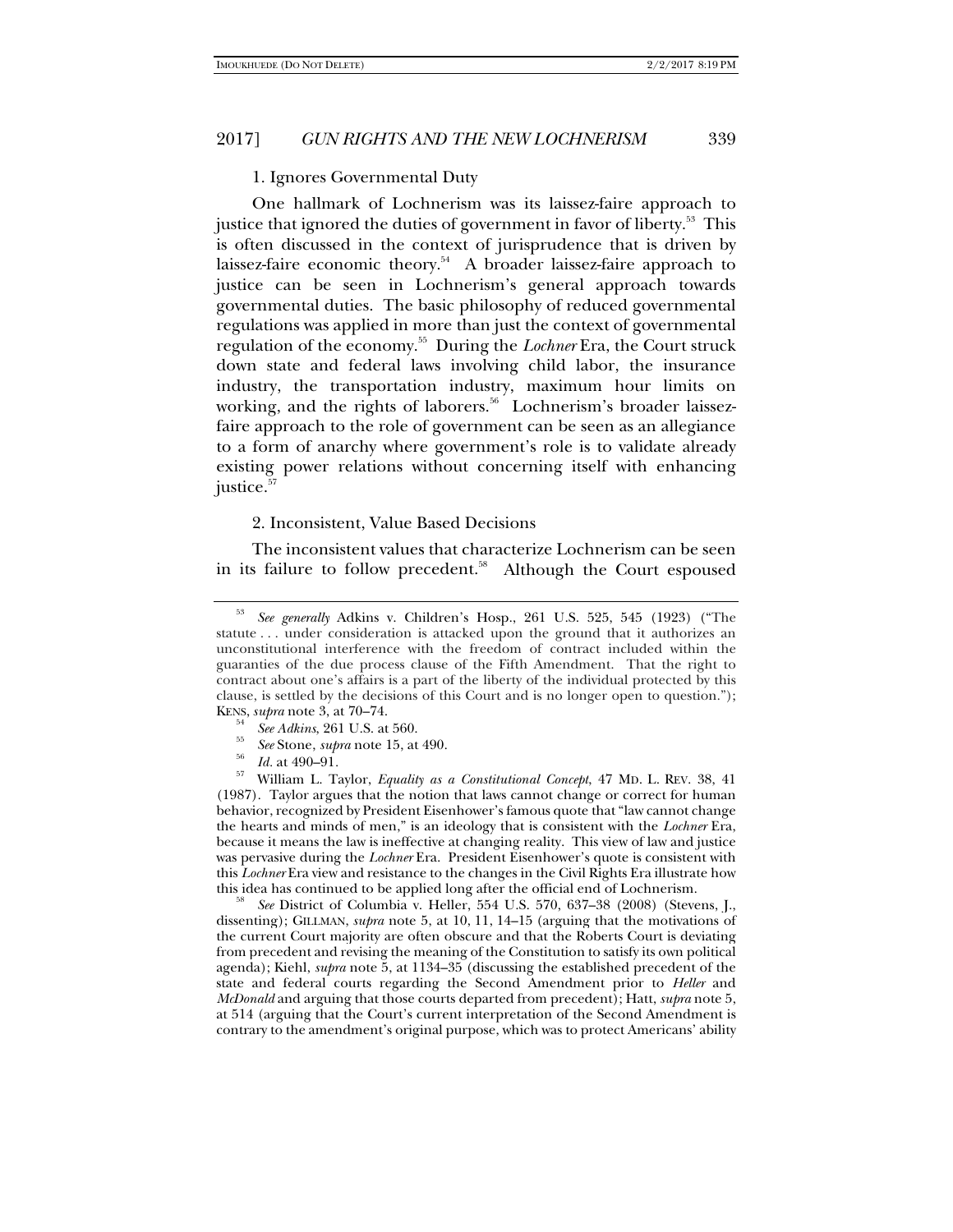neutral principles of liberty, limited government, and federalism,<sup>59</sup> it made rulings grounded in ideological beliefs and contrary to precedent.<sup>60</sup>

Friedman pointed to the Court's struggle with this countermajoritarian difficulty when he wrote, "[D]uring the *Lochner* Era, Supreme Court Justices failed to adhere to constitutional norms requiring deference to majoritarian decisions and inappropriately struck down laws by substituting their own views for those of legislative bodies."61

Thus, simply espousing neutral principles—here, liberty, limited government, and federalism $62$ —is insufficient in the face of inconsistent application by the Court. Friedman also described this problem in his article regarding the countermajoritarian difficulty and *Lochner*, where he quoted Dean William Trickett's "extremely strongly worded attack on the courts,"63 which read:

These nine men can quash the legislation of the representatives of ninety millions of people. The time is at hand when they will be able to quash the legislation of the representatives of two hundred millions of people, though that legislation were unanimously enacted and unanimously approved by the people. $^{64}$ 

Justice Brandeis warned judges and justices that "we must be ever on our guard, lest we erect our prejudices into legal principles."65 However, judicial activism and the deviation from precedent continued. This was seen in *Lochner*, which is now widely viewed as incorrect and a disgrace because, as Brandeis warned, the Justices could not claim adequate legal support for their conclusion and actually were entrenched in their own controversial view of public policy.

In a series of cases involving wages and work-hour laws, the Court

to resist the tyranny of their federal government). *Heller*, through holding that the Second Amendment protects one's individual rights to bear arms for self-defense, led to limitations on the type of arms one could possess, which made the original purpose of the Second Amendment "unachievable." This individual rights self-defense argument is one which is predicated on the inconsistent values of Lochnerism. *See also* Schaerer, *supra* note 5, at 797–98; Strauss, *supra* note 5, at 375–86.<br><sup>59</sup> Strauss, *supra* note 5, at 376.<br><sup>60</sup> Id. at 376, 383, 386.

<sup>&</sup>lt;sup>61</sup> Barry Friedman, *The History of the Countermajoritarian Difficulty, Part Three: The Lesson of Lochner, 76 N.Y.U. L. REV. 1383, 1383 (2001).* 

<sup>&</sup>lt;sup>62</sup> Strauss, *supra* note 5, at 37.<br>
<sup>63</sup> Friedman, *supra* note 61, at 1443.<br>
<sup>64</sup> *Id.*<br>
<sup>65</sup> Wilkinson, *supra* note 46, at 190 (internal quotations omitted).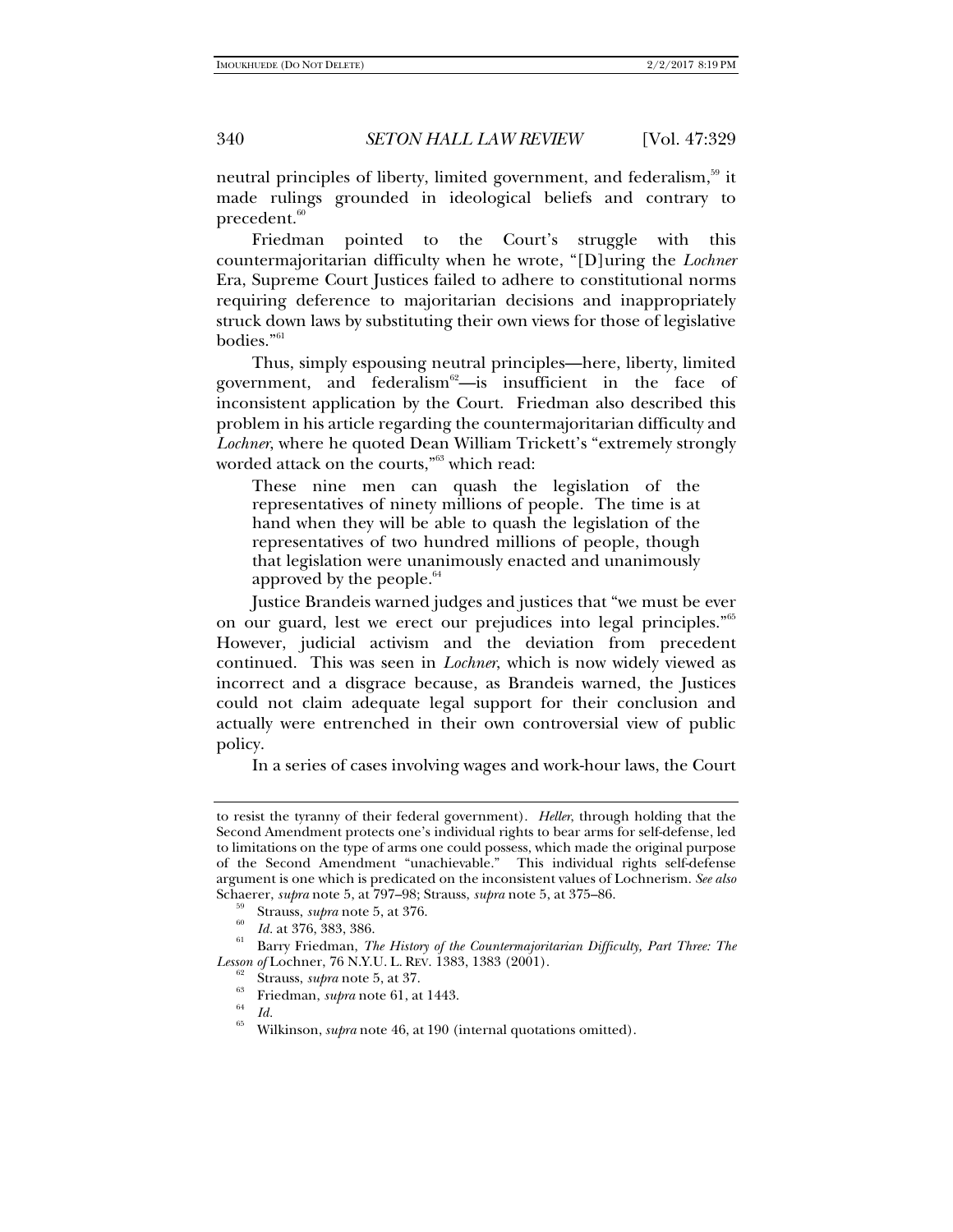initially indicated concern that an important liberty—freedom to contract—was at stake and therefore such laws would be unconstitutional. The "Brandeis Brief," introduced by then-attorney and later Supreme Court Justice Louis Brandeis, included extensive social science data and became the vehicle through which the Court was willing to create exceptions to its general rule.<sup>66</sup> If it were limited to the context of overwhelming scientific evidence, this sort of inconsistency might be seen as jurisprudentially acceptable. However, the Court's further inconsistencies have nothing to do with the challenges of legal application and everything to do with the limits of Lochnerism's laissez-faire philosophy of liberty when up against rightwing social and political theory.<sup>67</sup>

This practice of applying ideology regardless of precedent has also emerged in *Heller*, which is seen as "the modern incarnation of *Lochner v. New York*," where the "Court overrode democratic judgments in favor of a dubious understanding of the Constitution."68 In applying the Lochnerism characteristics, the Supreme Court struck down the District of Columbia's gun control laws as a violation of the Second Amendment, and in doing so it reversed almost seventy years of settled precedent.<sup>69</sup>

### 3. Hostile to Public Safety and Welfare Regulations

Lochnerism consistently devalues public welfare in favor of flawed theories of liberty.<sup>70</sup> Liberty under this perspective is forever in tension with public welfare, so that anything that is done to enhance the public welfare is viewed as eroding personal liberty.<sup>71</sup> The previously

 *See generally* Adkins v. Children's Hosp., 261 U.S. 525 (1923) (overruling a federal statute that created a minimum wage for women and children working in the District of Columbia); Hammer v. Dagenhart, 247 U.S. 251 (1918) (invalidating a federal law aimed at prohibiting child labor); Lochner v. New York, 198 U.S. 45 (1905). These cases focus particularly on economic liberty and freedom of contract and are perfect examples of times when public welfare was devalued in favor of liberty. 71

<sup>&</sup>lt;sup>66</sup> Muller v. Oregon, 208 U.S. 412, 419–23 (1908).

<sup>67</sup> Strauss, *supra* note 5, at 386. 68 Cass R. Sunstein, *Second Amendment Minimalism:* Heller *as* Griswold, *in* THE SECOND AMENDMENT ON TRIAL: CRITICAL ESSAYS ON *DISTRICT OF COLUMBIA V. HELLER* 256 (Saul Cornell & Nathan Kozuskanich eds., 2013). 69 Cornell & Kozuskanich, *supra* note 5, at 1. *See generally* United States v. Miller,

<sup>307</sup> U.S. 174 (1939); Presser v. Illinois, 116 U.S. 252 (1886); United States v. Cruikshank, 92 U.S. 542 (1875) (holding that the Second Amendment limits the power of the federal government and does not protect the right to keep and bear arms from interference by other individuals, and that the Second Amendment does not afford individuals rights to bear arms for purposes of self-preservation or defense that is not related to the militia or the common good).

*See* KENS, *supra* note 3, at 71 ("To laissez faire theorists, the chief threat to the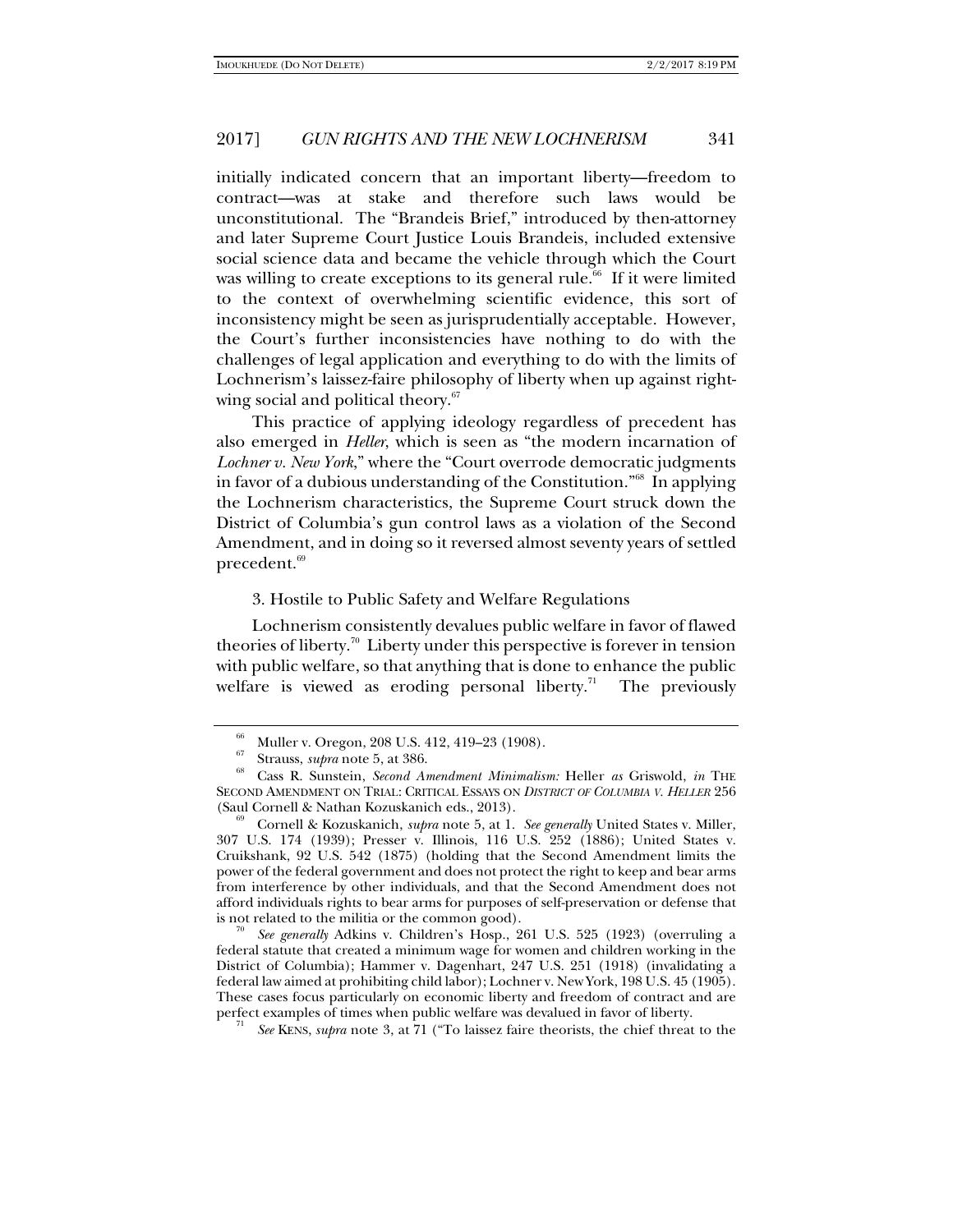discussed 1923 case of *Adkins v. Children Hospital*, is one example of the Court ignoring the duties of the government and leaving the vulnerable susceptible to exploitation and hardships.<sup>72</sup> Another *Lochner* Era example that demonstrates the Court upholding these laissez-faire economic ideologies at the expense of governmental duties, particularly the duty to protect children, is the case *Hammer v. Dagenhart*. 73 Here, the Court invalidated a federal child labor law by resting its decision on a narrow reading of the Commerce Clause, which was based on the idea of the negative state and laissez-faire social Darwinism.<sup>74</sup>

Recognizing the consistent devaluation of the public welfare at once reconciles the federalism-based inconsistencies of Lochnerism. Lochnerism was hostile to federal regulations because they undermined the Tenth Amendment rights of the States. It was simultaneously hostile to state regulations, because they undermined freedom of contract, substantive due process, and related liberty concerns.75

In sum, the *Lochner* Era Court superimposed libertarian philosophy onto constitutional law, and in so doing, failed to recognize and allow government to fulfill its constitutional duties.

4. Liberty as Justification for Reduced Regulatory Power

Under the *Lochner* Era approach, government regulations to improve the public welfare are in tension with liberty, so that there is a zero-sum binary relationship between liberty and welfare.<sup>76</sup> Kens, in his book, explains that government regulations in the *Lochner* Era were seen as "pollutants" and that efforts to resolve economic problems through legislation were ineffective because they infringed on individuals' liberty.<sup>77</sup> Thus, there is a notion that freedom requires fewer regulations and laws; however, this is an overly simplistic view.

pursuit of individual self-interest and consequently the progress of society was economic legislation.").<br><sup>72</sup> *See id.* 

<sup>73</sup> Hammer v. Dagenhart, 247 U.S. 251 (1918); *see* KENS, *supra* note 3, at 172. 74 KENS, *supra* note 3, at 71–73 (discussing Hammer v. Dagenhart, 247 U.S. 251 (1918)).<br><sup>75</sup> *See id.* ("To laissez-faire theorists, the chief threat to the pursuit of individual

self-interest and consequently the progress of society was economic legislation."). Such theorists believed that the role of government should be what is sometimes referred to as the "negative state," and they additionally envisioned a very limited governmental role from both the federal and state government leading to minimal government regulation. *See also* Strauss, *supra* note 5, at 375–76.<br><sup>76</sup> *See* KENS, *supra* note 3, at 71.

*Id.* at 71–74.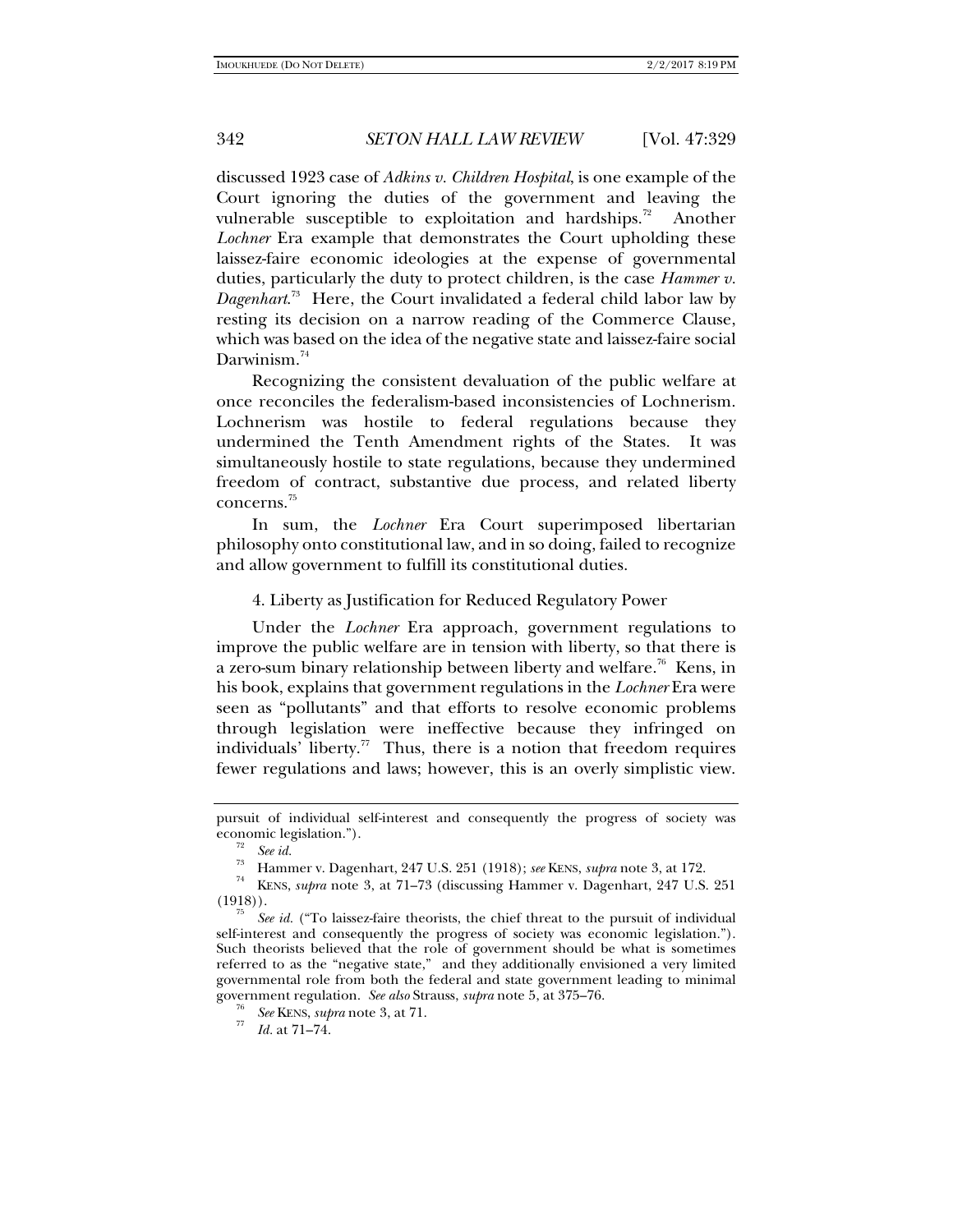One flaw in this theory is that a basic function of law is to structure institutions and frameworks for recognizing and protecting liberty. We do not trade freedom for safety, but rather, we derive freedom from safety. Government regulatory power can go further by way of enhancing liberty through regulations.<sup>78</sup>

For example, Kens examines how liberty and freedom from oppression can be enhanced through government regulation. Kens explains that when a person works fourteen-hour workdays they are too tired to read, worry about social or political issues, or have a proper family life. $79$  He says:

[W]orking from sunrise to sunset was incompatible with the responsibilities of citizenship. Long hours left no time for necessary mental improvement and cultivation, especially given that the vast majority of industrial laborers began working as children. Furthermore, long workdays left even educated workers insufficient time to consider public questions or gather with others for discussion of the issues of the day. $80$ 

Thus, Kens explains that while government regulations on employees' work hours, conditions, and pay can enhance the worker's life immeasurably, removing those regulations in exchange for a liberty that they otherwise would never have creates the threat of unemployment, a very "tangible disaster."<sup>81</sup> Furthermore, Kens explains that when employees and workers were left with such unequal bargaining power, the disabling effects of unemployment meant they did not truly have the liberty to contract. Rather, the contract between the employer and an employee was really a sham because:

Even in legal theory a contract occurs only when the parties reach agreement by bargaining "at arm's length"—that is, to some extent each party possesses a similar amount of bargaining power. But now when a worker takes a job . . . the employer sets the terms. Testifying before the Massachusetts legislature, one advocate observed that "an empty stomach can make no contracts. The workers assent but they do not consent." From this some were able to conclude that without a legal limit on the length of the workday, employees simply delivered themselves into bondage for a day's wages. $82$ 

As a result, American society holds an ideology and belief that

<sup>78</sup> <sup>78</sup> *See id.* at 173–74.<br><sup>79</sup> *See id.* at 16–17.<br><sup>80</sup> *Id.* at 19.

*Id.* at 16–17.

*See* KENS, *supra* note 3, at 19.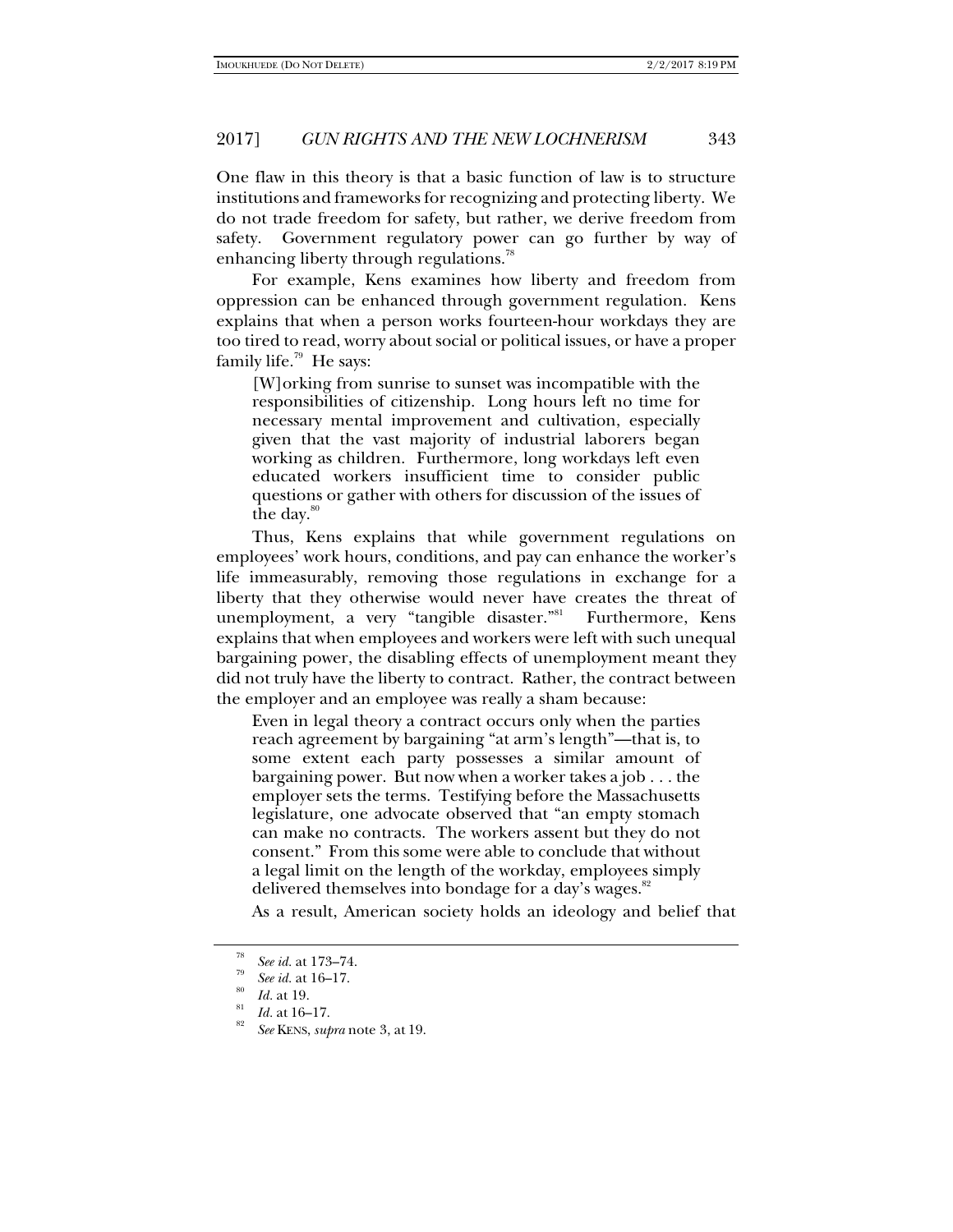pulls it between living in a world of theory and another in practice.<sup>83</sup> We cherish this belief that we live in a world where liberty is fundamental, where everyone's liberty is protected; however, without government protection through law, discrete and insular minorities and other classes of people who are not wealthy or otherwise powerful, will not enjoy liberty.<sup>84</sup> Thus, minimum wage and employee work hours are just a few examples of areas where informational discrepancies and disparities in bargaining power are corrected by way of regulation to enable citizens to make informed choices in areas such as employment, services, and products they purchase.

### 5. *Stare Decisis*: Inconsistent with Precedent

Violating *stare decisis* is a hallmark of Lochnerism and was instrumental to its ultimate failure.<sup>85</sup> In explaining why *Lochner* was wrong and what led to the demise of its interpretation, David Strauss emphasizes that *Lochner* is one of the great anti-precedents of the twentieth century, a characteristic for which it is well known.<sup>86</sup> When *stare decisis* is not followed and inconsistent constitutional decisions are made, the Court's institutional legitimacy erodes.<sup>87</sup>

 *See* District of Columbia. v. Heller, 554 U.S. 570, 637–38 (2008) (Stevens, J., dissenting); Kiehl, *supra* note 5, at 1134–35; Hatt, *supra* note 58, at 506 (arguing that *Heller*, through holding that the Second Amendment protects one's individual rights to bear arms for self-defense, led to limitations on the type of arms one could possess, which made the original purpose of the Second amendment "unachievable"); Schaerer, *supra* note 5, at 797; David Yassky, *The Second Amendment: Structure, History and Constitutional Change*, 99 MICH. L. REV. 588, 589–90, 613, 615–16, 617 (2000) (explaining the pre-*Heller* view that individual rights to bear arms are not derived from the Constitution and that the new approach ignores the prefatory clause and is implausible); John Zulkey, *The Obsolete Second Amendment: How Advances in Arms Technology Have Made the Prefatory Clause Incompatible With Public Policy*, 2010 U. ILL. J.L. TECH. & POL'Y 213, 213–14, 218 (explaining that the prefatory clause establishes a collective right for a well-regulated militia: these propositions were endorsed by *Miller*, and the Roberts Court's reinterpretation left this clause as a nullity); Amanda C. Dupree, Comment, *A Shot Heard 'Round the District: The District of Columbia Circuit Puts a Bullet in the Collective Right Theory of the Second Amendment*, 16 AM. U. J. GENDER SOC. POL'Y & L. 413, 415-18 (2008) (arguing that the collective rights theory was established precedent and that the Court departed from it in *Heller* when it held it was an individual right); Brief of NAACP Legal Defense & Educational Fund, Inc. as Amici Curiae Supporting Petitioners, District of Columbia v. Heller, 554 U.S. 570 (2008) (No.  $07-290$ ),  $2008$  WL 157192 \*6-7 (arguing that the Second Amendment does not protect an individual right to possess or use arms outside of the context of a lawfully organized militia, and that finding otherwise departs from longstanding tradition).

<sup>86</sup> Strauss, *supra* note 5, at 373.<br><sup>87</sup> *See* KENS, *supra* note 3, at 148 (arguing that decisions like *Lochner* ultimately erode respect for courts and the law); Thomas W. Merrill, *Can Originalism be Reconciled with Precedent?: A Symposium on Stare Decisis: Originalism, Stare Decisis, and the Promotion of* 

<sup>83</sup>  $\frac{^{83}}{^{84}}$  *Id.* at 20.

<sup>&</sup>lt;sup>84</sup> *See generally id.*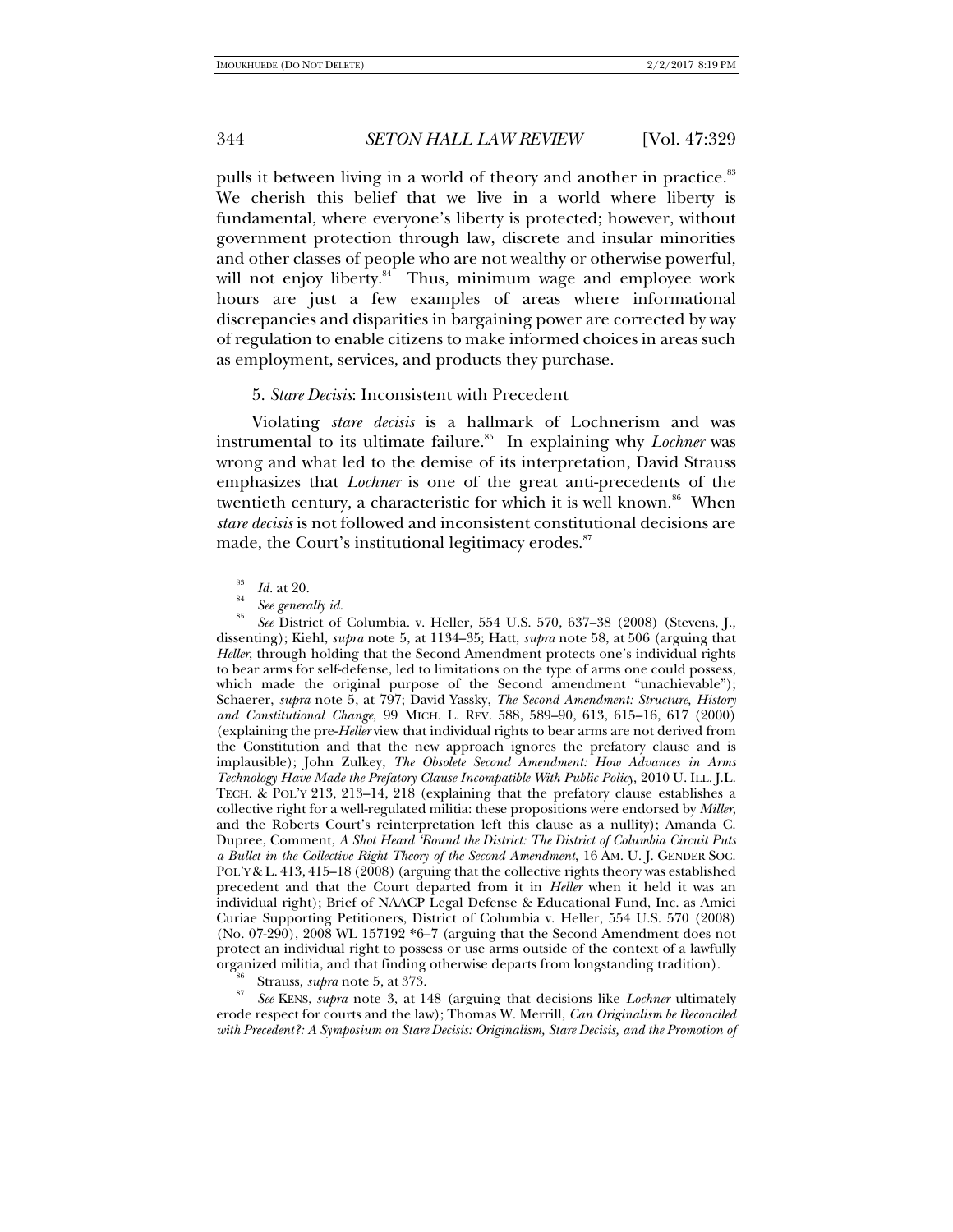Wilkinson's essay in Saul Cornell's book warns that caution should be taken when the judiciary is engaging in their "interpretive task" because they are unelected, and he explains that this is "periodically forgotten  $\dots$  at the expense of long-term institutional respect.<sup>"88</sup> This erosion of legitimacy is a very real concern that is also recognized by Kens when he discusses this very phenomenon occurring in *Lochner*. 89 The post-2008 gun rights decisions of *District of Columbia v. Heller* and *McDonald v. City of Chicago* also overrule past precedent.<sup>90</sup> Cornell highlights that the Supreme Court overruled almost seventy years of settled precedent when it ruled on the Second Amendment gun rights involving the District Court of Columbia's gun control laws in *Heller*. 91

## III. POST-*HELLER* SECOND AMENDMENT GUN RIGHTS

The *Heller* decision of 2008 and the *McDonald* decision of 2010 reframed Second Amendment doctrine as primarily a self-defense concern—an individual liberty. $92$  This libertarian perspective on the right to bear arms recasts it as a freedom with virtually no relationship to the Second Amendment's prefatory clause.<sup>93</sup> Individual liberty thus

- 
- 

<sup>90</sup> District of Columbia v. Heller, 554 U.S. 570 (2008) (Stevens, J., dissenting); McDonald v. City of Chicago, 561 U.S. 742 (2010). *See* Kiehl, *supra* note 5, at 1134–35; Hatt, *supra* note 5, at 506 (discussing the Court's departure from precedent and *stare decisis*); Schaerer, *supra* note 5, at 797; Strauss, *supra* note 5, at 378–79. *See also* GILLMAN,

<sup>91</sup> Cornell & Kozuskanich, *supra* note 5, at 1.<br><sup>92</sup> *See* LAURENCE TRIBE & JOSHUA MATZ, UNCERTAIN JUSTICE: THE ROBERTS COURT AND THE CONSTITUTION (2014); CRAIG R. WHITNEY, LIVING WITH GUNS: A LIBERAL'S CASE FOR THE SECOND AMENDMENT ix–x (2012) (noting that the conservative majority of the Supreme Court held that the Second Amendment protects an individual's right to bear and keep firearms for purposes of self-defense and other limited legal purposes); Kiehl, *supra* note 5, at 1132–34 (noting that the Supreme Court endorsed the collective rights view of the Second Amendment for nearly a century, given that in *Heller* and *McDonald* the Supreme Court held for the first time that the Second Amendment protects an individual's right to keep and bear arms, and that the Second Amendment applies against the states through the doctrine of incorporation); Lewis M. Wasserman, *Gun Control on College and University Campuses in the Wake of* District of Columbia v. Heller *and* McDonald v. City of Chicago, 19 VA. J. SOC. POL'Y & L. 1, 6–7 (2011) (noting that *Heller* established for the first time that the Second Amendment protects an individual's right to possess a firearm and use it for lawful purposes such as self-defense within the home, striking down longstanding precedent, and for the very first time invalidating a federal firearm regulation).

See District of Columbia v. Heller, 554 U.S. 570, 599 (2008) ("The prefatory clause does not suggest that preserving the militia was the only reason Americans valued the ancient right; most undoubtedly thought it was even more important for self-defense and hunting. But the threat that the new Federal Government would

*Judicial Restraint*, 22 CONST. COMMENT. 271, 275–79, 281, 287 (2005) (explaining the importance of *stare decisis* and its impact on judicial restraint).<br><sup>88</sup> Wilkinson, *supra* note 46, at 190.<br>*89* See KENS, *supra* note 3, at 148–49.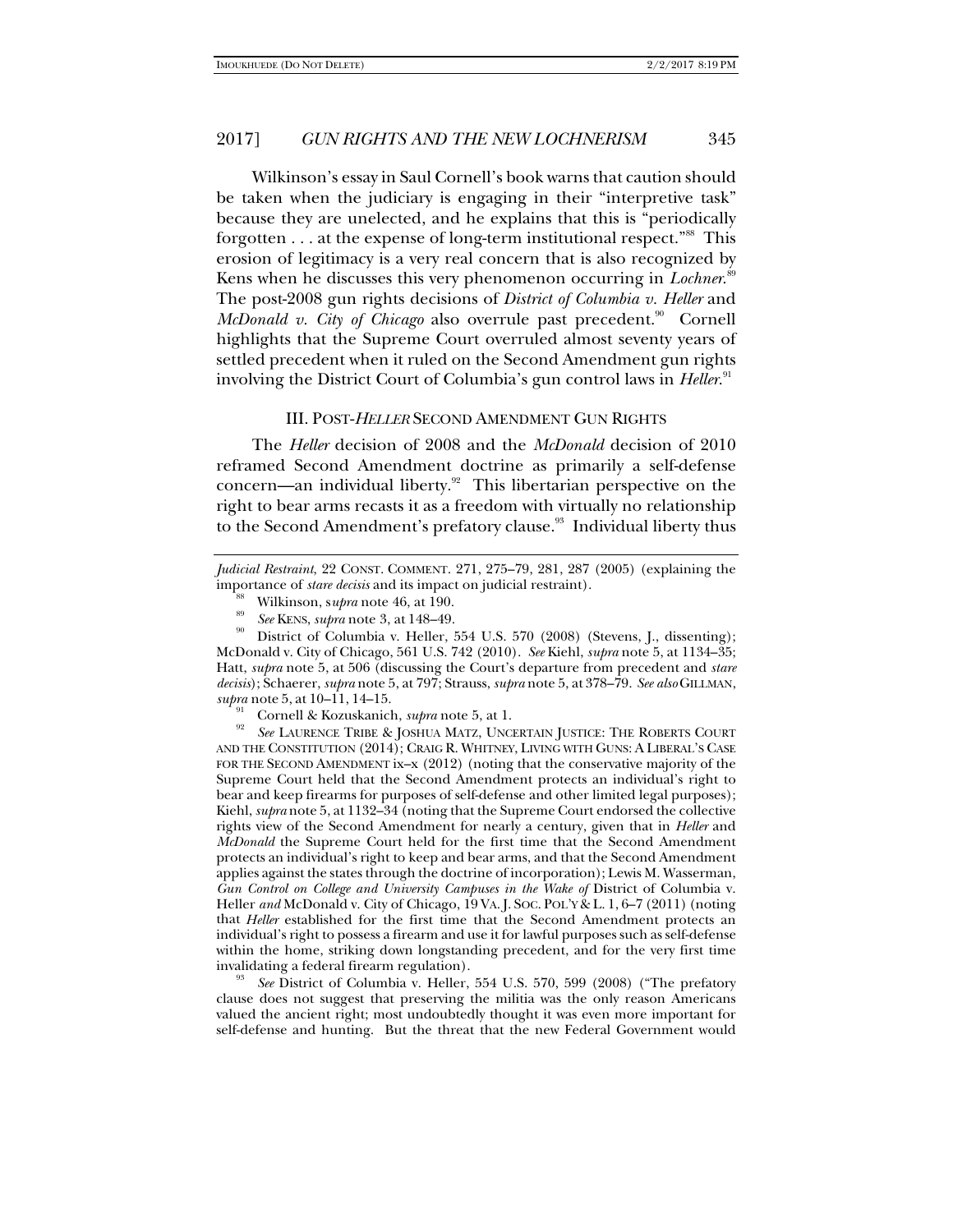becomes the rhetorical vehicle, the euphemism for reduced government regulatory power.<sup>94</sup>

The scope of federal power to regulate guns is narrowed by these decisions, but there remains space for significant gun control.<sup>95</sup> The problem is that given the major shift away from government regulatory power, federal gun control advocacy has been chilled. This chilling of gun control advocacy can be seen as undermining public safety, even as the Court claims to champion individual rights.<sup>96</sup> In the face of mass shootings and targeted killings of Blacks and other minorities, some troubling questions arise regarding whose rights matter to the Court.

State power to regulate guns suffers from a similar chilling effect through the *McDonald* decision. Subsequent decisions have redefined the scope of the Second Amendment limitations on state gun control laws.<sup>97</sup> While, just as in the context of the federal regulatory limits, the Court proclaims a protection of individual rights in the form of liberty, this once more raises the question of whose liberty is protected and why. The public safety consequences of the new limitations on state gun control laws are perhaps of even greater consequence given that, traditionally, most gun control regulation has been done by the states.

destroy the citizens' militia by taking away their arms was the reason that right—unlike some other English rights—was codified in a written Constitution."); Zulkey, *supra*  note 85, at 213–14, 218; Yassky, *supra* note 85, at 589–90, 613, 615–17. 94

*See* Steven J. Heyman, *The Conservative-Libertarian Turn in First Amendment Jurisprudence*, 117 W. VA. L. REV. 231, 251 (2014) (contending that the Conservative-Libertarian majority of the Supreme Court interprets the Constitution as a charter of negative rights that limits the welfare state and that as a result individuals have no affirmative rights to public services or benefits). Heyman cites to Judge Richard A. Posner: "the Constitution is a charter of negative rather than positive liberties. . . . The men who wrote the Bill of Rights were not concerned that government might do too little for the people but that it might do too much to them. The Fourteenth Amendment, adopted in 1868 at the height of laissez-faire thinking, sought to protect Americans from oppression by state government, not to secure them basic governmental services." *Id.* 

*See* Kiehl, *supra* note 5, at 1132, 1138 (explaining that the majority in *Heller* and the plurality in *McDonald* did not automatically invalidate all gun regulations, but limited their holdings to the individual right to self-defense (presumptively only at home), recognizing that many longstanding and traditional gun regulations will remain valid).<br>
See id.

<sup>&</sup>lt;sup>97</sup> Peruta v. Cty. of San Diego, 742 F.3d 1144, 1148, 1179 (9th Cir. 2014); Moore v. Madigan, 702 F.3d 933, 935–36, 942 (7th Cir. 2012); Ezell v. City of Chicago, 651 F.3d 684, 689–90 (7th Cir. 2011); Gowder v. City of Chicago, 923 F. Supp. 2d 1110, 1126 (N.D. Ill. 2012); Michael B. de Leeuw, *The (New) New Judicial Federalism: State Constitutions and the Individual Rights to Bear Arms*, 39 FORDHAM URB. L.J. 1449, 1466–67 (2012) (noting that in the wake of *Heller* the federal government has been involved in extensive litigation related to its gun-control regulations, despite Justice Scalia's assertion that "long-standing" regulations were presumptively reasonable; the lack of a definite judicial review standard has opened the floodgates of litigation).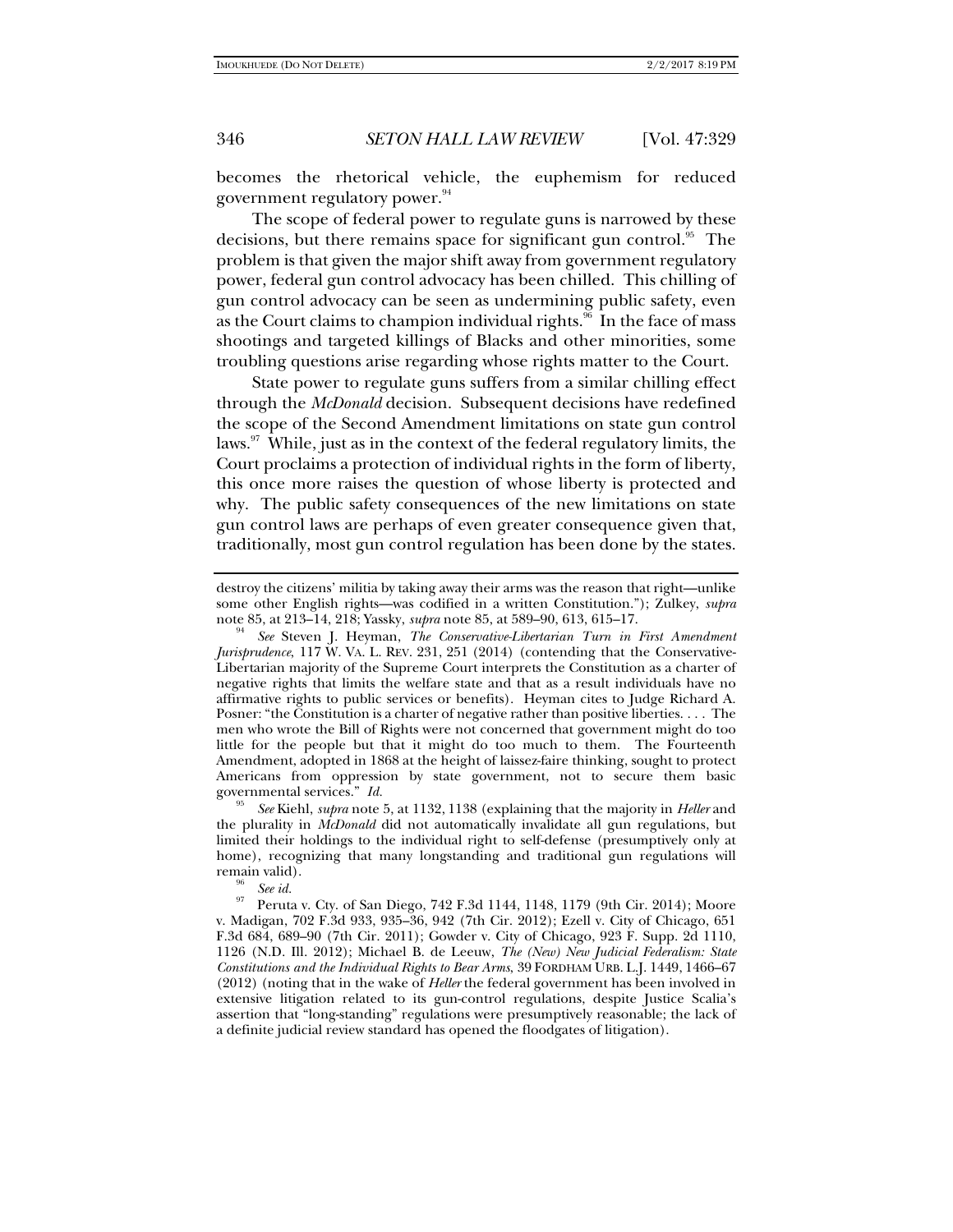### A. *Reinterpretations of Doctrine*

Before 2008, the Court's interpretation of the Second Amendment did not include an individual right to bear arms, but rather a collective right.<sup>98</sup> This collective right was framed in terms of the "well-regulated militia" that is referenced in the first few words of the Amendment.<sup>99</sup> This portion of the Amendment, which is frequently referred to as the prefatory clause, was universally recognized as important.<sup>100</sup> It was so well-recognized that even outlaws and domestic terrorist organizations sought to legitimize themselves by clothing themselves in the language of the prefatory clause's qualified protection by claiming to be "militia" or militia groups.<sup>101</sup>

The Court has now reinterpreted the prefatory clause of the Second Amendment so that the collective militia right is no longer part of the framework for the right to bear arms.<sup>102</sup> According to Michael

122 HARV. L. REV. 191, 229 (2008).

<sup>98</sup> *See* United States v. Miller, 307 U.S. 174, 179 (1939); Robertson v. Baldwin, 165 U.S. 275, 281–82 (1897) (noting that the Bill of Rights embodies certain guarantees and immunities that are subject to well-recognized exceptions; for example, the right of the people to keep and bear arms enshrined in the Second Amendment is not infringed by laws prohibiting the carrying of concealed weapons); Miller v. Texas, 153 U.S. 535, 539 (1894) (holding that a state law forbidding the carrying of dangerous weapons was not an unconstitutional violation of the Second Amendment); Presser v. Illinois, 116 U.S. 252 (1886) (holding that a state's Military Code forbidding all ablebodied men, except military members, from associating or parading with arms without a license from the governor does not violate the Second Amendment); United States v. Cruikshank, 92 U.S. 542 (1875) (holding that the individual right to bear arms is not granted by the Constitution and that the purpose of the Second Amendment is to restrict the powers of the national government from infringing upon the collectivemilitia state rights); CORNELL, *supra* note 36, at 202, 204 ("The emphasis in *Miller* was on bearing arms in the militia, not on the right of the states to maintain their militias. One thing was clear, the Court rejected the lower court's anomalous individual rights reading of the amendment. . . . Subsequent federal court decisions interpreted *Miller* through the same lens as contemporary law reviews used to understand the case. The Second Amendment protected a collective right tied to participation in the militia."); Kiehl, *supra* note 5, at 1134; Zulkey, *supra* note 85, at 213–14, 218.<br><sup>99</sup> U.S. CONST. amend. II. *See also* Zulkey, *supra* note 85, at 213–14, 218.<br><sup>100</sup> Joyce Lee Malcolm, *Brief of the Cato Institute and History Pro* 

*as Amici Curiae in Support of Respondent*, *in* THE SECOND AMENDMENT ON TRIAL: CRITICAL ESSAYS ON *DISTRICT OF COLUMBIA V. HELLER* 50–51 (Saul Cornell & Nathan Kozuskanich eds., 2013) (discussing the prefatory clause and its importance); Jack Rakove et al., *Brief of Amici Curiae Jack N. Rakove, Saul Cornell, David T. Konig, Lois Schwoerer et al. in Support of Petitioners*, *in* THE SECOND AMENDMENT ON TRIAL: CRITICAL ESSAYS ON *DISTRICT OF COLUMBIA V. HELLER* 62 (Saul Cornell & Nathan Kozuskanich eds., 2013); Reva B. Siegel, *Dead or Alive: Originalism as Popular Constitutionalism in Heller, in THE SECOND* AMENDMENT ON TRIAL: CRITICAL ESSAYS ON *DISTRICT OF COLUMBIA V. HELLER* 83, 85 (Saul Cornell & Nathan Kozuskanich eds., 2013). 101 *See* Reva B. Siegel, *Dead or Alive: Originalism as Popular Constitutionalism in* Heller,

*See* District of Columbia v. Heller, 554 U.S. 570, 637–38, 642–43 (2008) (Stevens, J., dissenting); MARK V. TUSHNET, OUT OF RANGE: WHY THE CONSTITUTION CAN'T END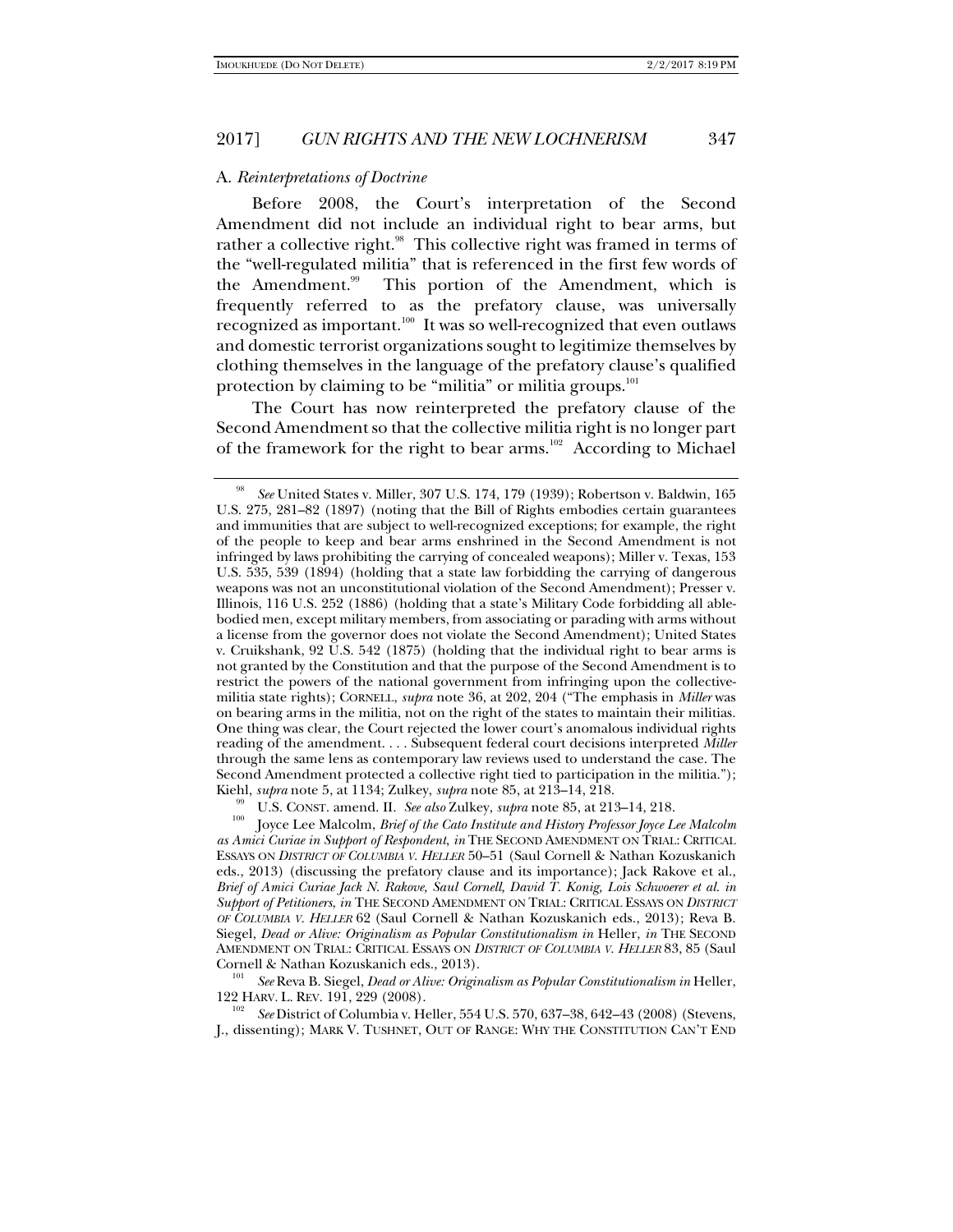Waldman, Justice Scalia in his effort to explain the Framers' original intent completely ignored the prefatory clause of the Second Amendment:<sup>103</sup>

Scalia does not seek to explain the Framers' original intent . . . . The Second Amendment, he begins, "is naturally divided into two parts: its prefatory clause and its operative clause." But he has a surprising way to deal with that prefatory clause, the homage to the "well regulated militia being necessary to the security of a free state," so important to the Framers. *He skips right over it.* Scalia simply lops off the first half of the amendment, just as in the bowdlerized quote in the NRA headquarters lobby. What counts is the second half. This is the right way to read the amendment, Scalia's opinion explains, because that is the way people in the past used to read constitutional provisions.<sup>104</sup>

In doing so, the Court has created an individual right to bear arms, and only limited that right with the phrase "weapons in common use," a phrase that appears nowhere in the Constitution.<sup>105</sup> The Court has also indicated a distinction between the scope of this expanded Second Amendment right under federal as compared to state law.

The new reinterpretation of the prefatory clause uses liberty as the facial justification for what is actually a non-constitutionally based agenda to reduce the regulatory power of government. The prefatory clause reinterpretation is a departure from precedent that is unacceptable in light of concepts of *stare decisis*, as well as pragmatic concerns regarding safety. In so doing, the Court undermines a necessary component to liberty: public safety.

### 1. The Prefatory Clause Departed from Precedent

The Court's recent decisions are a significant departure from precedent.<sup>106</sup> Prior to 2008, gun rights were viewed as collective—a

THE BATTLE OVER GUNS 164 (2007) (explaining how the reinterpreted prefatory clause of the Second Amendment no longer pertains to a collective militia but to individual rights, which follows a libertarian perspective on the right to bear arms and invalidates the existence of the prefatory clause); Zulkey, *supra* note 85, at 213–14, 218; Yassky, *supra* note 85, at 589–90, 613, 615–16, 617 (explaining the pre-*Heller* view that an individual right to bear arms is not derived from the Constitution and that the new

<sup>&</sup>lt;sup>103</sup> See MICHAEL WALDMAN, THE SECOND AMENDMENT: A BIOGRAPHY 121 (2014).<br><sup>104</sup> *Id.* (emphasis in original). See Heller, 554 U.S. at 618–26.

<sup>&</sup>lt;sup>106</sup> See Heller, 554 U.S. at 637–38 (Stevens, J., dissenting); United States v. Miller, 307 U.S. 174, 179 (1939); Robertson v. Baldwin, 165 U.S. 275, 282 (1897); Miller v. Texas, 153 U.S. 535 (1894); Presser v. Illinois, 116 U.S. 252 (1886); United States v. Cruikshank, 92 U.S. 542 (1875); Cornell & Kozuskanich, *supra* note 5, at 1 (explaining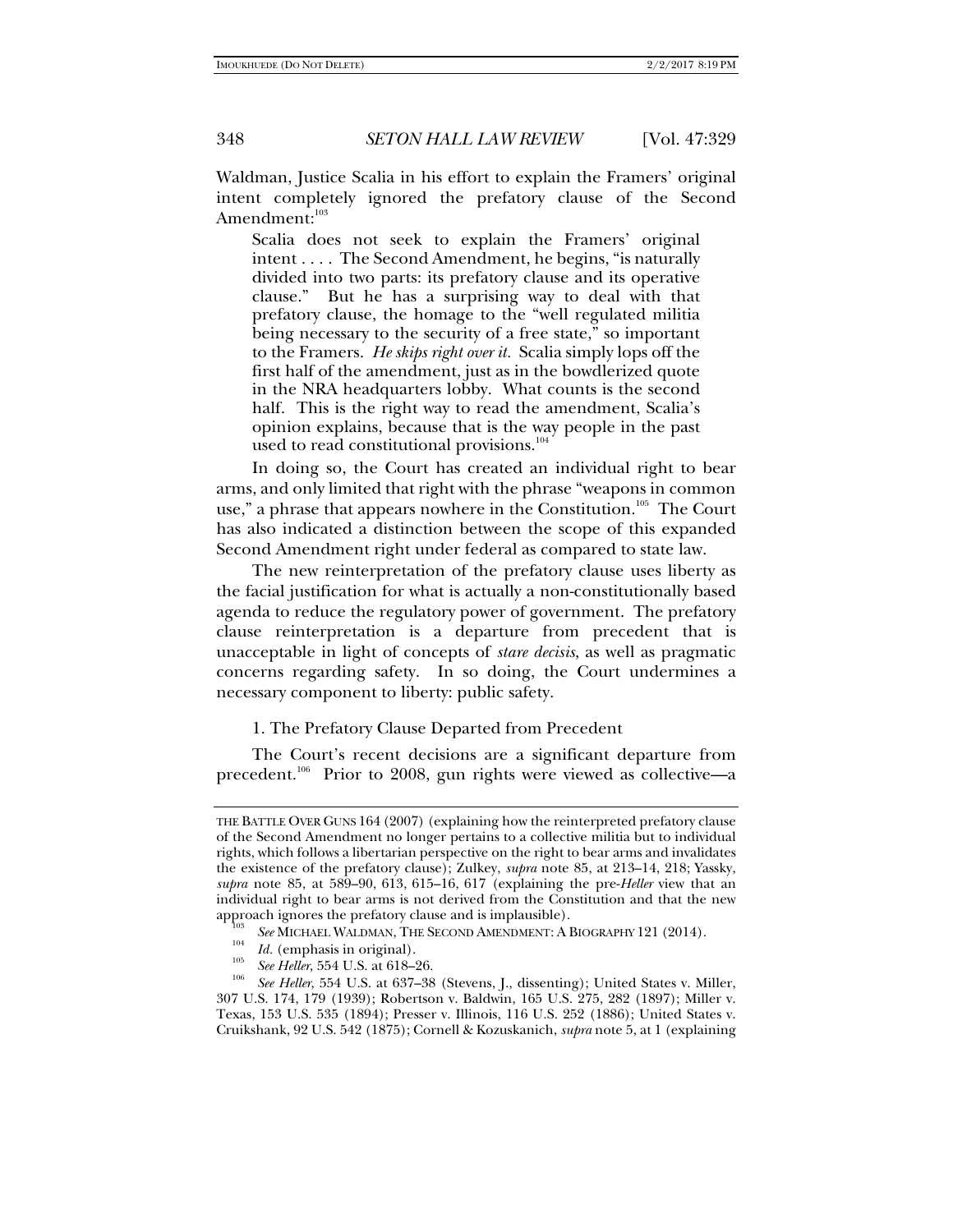militia right.<sup>107</sup> Zulkey suggests that the prefatory clause creates a collective right for a well-regulated militia, but *Heller* and *McDonald* reinterpreted the Second Amendment to instead confer an individual right unconnected to the militia, and in doing so left the prefatory clause without any meaning.108 Yassky explains that the pre-*Heller* view does not confer an individual right to bear arms, and that a right unconnected to the militia is not derived from the Constitution.<sup>109</sup>

For instance, in *Miller*, the Supreme Court held that the Second Amendment did not protect guns unrelated to military purposes.<sup>110</sup>

Until *Heller*, *Miller* was the only Supreme Court decision discussing the Second Amendment in detail.<sup>111</sup> In *Miller*, the defendants were indicted for violating the National Firearms Act of 1934 by possessing a sawed-off shotgun.112 The Supreme Court unanimously upheld the statute.<sup>113</sup> The Court reasoned as follows:

In the absence of any evidence tending to show that possession or use of a "shotgun having a barrel of less than eighteen inches in length" at this time has some reasonable relationship to the preservation or efficiency of a well regulated militia, we cannot say that the Second Amendment guarantees the right to keep and bear such an instrument.<sup>114</sup> Certainly, it is not within judicial notice that this weapon is any part of the ordinary military equipment or that its use could contribute to the common defense.<sup>115</sup>

This militia-based concept of the right to bear arms tied the Second Amendment to a governmental duty—the creation and

- <sup>106</sup> Zulkey, *supra* note 85, at 213–14, 218.<br>
<sup>109</sup> Yassky, *supra* note 85, at 589–90, 613, 615–17.<br>
<sup>110</sup> *Miller*, 307 U.S. at 178.<br>
Cornell & Kozuskanich, *supra* note 5, at 7–9.<br>
<sup>112</sup> *Miller*, 307 U.S. at 175.<br>
<sup></sup>
- 
- 
- 
- 
- $\frac{114}{115}$  *Id.* at 177.
- *Id.* at 178.

that the Supreme Court struck down the District of Columbia's gun control laws as a violation of the Second Amendment and that doing so reversed almost seventy years of settled precedent); Kiehl, *supra* note 5, at 1134–35 (discussing the established precedent of the state and federal courts regarding the Second Amendment prior to *Heller* and *McDonald* and arguing that because those holdings departed from precedent, it is therefore evident that subsequent courts do have a legitimate fear of overstepping constitutional limits).

*See* United States v. Miller, 307 U.S. 174, 178–79 (1939);Cornell & Kozuskanich, *supra* note 5, at 7–9 (explaining that for most of the twentieth century the dominant judicial and scholarly view of the Second Amendment was that it was a collective right of the states to maintain a well-regulated militia and a right of citizens to keep and bear those arms needed to meet their civic obligation to participate in a well-regulated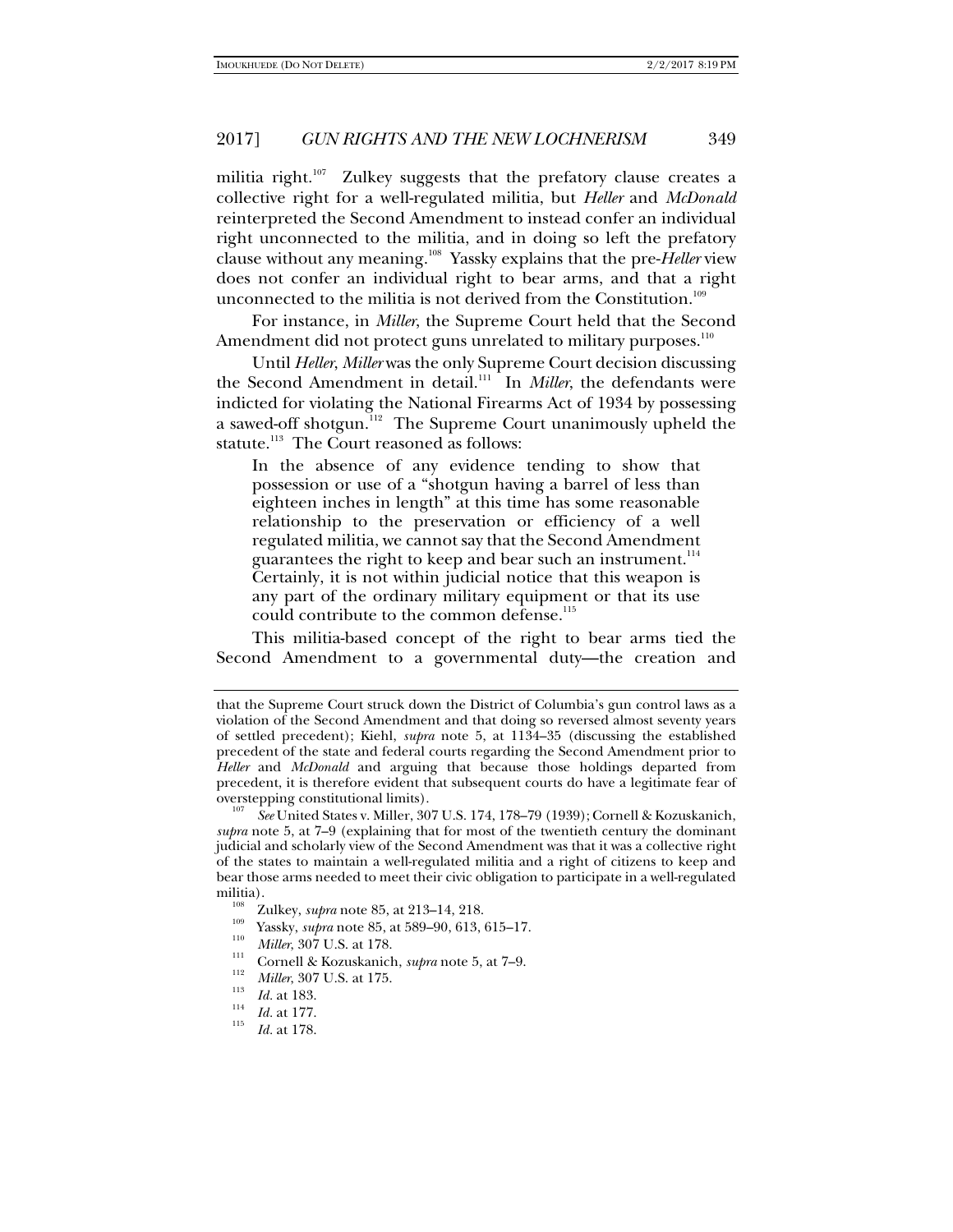maintenance of a well-regulated militia for the protection of a *free*  state.<sup>116</sup>

In *Heller*, the plaintiffs brought suit to challenge the District of Columbia's restrictive gun control regulations involving both a handgun ban and a safe-storage regulation.<sup>117</sup> The Supreme Court recognized for the first time that the Second Amendment conferred an individual right to bear arms that was unconnected to the militia or military service.<sup>118</sup>

As a result, the Supreme Court held that the Washington, D.C. regulations violated the Second Amendment.<sup>119</sup> In coming to this holding the Court "failed to respect legislative judgments; and reject[ed] the principles of federalism."120 The Supreme Court disregarded precedent, and imputed its own goals of establishing and preserving liberty and limiting government power. As of this writing, since *Heller*, there have been over 1,090 challenges to gun laws or gun prosecutions that have undermined lawmaker's ability to regulate guns.<sup>121</sup>

As Stephen Kiehl summarizes, in *McDonald v. City of Chicago*, the plaintiffs challenged a Chicago ordinance that prohibited possession of a firearm unless there was a valid registration certificate, and the ordinance forbade the issuance of such a certificate for most handguns.<sup>122</sup> Here, the Court held that the scope of the handgun prohibitions amounted to an effective ban on handgun possession and that the ban was unconstitutional.<sup>123</sup> The Court incorporated *Heller's* Second Amendment holding that there is an individual right to bear arms for self-defense.<sup>124</sup> However, here the court extended the right's application to the state and local governments.<sup>125</sup> This effectively

<sup>116</sup>

*See generally* U.S. CONST. amend. II. 117 District of Columbia v. Heller, 554 U.S. 570, 574–76 (2008); *see also* Lund, *supra*  note 37, at 148–49.<br>
<sup>118</sup> *Heller*, 554 U.S. at 619–20; Lund, *supra* note 37, at 148.<br>
<sup>119</sup> *Heller*, 554 U.S. at 635; Lund, *supra* note 37, at 149.<br>
<sup>119</sup> *Heller*, 554 U.S. at 679 (Stevens, J., dissenting); *see also* 

at 190.<br><sup>121</sup> *Protecting Strong Gun Laws: The Supreme Court Leaves Lower Court Victories*<br>*Untouched*, L. CTR. TO PREVENT GUN VIOLENCE (Aug. 2, 2016), *Untouched*, L. CTR. TO PREVENT GUN VIOLENCE (Aug. 2, http://smartgunlaws.org/protecting-strong-gun-laws-the-supreme-court-leaves-lowercourt-victories-untouched/. *See Heller*, 554 U.S. at 679 (Stevens, J., dissenting); Cornell & Kozuskanich, *supra* note 5, at 1. 122 Kiehl, *supra* note 5, at 1139 (summarizing McDonald v. City of Chicago, 561

U.S. 742, 750 (2010)).<br>  $\frac{123}{Id}$ .

<sup>&</sup>lt;sup>124</sup> *McDonald*, 561 U.S. at 791.<br><sup>125</sup> Cornell & Kozuskanich, *supra* note 5, at 3.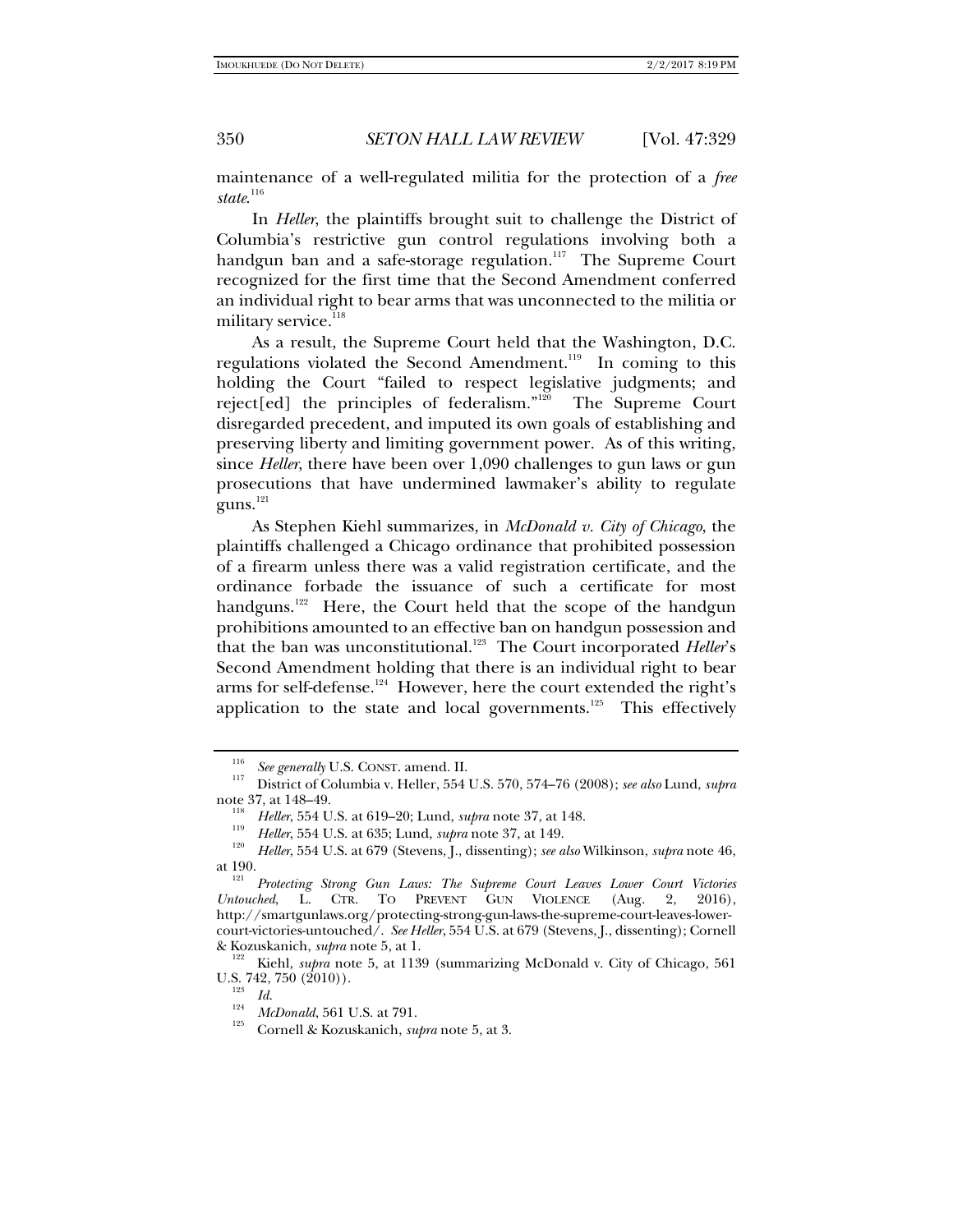limited regulatory power*. McDonald* upheld the ruling in *Heller*, which departed from precedent, and supported the same ideologies and goals of promoting individual liberty at the expense of unjustifiably limiting government power. The scope of federal power to regulate guns is narrowed by these decisions, but there remains space for significant gun control. $126$ 

2. Weapons in Common Use

While weapons in common use cannot be barred completely, some regulation appears to still be possible even under today's expanded protection of gun rights. $127$  The "weapons in common use" limitation allows the government to continue to enforce laws regarding rocket launchers, bazookas, and other weapons that are not in common use.<sup>128</sup>

 *See Friedman*, 784 F.3d at 406–07; *N.Y. State Rifle & Pistol Ass'n*, 804 F.3d at 269; Heller v. District of Columbia, 670 F.3d 1244, 1262 (D.C. Cir. 2011) (upholding

<sup>126</sup> <sup>126</sup> *See* Kiehl, *supra* note 5, at 1138–39.

*See* Schaerer, *supra* note 5, at 800, 828 (explaining that there are many dangerous military-grade arms that can be regulated and prohibited, because they would fall outside the protection of the Second Amendment and were not "bearable" or would not be considered as lineal descendants from weapons of the Framers era when the Amendment was implemented). The relevant time in the common-use inquiry, as articulated in *Miller* and adopted by *Heller* (i.e., whether a weapon is "in common use at the time"), is the present time rather than the time that the Second Amendment (for federal gun laws) or the Fourteenth Amendment (for state and local gun laws) was adopted. Even Justice Breyer understood Scalia's holding to be mistaken because he construed the Second Amendment this way: "The Second Amendment should protect weapons that can be fairly traced back to those weapons in common use at the time relevant constitutional amendments were adopted—that is, the Second Amendment should protect the 'lineal descendants' of commonly used Framing-era weapons—rather than, as Justice Scalia suggested, weapons in common use at some ever-changing 'present' time." *Id.* at 801. *See also* Friedman v. City of Highland Park, 784 F.3d 406 (7th Cir. 2015) (recognizing that the Second Amendment does not automatically imperil every law regulating firearms, and holding that a city ordinance prohibiting the possession, sale, or manufacture of semi-automatic assault weapons and large-capacity magazines did not violate the Second Amendment), *cert. denied*, 136. S. Ct. 447 (2015); N.Y. State Rifle & Pistol Ass'n v. Cuomo, 804 F.3d 242 (2d Cir. 2015) (applying intermediate scrutiny and upholding laws prohibiting possession of certain semiautomatic weapons, assault rifles with military-style features, and large-capacity magazines), *cert. denied*, 136 S. Ct. 2486 (2016); Drake v. Filko, 724 F.3d 426, 431–32 (3d Cir. 2013) (holding that a state law requiring applicants to establish a "justifiable need" to be allowed to carry a handgun in public for purposes of self-defense did not violate the Second Amendment because it is a "presumptively lawful," "longstanding" regulation); People v. Garvin, 994 N.E.2d 1076, 1080, 1085 (Ill. App. Ct. 2013) (holding that a state statute prohibiting possession of ammunition for unlawful use of weapons by felons did not violate the Second Amendment); State v. Craig, 807 N.W.2d 453, 461–62 (Minn. Ct. App. 2011) (applying intermediate scrutiny and upholding a state law prohibiting persons convicted of a crime of violence from possessing a firearm); Kiehl, *supra* note 5, at 1138.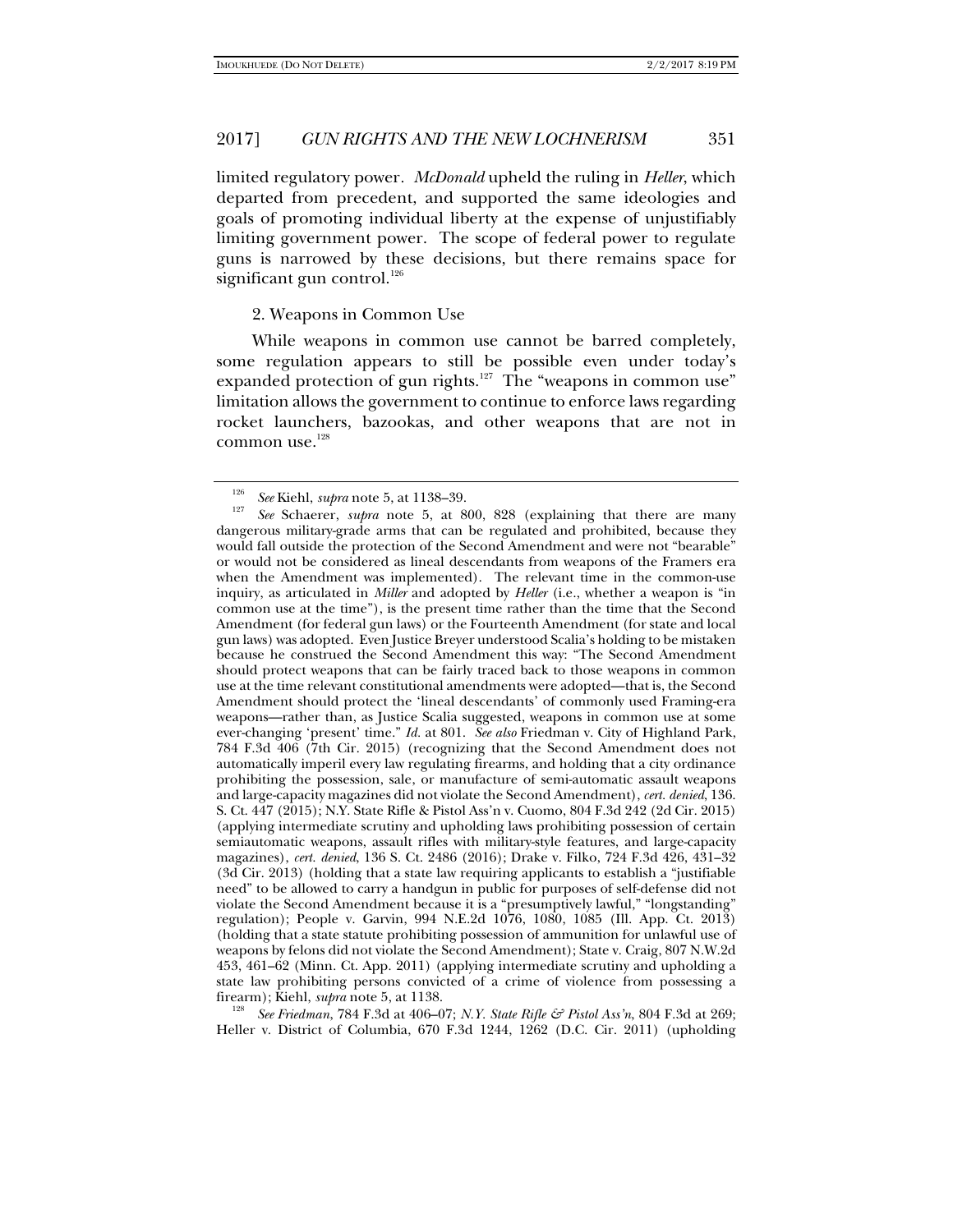The Court currently recognizes that other weapons that do not qualify as being in common use include armor-piercing bullets and assault weapons.<sup>129</sup> However, the use of this phrase begs the question of what the legal standard is for whether a weapon should be recognized as being in common use, and whether it is possible for a weapon to transition into that category.<sup>130</sup>

A notable criticism of the "weapons in common use" premise endorsed by Justice Scalia in *Heller*, comes from Allen Rostron, who states that:

Justice Scalia also indicated that the Second Amendment's protection does not extend to all types of guns. Instead, the Amendment merely guarantees a right to have the types of weapons commonly used by Americans for lawful, nonmilitary purposes such as self-defense . . . . Applying the "common use" requirement, Justice Scalia unequivocally found that handguns qualify for protection because they "are the most popular weapon chosen by Americans for selfdefense in the home." Moreover, Scalia suggested that machine guns are also outside the scope of the Second Amendment's protection because they are not in common use among American civilians. At the oral argument in the *Heller* case, Justice Scalia stated even more clearly that he thinks machine guns are too unusual to qualify for Second Amendment protection. Even if more than one hundred

*Third Battle Over the Second Amendment*, 80 GEO. WASH. L. REV. 703 (2012) (analyzing Justice Breyer's dissent and criticizing the "weapons in common use" argument of the majority and how the dicta regarding presumptively valid regulations contradicts the heart of the Court's reasoning).

prohibition on semi-automatic rifles and large-capacity magazines because the intermediate scrutiny test was met when the district court demonstrated the existence of a substantial relationship between such a prohibition and achieving the important governmental interest of protecting public safety); Schaerer, *supra* note 5, at 828 (discussing bazookas and machine guns and how they may trace their lineal descendants to cannons which were not in common use by individuals for lawful purposes during the era when the Second Amendment was enacted). 129 *See* Cornell & Kozuskanich*, supra* note 5, at 13–14 (explaining that, according

to the holding in *Heller*, legislatures may ban military style assault weapons because they do not fall in the "weapons of common use" category; however, legislatures cannot ban handguns). It is essential to see the problematic distinction from how the Framers meant weapons of common use and initially applied it to the Second Amendment and how that changed as a result of the radical holdings in *Heller* and *McDonald*. If Congress applied this notion to the Founding era it would have meant that Congress could have prohibited the militia's muskets but not dueling pistols. This is very "hard to reconcile with the preamble's reference to a well-regulated militia or the era's history." *Id.* Surely what should be protected are the lineal descendants of weapons used for militia purposes and, an example may be found in the Federal Militia Act of 1792, which required citizens to own muskets not handguns. *Id.* <sup>130</sup>*See* Schaerer, *supra* note 5, at 800; Allen Rostron, *Justice Breyer's Triumph in the*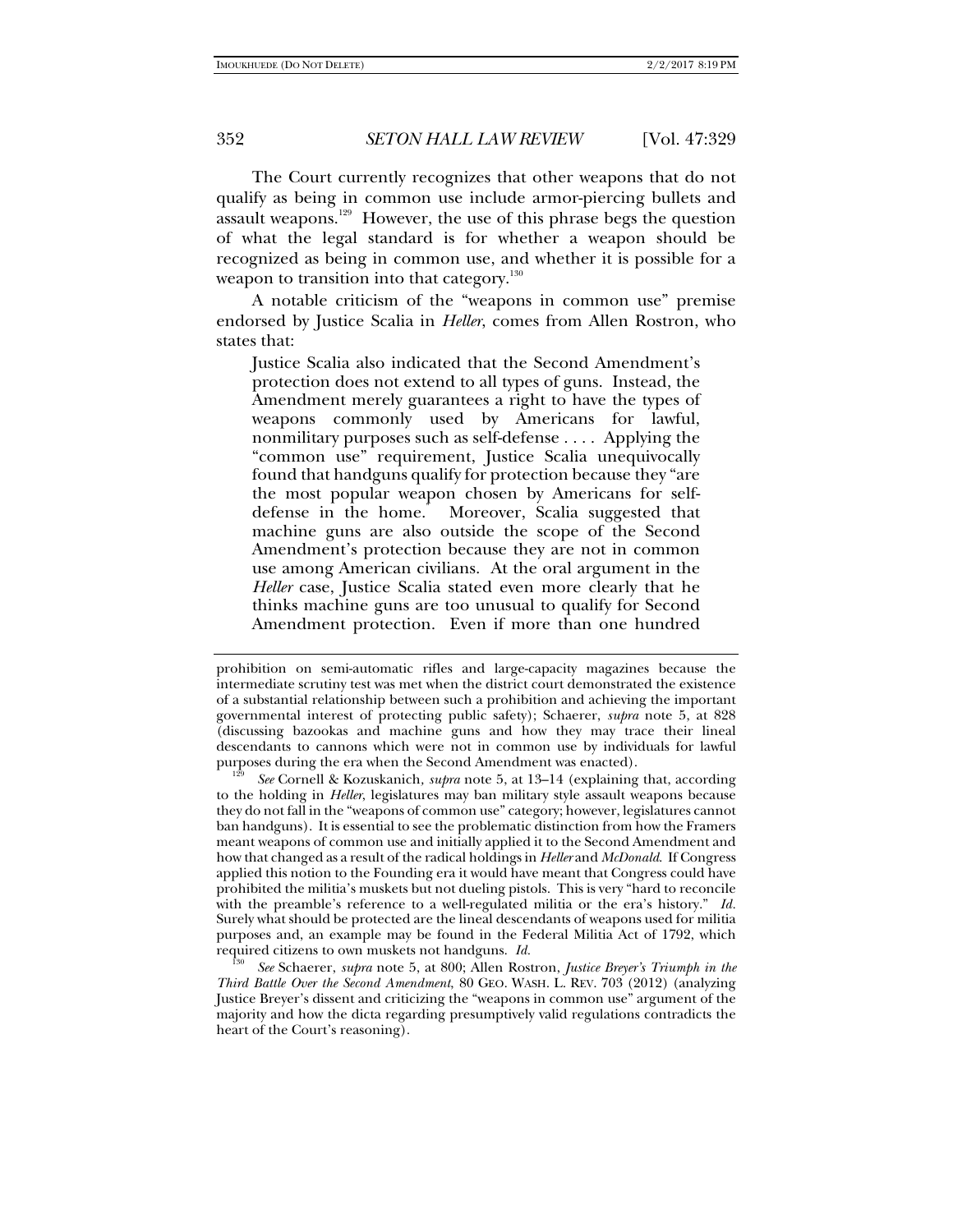thousand Americans legally own machine guns, they still represent only a small fraction of the Nation's population, and therefore Scalia believes those weapons are "quite unusual" and too uncommon to receive the Second Amendment's protection. Many logical objections to Justice Scalia's common use approach spring readily to mind. Although it makes good sense not to recognize a right to possess extraordinarily dangerous weapons, it is more difficult to see why a gun should fall outside the scope of the right to keep and bear arms merely because it is uncommon. If a weapon was widely used and originally understood to be within the scope of the right to keep and bear arms, why should it lose its constitutional protection merely because the number of its users dwindles over the years? In addition, Scalia's approach gives governments an incentive to ban new types of weapons as soon as they appear, so that they never become common enough to receive constitutional protection.<sup>131</sup>

While Scalia's approach does allow for limitations of some weapons, his standard of "common use" or popularity of a weapon, is troubling.

### B. *Federal Regulatory Limits*

Despite the purported limitations of *Heller*, its language regarding gun rights has public policy consequences that resound beyond the core constitutional issue. The public ethos regarding rights has now shifted to be more liberty-oriented rather than duty bound.<sup>132</sup> Federal, state, and local governments are now reluctant to pass new gun regulations for fear of running afoul of what is effectively the Court's revised Second Amendment.<sup>133</sup>

The reluctance to address gun control flows from confusion regarding what can be regulated by the federal government, and an unrecognized or ignored tension regarding individual rights. The tension involves the right to bear arms versus the right of individuals

<sup>&</sup>lt;sup>131</sup> Rostron, *supra* note 130, at 710–12.<br><sup>132</sup> See Heyman, *supra* note 94, at 251.

<sup>&</sup>lt;sup>133</sup> *See Philip J. Cook et al., Gun Control After Heller: Threats and Sideshows from a Social Welfare Perspective*, 56 UCLA L. REV. 1041, 1042 (2009) ("Second Amendment doctrine might deter innovative regulatory responses to the problem of gun violence. The threat of litigation may inhibit useful policy experimentation ranging from personalized firearms technology and the microstamping of shell casings, to premarket review of gun design, social-cost taxation, gun-owner insurance requirements, and beyond.").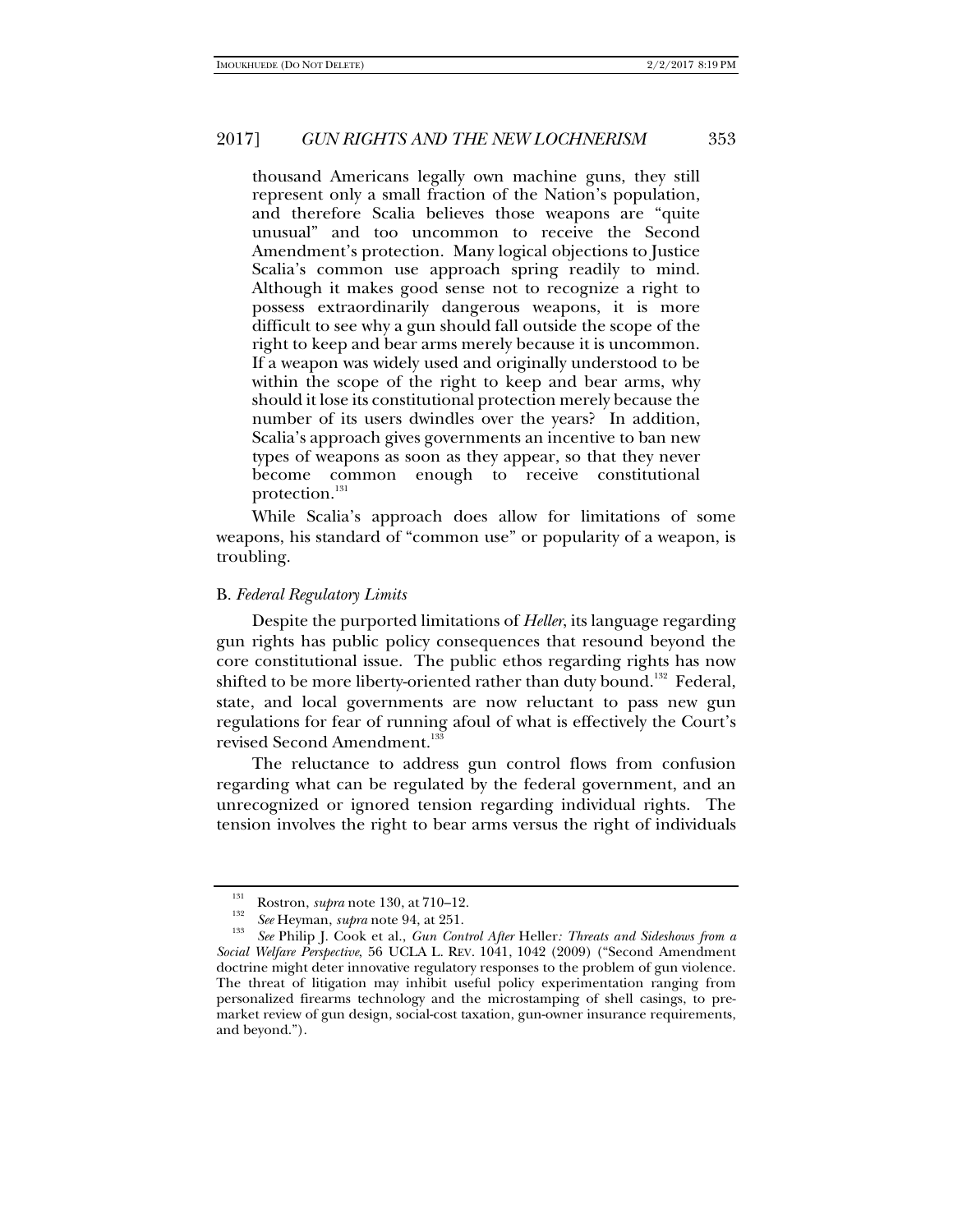to safety in their "persons, houses, papers, and effects."<sup>134</sup> The confusion regarding the scope of constitutionally legitimate federal regulation and the Court ignoring the constitutional duty of the federal government to protect public safety have also compromised individual liberty.

This section will proceed to first examine what is currently regulated, then consider the question of individual rights that are protected, and finally will address the consequences to public safety flowing from the current Court doctrine and federal reluctance to enact meaningful gun control in the shadow of the actual and perceived doctrine.<sup>135</sup>

1. What Can Be Regulated by Federal Government

*Heller* held that the federal law in Washington, D.C. was unconstitutional because it unduly burdened a newly recognized Second Amendment right of an individual to keep and bear firearms for lawful purposes.<sup>136</sup> The Court held that a statute that banned handgun possession and that required that firearms kept in homes be unloaded and disassembled, violated the Second Amendment.<sup>137</sup> The Court limited the scope of this rule to allow complete regulation of weapons that are not in common use.<sup>138</sup> Justice Scalia wrote for the majority as follows:

Like most rights, the right secured by the Second Amendment is not unlimited. From Blackstone through the 19th-century cases, commentators and courts routinely explained that the right was not a right to keep and carry any weapon whatsoever in any manner whatsoever and for whatever purpose. For example, the majority of the 19thcentury courts to consider the question held that prohibitions on carrying concealed weapons were lawful under the Second Amendment or state analogues. Although we do not undertake an exhaustive historical analysis today

<sup>&</sup>lt;sup>134</sup> U.S. CONST. amend. IV.

*See* Cook et al., *supra* note 133, at 1042 ("Second Amendment doctrine might deter innovative regulatory responses to the problem of gun violence. The threat of litigation may inhibit useful policy experimentation ranging from personalized firearms technology and the microstamping of shell casings, to pre-market review of gun design, social-cost taxation, gun-owner insurance requirements, and beyond."); TRIBE & MATZ,*supra* note 92, at 158 ("Until late 2012, a combination of partisan politics and pro-gun public opinion thwarted many efforts to pass laws that sought to reduce violence by limiting access to guns.").<br><sup>136</sup> District of Columbia v. Heller, 554 U.S. 570 (2008).<br><sup>137</sup> *Id.* 138

*Id.* at 627.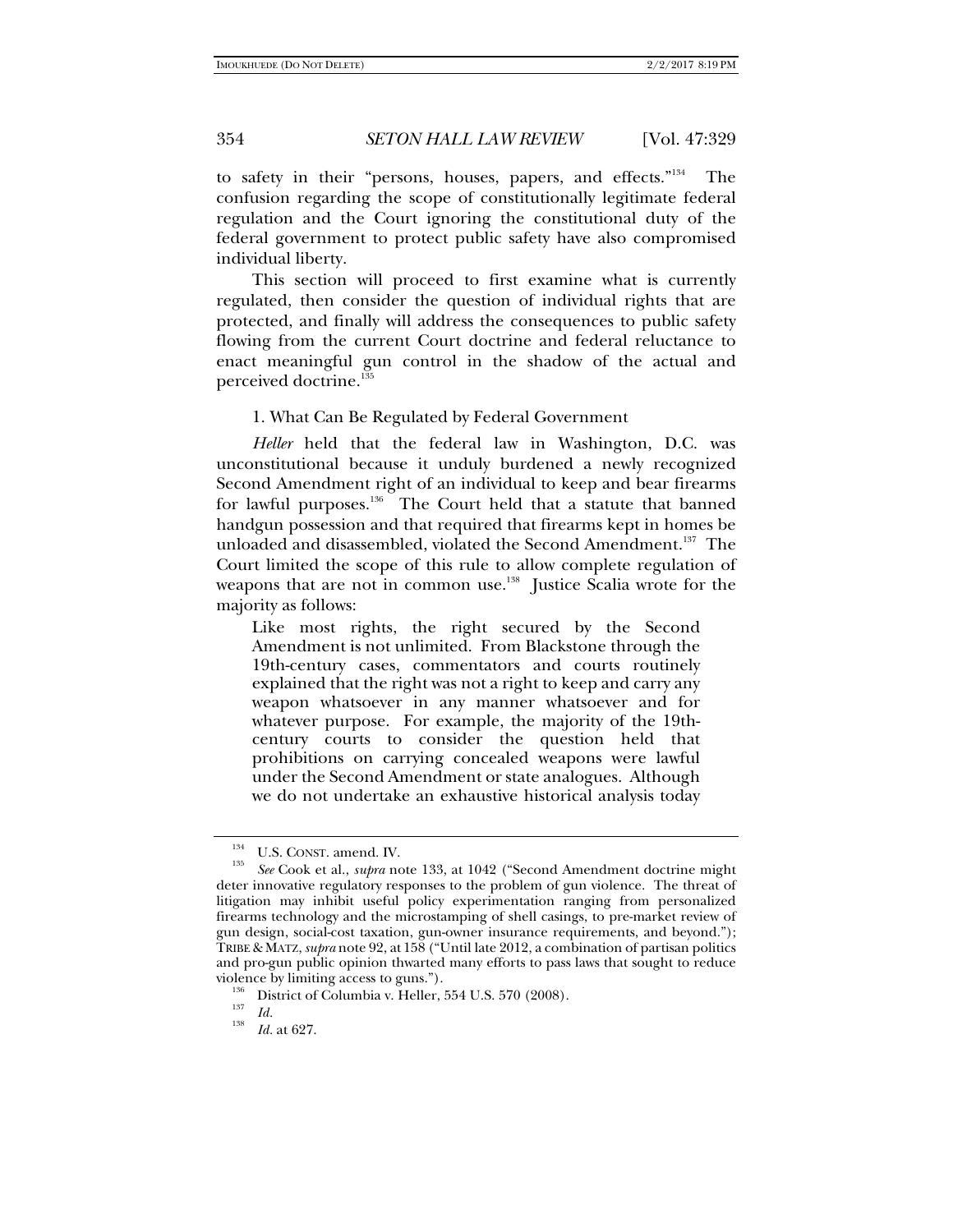of the full scope of the Second Amendment, nothing in our opinion should be taken to cast doubt on longstanding prohibitions on the possession of firearms by felons and the mentally ill, or laws forbidding the carrying of firearms in sensitive places such as schools and government buildings, or laws imposing conditions and qualifications on the commercial sale of arms.<sup>139</sup>

Despite this freedom to regulate weapons not in common use, federal laws fall far short of establishing total bans on guns and ammunition that fall under the category of assault weapons.

While some states have very stringent gun regulations, other states favor a less strict firearm regulation scheme. These variations create conflict, specifically when the federal government attempts to pass meaningful national firearms regulations.<sup>140</sup>

Stephen Kiehl asserts that according to Justice Scalia's reasoning, not all traditionally upheld gun regulations will meet constitutional muster. However, the door as to their validity remains open, and the Court appears to suggest something less than a strict scrutiny test. $141$ Kiehl asserts that:

[Justice Scalia's] extraordinary admission suggests that much of the twentieth century case law on gun regulations remains valid precedent, even under an individual rights interpretation of the Second Amendment. In the cases Justice Scalia referred to, the courts upheld regulations that ban the possession of machineguns made after 1986, firearms by people subject to a domestic violence order, pipe bombs and sawed-off shotguns, as well as regulations requiring the registration of guns, requiring a permit to carry a concealed weapon, and banning felons from possessing firearms.<sup>142</sup>

The problem is that given the major shift away from government regulatory power, federal gun control advocacy has been chilled.<sup>143</sup>

<sup>139</sup>*Id.* at 626–27 (internal citations omitted). 140 *See* TRIBE & MATZ, *supra* note 92, at 159; Stacey L. Sobel, *The Tsunami of Legal Uncertainty: What's a Court to do Post-*McDonald*?*, 21 CORNELL J.L. & PUB. POL'Y 489, 509 (2012) ("A number of court decisions have analyzed presumptively valid regulations concerning felons, mentally ill individuals, and sensitive places. Some courts hearing cases involving felons' firearms rights have utilized specific standards of review, while others have used the categorical exemptions of *Heller* and *McDonald* to dispose of the cases based on the felony status of the individual asserting their Second Amendment

<sup>&</sup>lt;sup>141</sup> Kiehl, *supra* note 5, at 1132, 1138.<br>
<sup>142</sup> *Id.* at 1162.<br>
<sup>143</sup> *See* De Leeuw, *supra* note 97, at 1466–67 (noting that, in the wake of *Heller*, the federal government has been involved in extensive litigation related to its gun-control regulations, despite Justice Scalia's assertion that "long-standing" regulations were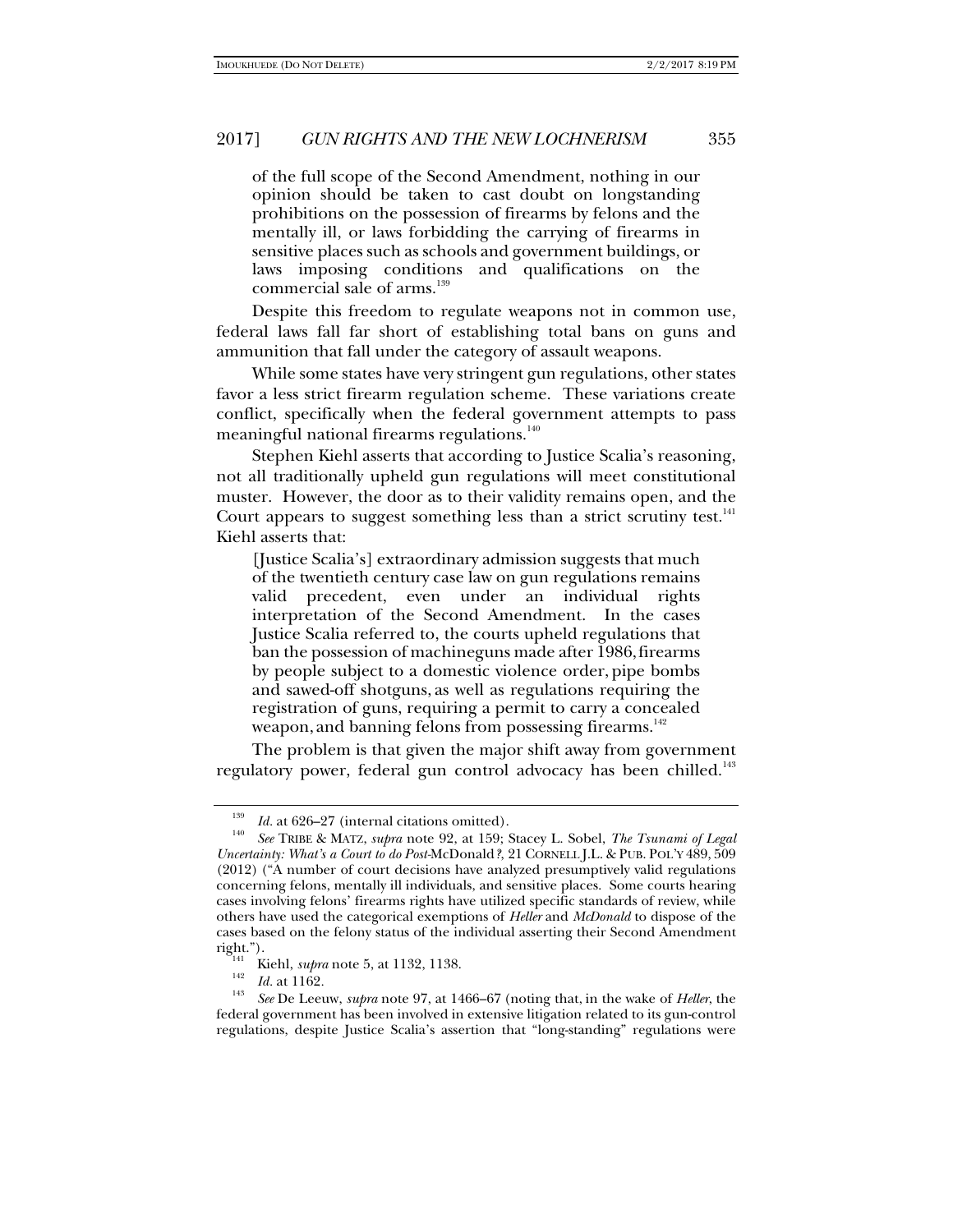This can be seen as undermining public safety even as the Court proclaims to champion individual rights. For example, in the district court case of *Brady Campaign to Prevent Gun Violence v. Brownback*, an organization advocating for reducing gun violence nationwide, challenged the constitutionality of the Kansas Second Amendment Act, which prohibited the application of some federal firearm regulations within the state of Kansas. $144$  Defendants argued that the organization lacked standing and moved to dismiss.<sup>145</sup> The District Court agreed, holding that absent an immediate harm or impending injury, based on hypothetical increased risk of future gun violence, the declaratory action lacked merit, and granted defendant's motion.<sup>146</sup> Although, this decision was ostensibly based in a justiciability concern, in light of mass shootings and targeted killings, this begs some troubling questions regarding whose rights matter to the Court.<sup>147</sup>

### 2. Individual Rights Protected, but Whose?

The Court's hostility to federal gun control laws has been building for some time, but was initially viewed as purely based in federalism concerns.148 The conservative-libertarian majority of the Supreme Court advocated for protecting individual liberties by imposing limits on the federal government. For instance, in *United States v. Lopez*, the Rehnquist Court struck down a federal law that banned the possession of a gun within 1,000 feet of a school.<sup>149</sup> The Court, using the

presumptively reasonable; the lack of a definite judicial review standard has opened the floodgates of litigation); Kiehl, *supra* note 5, at 1132–33 (explaining that after *Heller* and *McDonald* the courts became flooded with litigation, but courts and even seasoned judges were uncertain how to interpret these landmark cases). This demonstrates that there is now much confusion regarding the Second Amendment and the Constitution. In addition, law enforcement officers are left to address the issue of gun violence with these poorly defined guidelines, and as a result of the confusion, people are finding more causes of action to litigate.  $144$  Brady Campaign to Prevent Gun Violence v. Brownback, 110 F. Supp. 3d 1086

<sup>(</sup>D. Kan. 2015).<br><sup>145</sup> *Id.*<br><sup>146</sup> *Id.* 

<sup>&</sup>lt;sup>147</sup> *See* De Leeuw, *supra* note 97, at 1466–67.

*See* Rakove et al., *supra* note 100, at 55 ("Federalist supporters of the Constitution dominated the First Congress that met in the spring of 1789. In framing the Second Amendment, they simultaneously sought to assuage the expressed Anti-Federalist concern about the maintenance of the militia while preserving congressional authority over its organization, arming, and discipline."). 149 United States v. Lopez, 514 U.S. 549 (1995); Leonard M. Niehoff, *The Remarkable* 

*Demise of the Gun-Free School Zones Act: Is it Possible That the Commerce Clause Actually Means Something?*, 75 MICH. B.J. 1196 (1996) (noting that the Supreme Court did something unusual in *Lopez*: it held that Congress had exceeded its authority under the Commerce Clause). The case arose when Alfonso Lopez, a senior at a San Antonio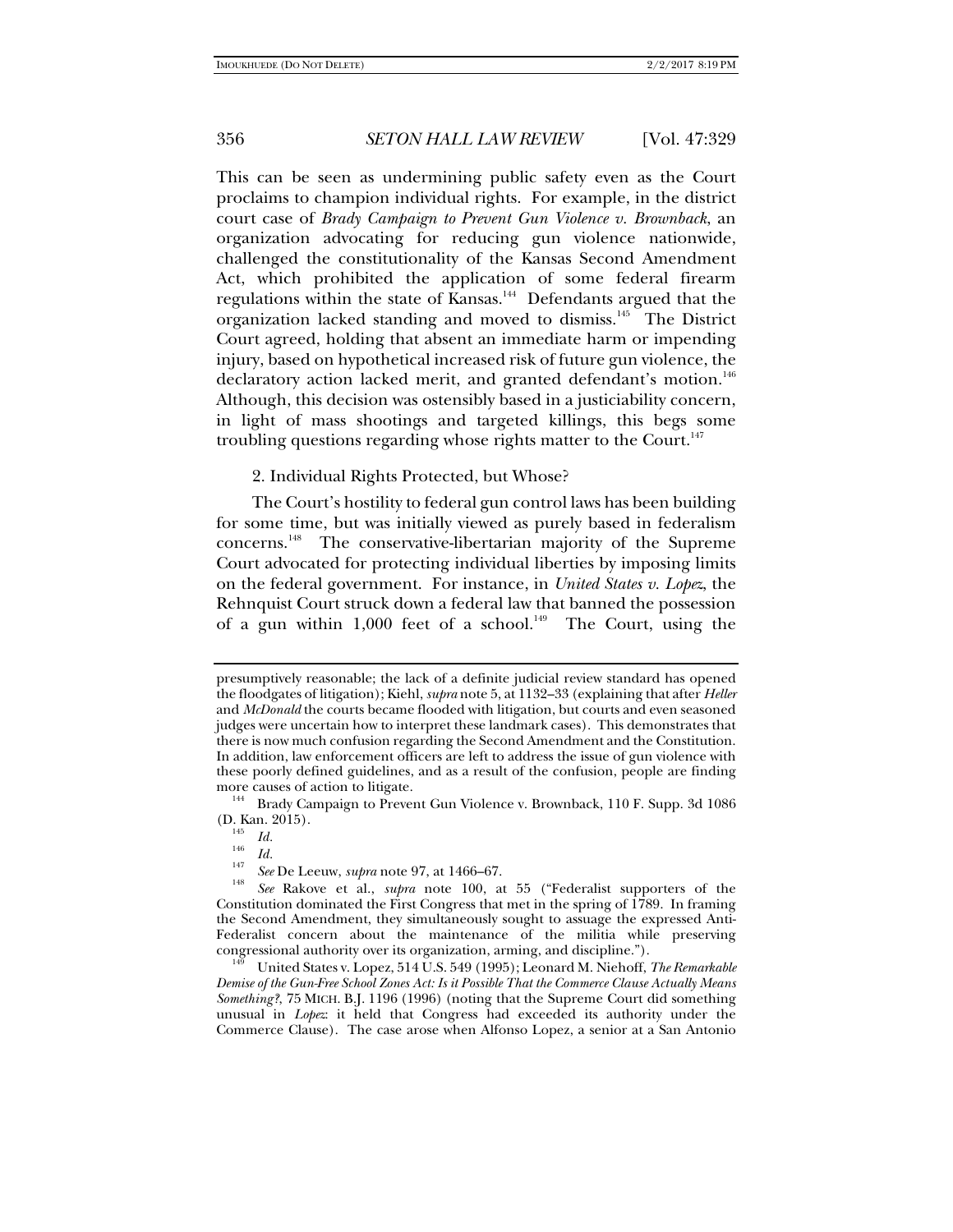"substantial effects" doctrine, held that Congress' power to legislate under the Commerce Clause applied only to economic activity, not to noneconomic conduct such as gun possession.<sup>150</sup>

While the *Lopez* Court avoided the Second Amendment question by holding a federal gun control regulation as an unconstitutional use of Congress' Commerce Clause powers, it is worth noting who was affected by the ruling.<sup>151</sup>

The Gun Free School Zone Act at issue in *Lopez* was passed to address an epidemic of gun violence and fatalities that was popularly viewed as disproportionately killing Black youths in inner cities.<sup>152</sup> The Court's decision to value federalism concerns over the lives of these young people is consistent with the generalized disregard for Black

high school, showed up to school with a concealed and loaded handgun. *See* United States v. Lopez, 514 U.S. 549, 551 (1995). Lopez was charged with violating a state statute barring gun possession in school premises. *Id.* at 551.Lopez was subsequently charged and convicted for violation of the federal Gun-Free School Zones Act and the state criminal prosecution was dismissed. *Id.* 150 *Lopez*, 514 U.S. at 559–61, 565–67 (holding that there was not a sufficient nexus

between the possession of a gun within a school zone and interstate commerce); Victoria Davis, *A Landmark Lost: The Anemic Impact of* United States v. Lopez*, 115 S. Ct. 1624 (1995), on the Federalization of Criminal Law*, 75 NEB. L. REV. 117, 118–19 (1996) (noting that *Lopez* was the first time since 1936 that the Supreme Court invalidated a federal statute because Congress had exceeded its Commerce Clause powers). 151

*See Lopez*, 514 U.S. at 602–03 (Stevens, J., dissenting) ("I therefore agree entirely with Justice Breyer's explanation of why Congress has ample power to prohibit the possession of firearms in or near schools—just as it may protect the school environment from harms posed by controlled substances such as asbestos or alcohol. I also agree with Justice Souter's exposition of the radical character of the Court's holding and its kinship with the discredited, pre-Depression version of substantive due process . . . . Congress' power to regulate commerce in firearms includes the power to prohibit possession of guns at any location because of their potentially harmful use; it necessarily follows that Congress may also prohibit their possession in particular markets. The market for the possession of handguns by school-age children is, distressingly, substantial."); *id.* at 617 (Breyer, J., dissenting) ("Congress could have had a *rational basis* for finding a significant (or substantial) connection between gunrelated school violence and interstate commerce."). Further, Congress made an *explicit* finding when it amended this law in 1994 that violent crimes in school zones affect the quality of education, which directly affects interstate commerce. *See id.* at 618 (Stevens, J., dissenting). Justice Breyer included in his dissent an appendix detailing the statistics for violent and gun-related crime in American schools. *Id.* at 632–44. *See also* Carl W. Chamberlin, *Johnny Can't Read 'Cause Jane's Got a Gun: The Effects of Guns in Schools, and Options After Lopez*, 8 CORNELL J.L. & PUB. POL'Y 281, 281– 82 (1999) (using statistics to show the detrimental effects of guns in schools and the troubling public policy problem Congress faces after the Supreme Court's holding in  $Lobe$ ).

Lopez, 514 U.S. at 549, 551–52. *See Children Carrying Weapons: Why the Recent Increase?: Hearing Before the S. Comm. on the Judiciary*, 102nd Cong. 1–3 (1992) (statement of Joe Biden, Chairman, H. Comm. on the Judiciary).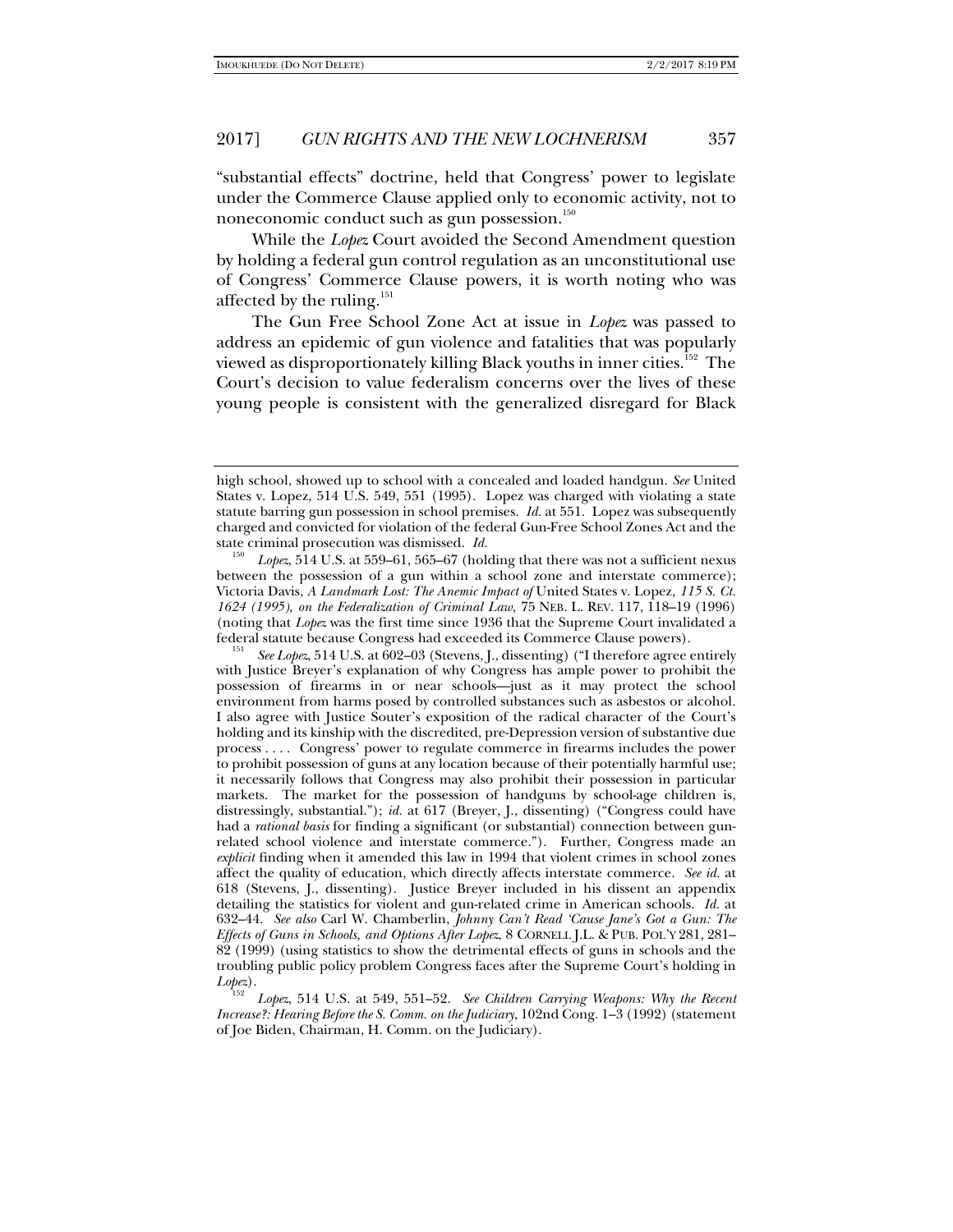lives that we continue to see in law enforcement and society at large.<sup>153</sup> As Cook et al., noted,

In 2005, the gun homicide victimization rate for Hispanic men ages 18–29 was six times the rate for non-Hispanic white men of the same age. The gun homicide rate for black men in this age group—99 per 100,000—was a remarkable twentyfour times the rate for white males in the same age group. In addition, there appears to be considerable overlap between the populations of potential offenders and victims: the large majority of both groups have prior criminal records.<sup>154</sup>

The rate of firearm homicide for children between the ages of five to fourteen is thirteen times higher than in other similarly developed nations, and the rate of homicide overall is three times higher in the United States than in other developed countries.<sup>155</sup> Further, during the period of 2000 to 2010, approximately 675 Americans lost their lives per year as a result of accidental gunfire; two-thirds of such deaths occurred at the person's home, and about half of such victims were under twenty-five years of age. $156$ 

American youth today are confronted with more violence and prone to more fatalities than any previous generation. Many young people are killed by gunfire, and the statistics show that a child is shot every thirty-six minutes, and many of these episodes take place at schools across the nation.<sup>157</sup> Carl W. Chamberlin further states as follows:

[W]ell-publicized tragedies are just the tip of the iceberg. Over a third of all high school students are regularly threatened with harm, and more than ten percent are actually attacked. A surprising twenty percent of all urban high school students have been threatened with guns. In 1993 alone, over a third of urban school districts reported a shooting or knifing. Furthermore, students are not the only ones in danger at school. Thousands of secondary school teachers are physically attacked each year, and thousands more are threatened with harm every day. A 1994 Gallup poll ranked school violence as America's primary concern in education.<sup>158</sup>

<sup>153</sup> Cook et al., *supra* note 133, at 1048. <sup>154</sup>*Id. See also* Chamberlin, *supra* note 151. 155 Matthew Miller et al., *Firearms and Violent Death in the United States*, *in* REDUCING GUN VIOLENCE IN AMERICA 3-5 (Daniel W. Webster et al. eds., 2013).<br> $\frac{156}{16}$  *Id.* at 5.

<sup>&</sup>lt;sup>157</sup> Chamberlin, *supra* note 151, at 283–88.<br> *Id.* at 282–83.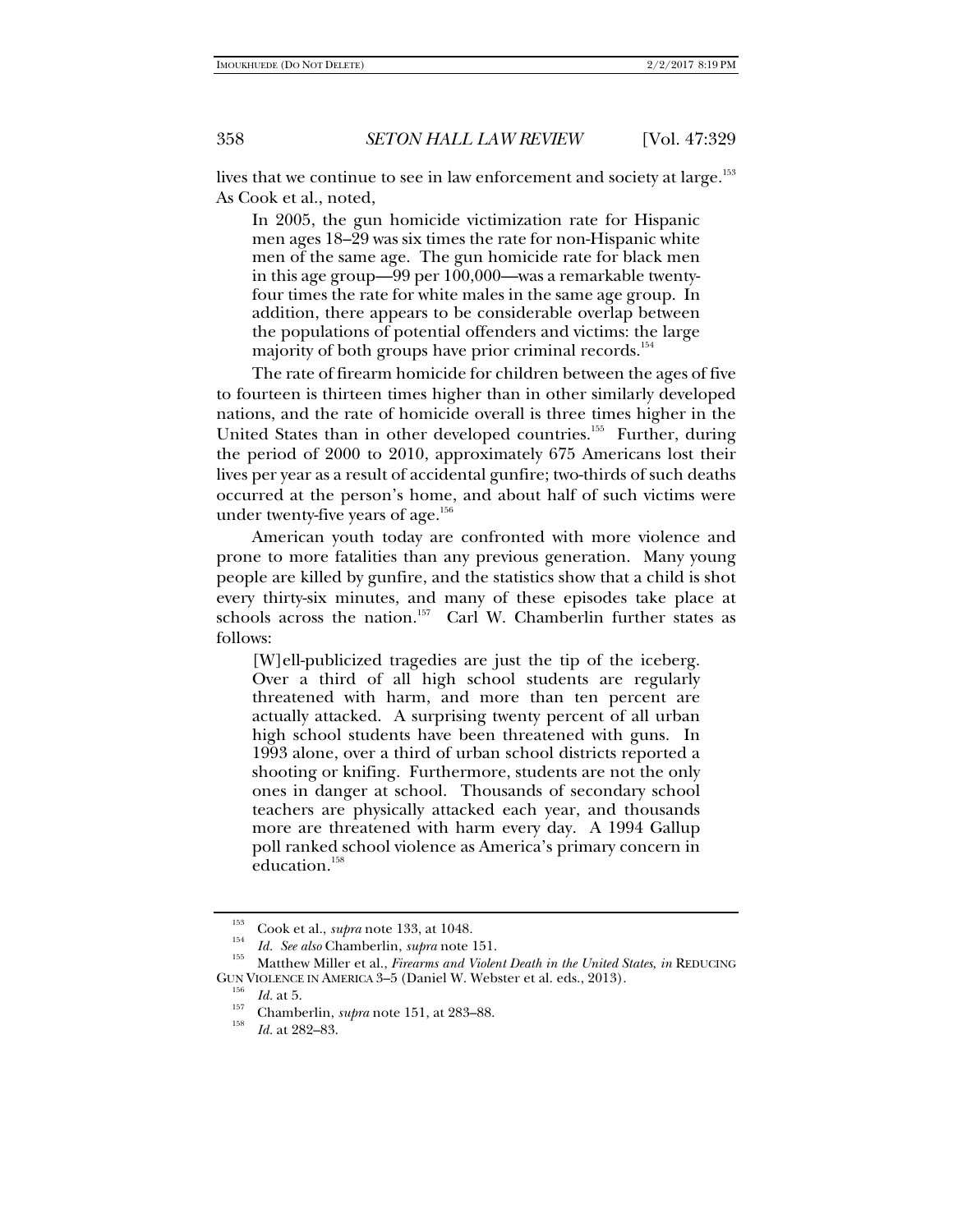Furthermore, gun ownership is proven to be concentrated in the hands of few. Based on comprehensive data and statistics, Philip J. Cook and Jens Ludwig, amongst others, observe the following:

Our best estimate is that there are 200–250 million firearms in private circulation, meaning that there are nearly enough guns for every adult to have one. But about 75 percent of all adults do not own any guns. Recent survey data suggests that about 42 percent of males, 9 percent of females, and 35 percent of all households have at least one gun. . . . [M]ost people who own one gun own many. In 1994, about 75 percent of all guns were owned by those who owned four or more, and this slice of gun owners amounted to only 10 percent of the adult population.<sup>159</sup>

The right of ten percent of the adult population to individually keep and bear arms is essentially being reframed as being an equivalent right that is in tension with the real public safety concerns that inspired gun control regulations.

### 3. How Public Safety Concerns are Devalued

Protecting individual rights is a hallmark of our modern era of constitutional interpretation. The concept that an individual's rights would ever be held subordinate to a collective goal seems to be anathema to basic precepts of justice. This viewpoint can be observed in the rejection of mantras such as "the good of the many outweighs the good of the few," in favor of the idea that it is better that many criminals be set free than for a single innocent person to be wrongfully convicted of a crime. $160$ 

However, the Second Amendment, as written, is not framed as an individual right, but as a collective right.<sup>161</sup> The majority that has

<sup>&</sup>lt;sup>159</sup> Cook et al., *supra* note 133, at 1045–46.

*See* 4 WILLIAM BLACKSTONE, COMMENTARIES ON THE LAWS OF ENGLAND 474 (23d ed. 1854). Leonard Nimoy, as the character Spock, once stated, "logic clearly dictates that the needs of the many outweigh the needs of the few." Captain Kirk replied, "Or the one." STAR TREK II: THE WRATH OF KHAN (Paramount Pictures 1982). This reasoning reflects a utilitarian ethical perspective. 161 *See* TUSHNET, *supra* note 102, at 48 ("Gun-control proponents offer instead

something usually called the 'collective rights' view .... The Second Amendment protects the right of states to organize their own militias—roughly, the state-organized National Guard we have today. On this interpretation, the licensing-test proposal poses no constitutional problems whatever. Owning a gun is indeed just like driving a car—not a personal right protected by the Constitution, but a privilege that legislatures can regulate as much as we the voters are willing to tolerate."); TRIBE & MATZ*, supra* note 92, at 160 (noting that, in *United States v. Miller*, the Supreme Court unanimously upheld a federal firearm regulation, explaining that the purpose of the Second Amendment was to "assure the continuation and render possible the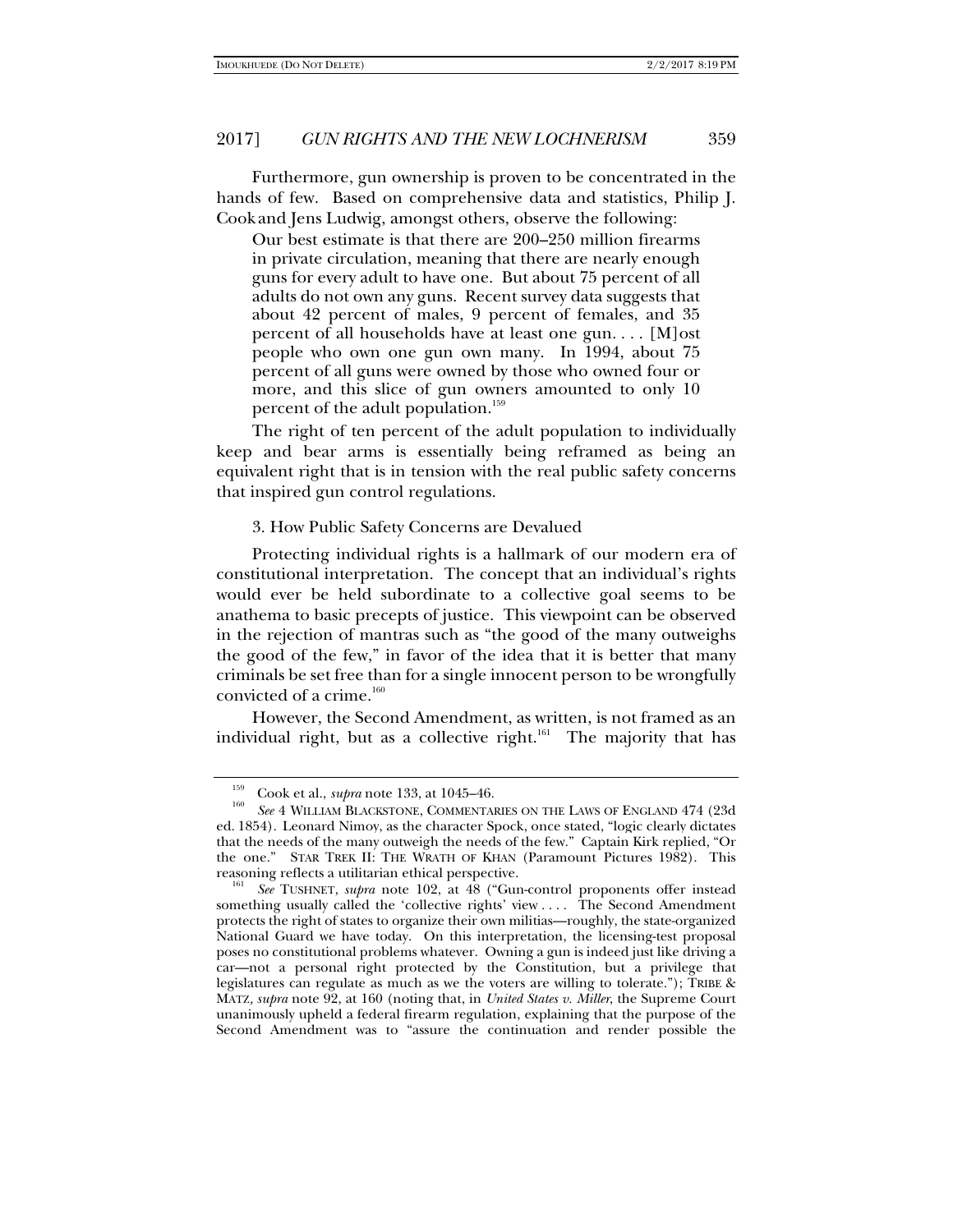chosen to recast the right to bear arms as an individual right is a majority whose self-avowed jurisprudential philosophy is based in originalism, or in giving credence to the original meaning of words.<sup>162</sup>

Scalia's holding has been duly criticized even by conservative scholars, including Judge Richard Posner. Posner writes that Scalia cheated originalism principles, using instead "faux originalism."163 Posner explains that Justice Stevens' dissent was a better argument because "[t]he motivation for the Second Amendment was only to protect the state militias from being disarmed by the federal government," and the text of the Amendment as drafted does not enshrine an individual's right to possess a gun for recreational or selfdefense purposes.<sup>164</sup>

The federal government has a constitutional affirmative duty to ensure domestic tranquility, and the founding fathers expressly imposed a duty on the federal government to protect the safety and security of the citizens of the newly formed nation.<sup>165</sup> The consequences of the *Heller* and *McDonald* decisions include the reshaping of the police power in the context of gun rights so that it is now reactionary and thus less effective at protecting the public safety than a preventative approach.<sup>166</sup> Lawmakers must now consider a poorly defined and unclear constitutional encumbrance whenever they attempt to address issues of gun violence.<sup>167</sup> Not only does the constitutionality of gun regulation raise questions about what laws will pass constitutional muster, but it also has political ramifications for lawmakers who could be perceived as having regulated guns too strictly.<sup>168</sup>

The political concerns for lawmakers are further discussed by

effectiveness of [state militias]"). This understanding endorses the "collective rights" interpretation of the Second Amendment, which has nothing to do with self-defense

<sup>&</sup>lt;sup>162</sup> See TRIBE & MATZ, *supra* note 92, at 164–66.<br><sup>163</sup> ADAM WINKLER, GUNFIGHT: THE BATTLE OVER THE RIGHT TO BEAR ARMS IN AMERICA 283 (2011). AMERICA 283 (2011).<br><sup>164</sup> *Id.* at 283–84 (internal citations omitted).<br><sup>165</sup> *See* Victor Williams, *A Constitutional Charge and a Comparative Vision to* 

*Substantially Expand and Subject Matter Specialize the Federal Judiciary: A Preliminary Blueprint for Remodeling our National Houses of Justice and Establishing a Separate System of* 

Cornell & Kozuskanich, *supra* note 5, at 4–6. Much of society's views towards gun dynamics have since changed, and Americans feel that more stringent gun controls are necessary to deal with the problem of gun violence.

<sup>&</sup>lt;sup>167</sup> *See* Kiehl, *supra* note 5, at 1132–33.<br><sup>168</sup> Frederic Lemieux, *Effect of Gun Culture and Firearm Laws on Gun Violence and Mass Shootings in the United States: A Multi-Level Quantitative Analysis*, 9 INT'L J. CRIM. JUS. SCI. 74, 76 (2014).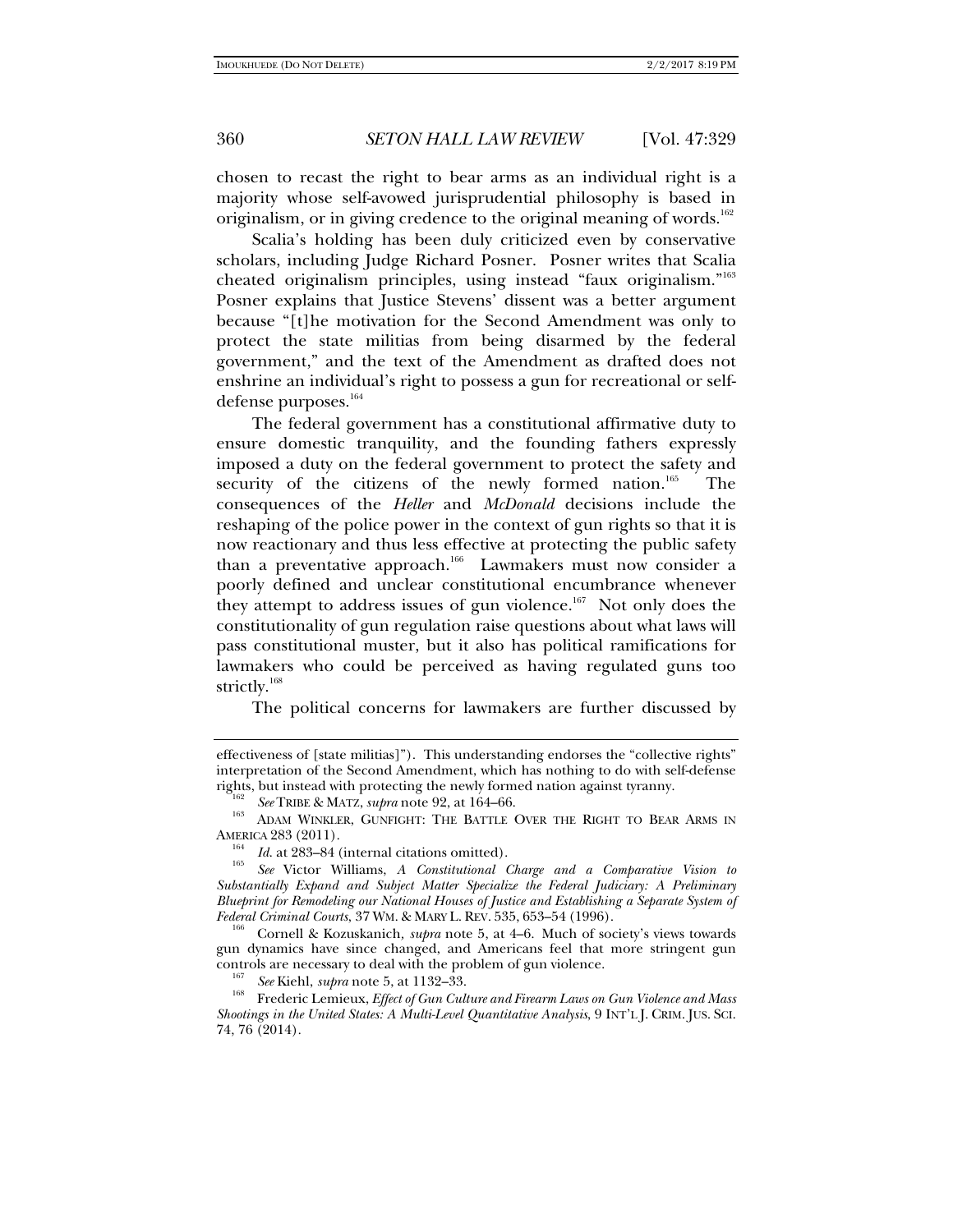Lemieux, who acknowledges that "the United States lawmakers have approached gun control cautiously due to the profound difference of opinion among the voters . . . [and because] politicians are facing a strong firearms lobby through gun enthusiast associations that fund and endorse political candidates."<sup>169</sup> While there has always been a difference of opinion on gun regulation among voters, strong firearm lobbies, through gun activists such as the NRA, have gained political influence and have been strengthened in the wake of *Heller* and *McDonald*. 170

As a result of *Heller* and *McDonald*, there has been less gun regulation, more gun accessibility, and a shift from preventative legislation and policing to reactive policing.<sup>171</sup> The role of government is not just to arrest people once they do harm but also to limit the harm from happening in the first place. Weaker gun regulations and laws have devastating effects on public safety, and consequently the government is failing to fulfill its duties of protecting the public and providing public safety.<sup>172</sup> Lemieux has written on the effects between less government regulation on firearms, weaker gun laws, more gun accessibility, and their correlation to gun violence, deaths, and mass shootings.<sup>173</sup> Lemieux found that gun violence and mass shootings are more prevalent as a result of lax and weaker gun regulations.<sup>174</sup>

This problem of deregulating firearms is acknowledged by scholars in many areas including medicine.<sup>175</sup> Garen Wintemute, a medical doctor and scholar, explains that as a part of the medical field, doctors have seen many innocent people shot with guns that were purchased legally and recently.<sup>176</sup> Wintemute explains that more than eighty percent of shooting victims are pronounced dead at the scene or in the emergency department, and the fatality rate for gun-related injuries is eighteen times higher than those resulting from motorcycle injuries.<sup>177</sup> Wintemute stresses the need for preventative regulation and action when he says, "society must prevent the shootings from occurring in the first place."178 He emphasizes that lawmakers have

<sup>169</sup>  $\frac{109}{170}$  *Id.* 

*Id.*; Kiehl, *supra* note 5, at 1132–33.<br> *See* Kiehl, *supra* note 5.<br>
Lemieux, *supra* note 168, at 76.<br> *Id.* 

*Id.* <sup>174</sup> *See id.* <sup>175</sup>*See* Garen J. Wintemute, *Guns, Fear, the Constitution, and the Public's Health*, N. ENG. J. MED. 1 (2008).

<sup>&</sup>lt;sup>176</sup> *Id.*<br><sup>177</sup> *Id.* 

*Id.* at 2.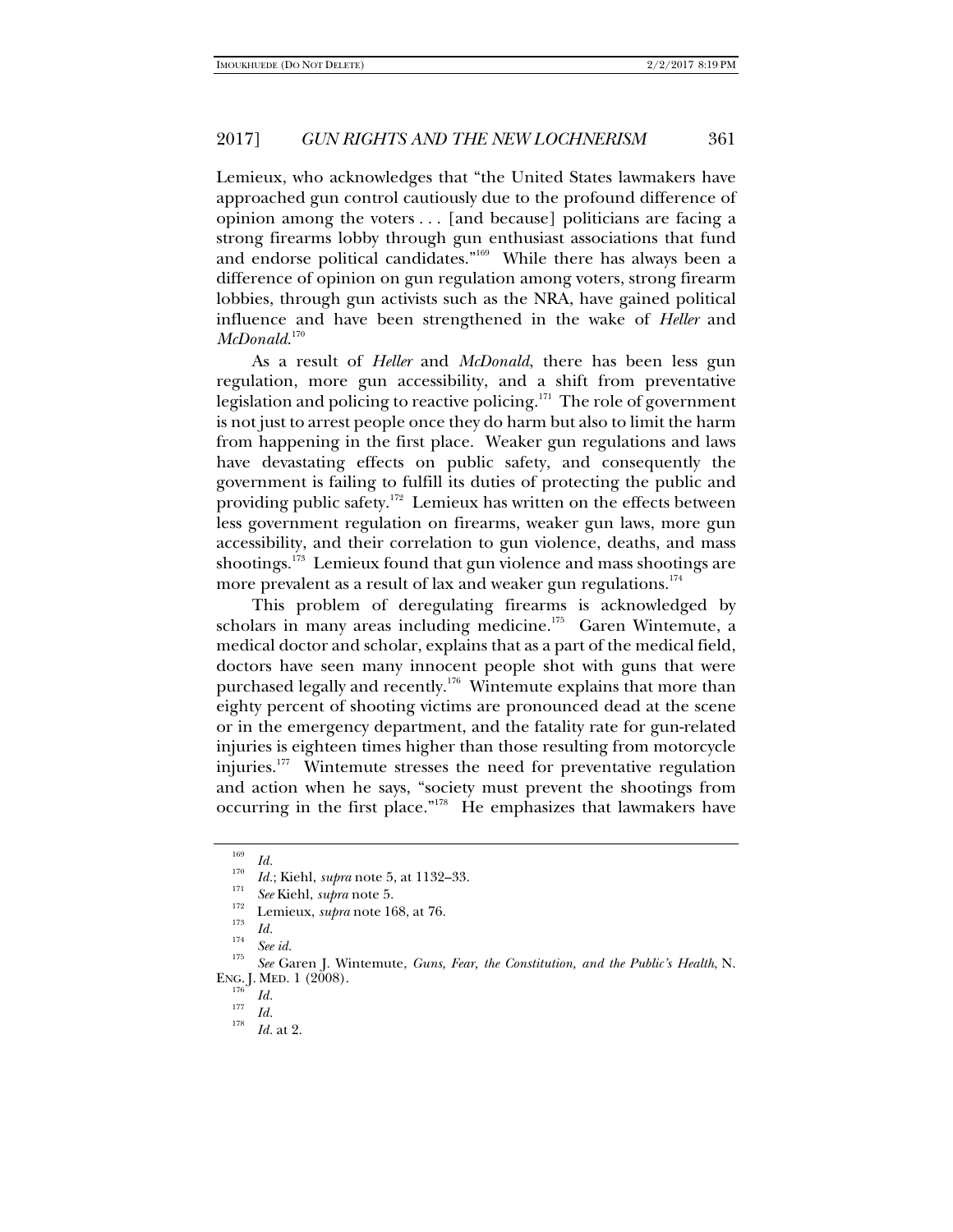misguidedly implemented a radical deregulation of gun use.<sup>179</sup>

Wintemute notes that thirty-five states now issue concealed weapon permits to anyone who can legally own guns, and some states do not require concealed carry permits at all.<sup>180</sup> Furthermore, some states have broadened self-defense laws through statutes that expand the circumstances under which guns may be used in self-defense.<sup>181</sup> It is no longer just in one's "castle," but out in public where there is now no duty to retreat if possible before shooting. Shooters are granted immunity from prosecution, and sometimes are not even liable, when bystanders are injured.<sup>182</sup> Wintemute says:

Policies limiting gun ownership and use [government regulations on gun control] have positive effects [that are wide ranging], whether those limits affect high-risk guns such as assault weapons or Saturday night specials, high-risk persons such as those who have been convicted of violent misdemeanors, or high-risk venues such as gun shows.<sup>183</sup>

When gun ownership and availability rise as a result of government deregulation and lack of government regulation, so does gun violence; they rise and fall together.<sup>184</sup> For example, in 2007, both New York and Chicago had strict regulations and restrictions on firearms ownership and use. Both cities experienced fewer homicides than any other time in their history, but this ended after the Court handed down *Heller*. 185

This apparent, post-*Heller* libertarian reframing of rights has failed to consider the right to public safety. The preamble of the Constitution itself raises this aspect of freedom as an important part of the Constitution's purpose: "We the people of the United States, in order to form a more perfect union, establish justice, insure *domestic tranquility*. . ., provide for the common defense, promote the general welfare, and secure the blessings of liberty to ourselves and our posterity, do ordain and establish this Constitution for the United States of America."186

One question raised is: Whose rights are protected and whose rights are left unprotected? If an individual has a right to bear arms,

<sup>179</sup>

<sup>&</sup>lt;sup>179</sup> *Id.*<br><sup>180</sup> *Id.* Wintemute, *supra* note 175, at 2.<br><sup>182</sup> *Id.* 

<sup>&</sup>lt;sup>183</sup> *Id. Id. Id.* 

<sup>&</sup>lt;sup>185</sup>*Id. Id.* **U.S. CONST.** pmbl. (emphasis added).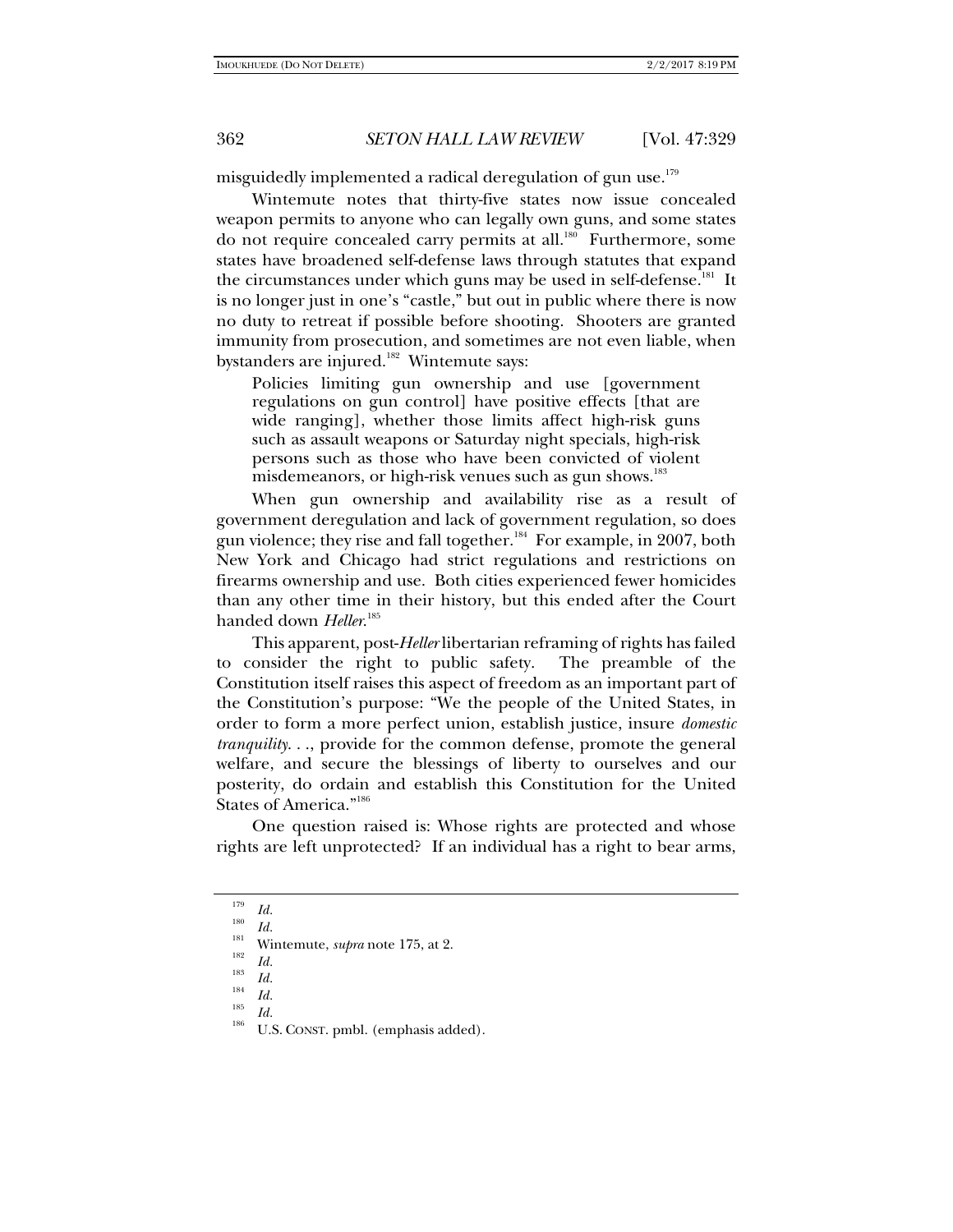under what circumstances can government make access to guns more cumbersome? Specifically, when can government deny or largely curtail gun access for those who have demonstrated themselves to be violent or otherwise a threat to the public safety and domestic tranquility? $187$ 

Article IV, Section 4 of the Constitution provides:

The United States shall guarantee to every State in this Union a Republican Form of Government, and shall protect each of them against Invasion; and on Application of the Legislature, or of the Executive (when the Legislature cannot be convened) against domestic Violence.<sup>1</sup>

Scholars, such as Nicholas Johnson, suggest gun rights have consistently been recognized as a right of access for whites, and that whenever Blacks have sought to access weapons, action has been taken to limit that access.189 One argument in favor of the Court's post-*Heller* approach is that they have actually breathed a more inclusive meaning to the Second Amendment that has the potential to empower racial minorities.<sup>190</sup>

Johnson argues that the Second Amendment is consistent with the primary and most basic right of self-preservation recognized by the African-American tradition.<sup>191</sup> Johnson criticizes firearm control Johnson criticizes firearm control

<sup>&</sup>lt;sup>187</sup> *See id.* U.S. CONST. art. IV, § 4.

*See* Thomas M. Moncure, Jr., *The Second Amendment Ain't About Hunting*, 34 HOW. L.J. 589 (1991) (supporting the individual rights view of the Second Amendment that states that citizens have a right to protect themselves and fight tyranny, and arguing that the firearm tradition historically deprived Blacks, Indians, and minorities of gun possession). *See generally* Joseph Blocher, *New Approaches to Old Questions in Gun Scholarship*, 50 TULSA L. REV. 477 (2015); AKINYELE OMOWALE UMOJA, WE WILL SHOOT BACK: ARMED RESISTANCE IN THE MISSISSIPPI FREEDOM MOVEMENT (2013) (contending that armed resistance was essential to pursue Southern freedom and dismantle segregation, and that Black communities overcame intimidation and oppression by arming themselves; pointing out that as the civil rights movement grew, armed selfdefense and resistance were the means by which African-Americans were empowered to develop different political and social relationships between Black and White Mississippians); NICHOLAS JOHNSON, NEGROES AND THE GUN, THE BLACK TRADITION OF ARMS (2014) (arguing that there is a long-standing yet underappreciated Black tradition of bearing arms for the purpose of self-defense). Johnson cites examples from the pre-Civil War era to illustrate how Black individuals had to use firearms to protect themselves, their families, and communities. He argues that though firearms were a necessary means to obtain freedom from slavery and oppression, this reality has been submerged, because it is hard to reconcile with the nonviolence narrative of the civil rights era. Johnson reconciles this apparent tension by showing how the Black tradition of bearing arms for private self-defense is quite different from views

regarding political violence. <sup>190</sup>*See* Moncure, *supra* note 189, at 592. 191 JOHNSON, *supra* note 189, at 297.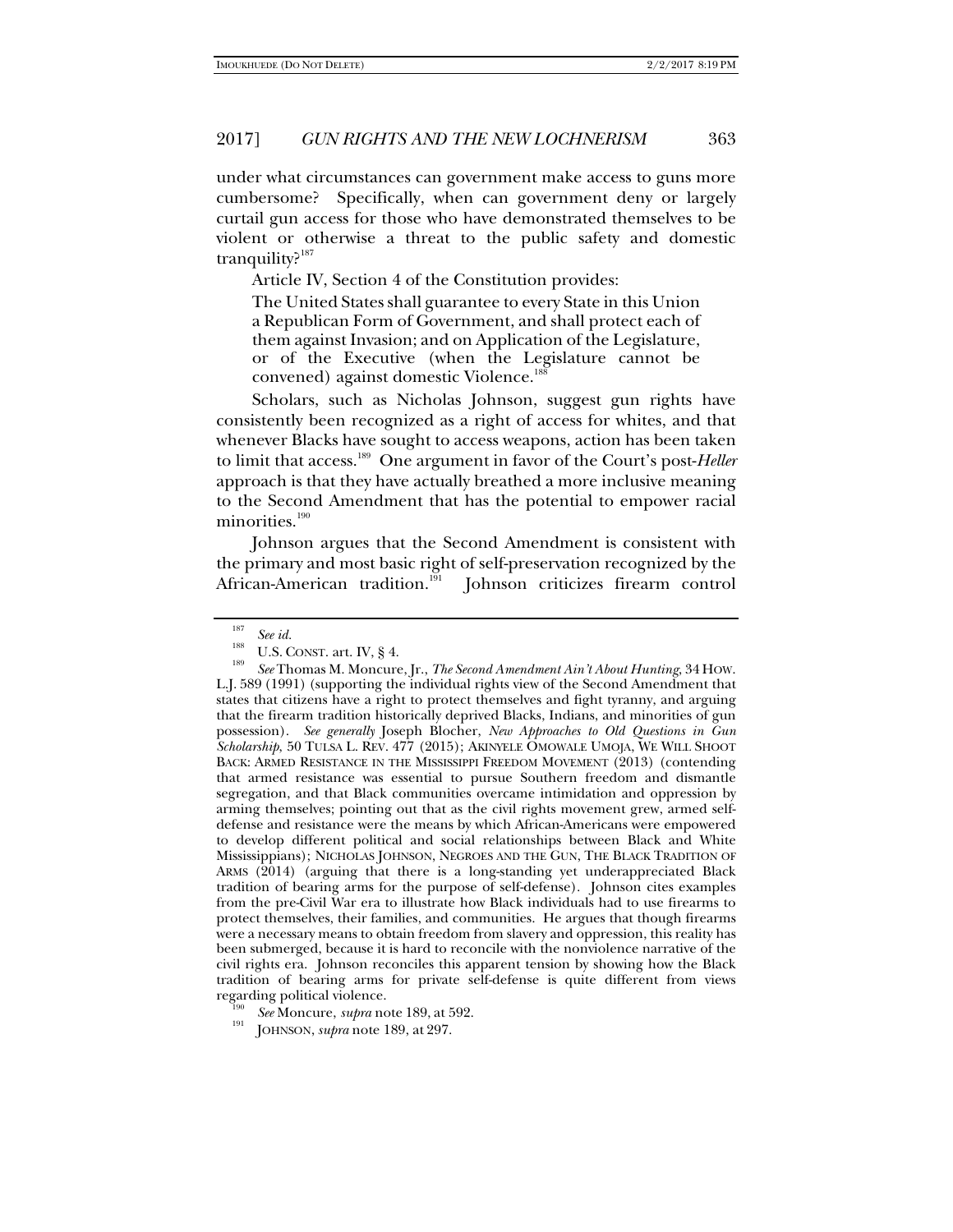advocacy saying as follows:

The black tradition of arms evokes heroic image like Hartman Turnbow repelling Klansmen with rifle fire. The modern orthodoxy (referring to pro-regulation advocates) responds to the tragic scene of swaggering neighborhood tyrants warring over turf, their gunfire piercing the kitchens and bedrooms of innocent people.... Supply control policies at the heart of modern orthodoxy rest on the straight-forward logic that no guns equals no gun crime. But fuller consideration raises a litany of questions that reveal the modern orthodoxy as more reflex than considered policy.<sup>192</sup>

In addition, minorities have been historically denied their full citizenship right to bear arms through complex and targeted regulations that included expensive licensing requirements and firearms training. $193$ 

Adam Winkler states that the ability to carry a firearm in public is one of the rights protected by the Second Amendment and, consequently, giving a public official unfettered discretion to deny permits is akin to a constitutional violation.<sup>194</sup> Moreover, throughout American history public officials have used their discretion to discriminate against minorities. An example of this was the denial of Martin Luther King Jr.'s request for a concealed carry permit during the beginning of the civil rights movement.<sup>195</sup>

However, one problem with the Court's application of the conclusions drawn from these arguments is that, unlike Johnson and Winkler, the Court fails to fully account for those same communities' elected leaders' current calls for expanded gun regulation based on public safety concerns. For them, the argument for more guns in the hands of the right people rings hollow in the face of both random and

 $\frac{192}{193}$  *Id.* 

*See* T. Markus Funk, *Gun Control and Economic Discrimination: The Melting-Point Case-in-Point*, 8 J. CRIM. L. & CRIMINOLOGY 764, 794 (1995) (arguing that gun control in America has a long-standing history of discrimination against the poor and minorities; in fact, keeping guns away from Blacks has always been a concern and started as early as 1644 when Virginia barred free Blacks from owning firearms); Moncure, *supra* note 189, at 593; David Babat, The Discriminatory History of Gun Control (2009) (unpublished Senior Honors Project, University of Rhode Island), http://digitalcommons.uri.edu/srhonorsprog/140 (alleging that gun control in the United States is based on a long history of discrimination that still continues to this day). Blacks were the first but not the only minorities deprived of firearms access, and even the poor have to face the challenge of economically burdensome restrictions. The paper argues that firearm control has been historically used as a way to control specific demographic groups of the population, such as Blacks and immigrants. *Id.* 194 *See WINKLER, supra* note 163, at 290.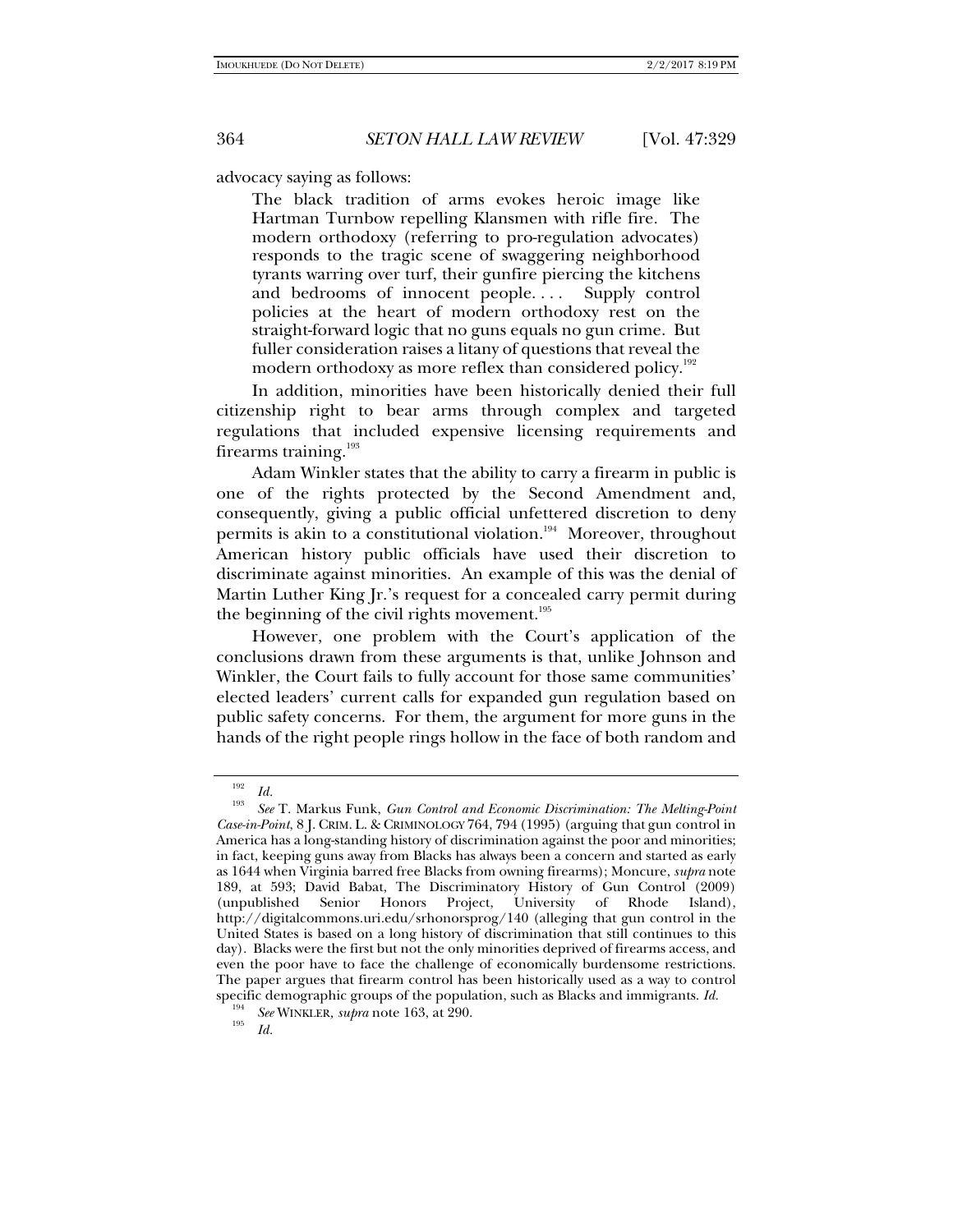calculated gun-related killings by white supremacists, criminals, and accidental shootings.196 In this context at least, the Court appears to be suggesting it knows best what is in the public's best interest—that thing is more, not less access to firearms.

## C. *State Regulatory Consequences and Public Safety*

*McDonald v. City of Chicago* similarly relies on a view of gun rights as an individual right and not a collective right.<sup>197</sup> In so doing, *McDonald* has contributed to a shift in the public ethos regarding rights to be more liberty-oriented rather than duty bound.<sup>198</sup> In the context of state regulation, the Court has managed to accomplish this even as it has paid lip service to the majority's avowed support of federalism as

<sup>&</sup>lt;sup>196</sup> In Charleston, SC, a massive church shooting took place on June 15, 2015. Dylann Roof, identified as the main suspect of the massacre, is a 22-year-old, white supremacist responsible for the killing of nine African Americans during a prayer service at Emanuel African Methodist Episcopal Church. Dylann Roof pled not guilty in federal court, though he later confessed. His trial is still ongoing. Kristine Guerra, *'Well, I killed them, I guess': Jury watches Dylann Roof's confession to church massacre*, WASH. POST (Dec. 10, 2016), https://www.washingtonpost.com/news/postnation/wp/2016/12/10/well-i-killed-them-i-guess-jury-watches-dylann-roofsconfession-to-church-massacre/?utm\_term=.8ab41fa28ea6. Trayvon Martin, a 17-yearold African American was fatally shot by George Zimmerman, who was acting as a volunteer of a neighborhood watch. Zimmerman considered Trayvon Martin a prospective criminal. Despite being advised by the 911 operator to wait for police officers to arrive to the scene, Zimmerman decided to use his privately-owned gun and shot the teenager. Zimmerman faced jury trial and was acquitted of the crime based on his self-defense claim. Lizette Alvarez & Cara Buckley, *Zimmerman is Acquitted in Trayvon Martin Killing*, N.Y. TIMES (July 13, 2013), http://www.nytimes.com/2013/07/14/us/george-zimmerman-verdict-trayvonmartin.html. Thirty-two people died on April 16, 2007, at the hands of a mentallydisturbed gunman at Virginia Tech in Blacksburg, Virginia. N. R. Kleinfield, *Before Deadly Rage, a Life Consumed by a Troubling Silence*, N.Y. TIMES (Apr. 22, 2007), http://www.nytimes.com/2007/04/22/us/22vatech.html. On December 14, 2012, a mentally disturbed individual named Adam Lanza fatally shot twenty children between six and seven years old, as well as six adult staff members at Sandy Hook Elementary School. Prior to arriving at the school, Lanza shot and killed his mother. Before getting caught by the police, Lanza committed suicide. Stav Ziv, *Report Details Adam Lanza's Life Before Sandy Hook Shootings*, NEWSWEEK (Nov. 25, 2014), http://www.newsweek.com/report-details-adam-lanzas-life-sandy-hook-shootings-286867. On July 20, 2012, James Eagan Holmes, dressed in tactical clothing, attended the premiere of the film *Batman: The Dark Knight Rises*, and set off tear gas grenades and proceeded to shoot into the audience with multiple firearms. As a result, twelve people were killed and seventy were wounded. Holmes' defense attempted and failed to prove mental insanity. Holmes faced trial and a jury sentenced him to life prison without the possibility of parole. Steve Almasy et al., *James Holmes Sentenced to Life in Prison for Colorado Movie Theater Murders*, CNN.COM (Aug. 8, 2015),

http://www.cnn.com/2015/08/07/us/james-holmes-movie-theater-shooting-jury/.<br><sup>197</sup> McDonald v. City of Chicago, 561 U.S. 742, 791 (2010); Sobel, *supra* note 140, at 509.

Heyman, *supra* note 94, at 251.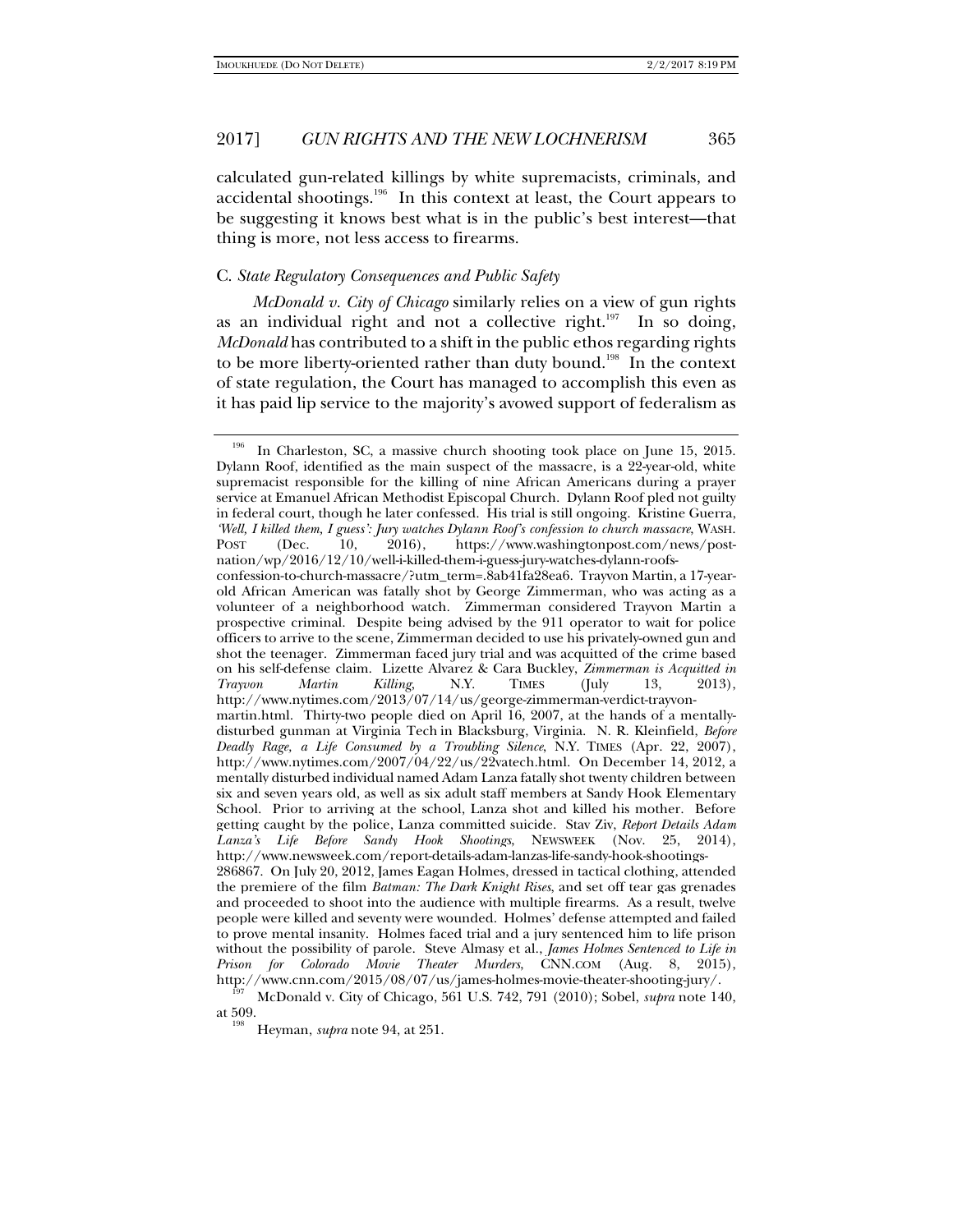a system that protects states' rights.

What follows is first an examination of what rights may be regulated by state governments in light of *McDonald v. City of Chicago*. Next to be considered in the context of states is whose individual rights are protected. Third and finally, this section will address the consequences to public safety coming from the current Court doctrine and the reluctance of states to make full use of their currently recognized regulatory power to enact meaningful gun control in the shadow of the actual and perceived constitutional doctrine.

### 1. What Can Be Regulated by State Government

*McDonald v. City of Chicago* is the incorporation case for the Second Amendment—meaning, it provides the extent to which the Second Amendment limits states' ability to regulate weapons.<sup>199</sup> As in some other areas where the Fourteenth Amendment has been incorporated to apply amendments to the states, the *McDonald* Court announced that the Second Amendment applies to state gun regulations. $200$ 

In 2010, the Supreme Court, in a plurality decision written by Justice Alito, held that the Fourteenth Amendment incorporates to the states the Second Amendment right to keep and bear arms for selfdefense.201 In *McDonald*, plaintiffs challenged a Chicago municipal law that banned individuals from possessing firearms unless they had a valid registration certificate. The law also prohibited the registration of most handguns, and it effectively banned handguns in the city. The Supreme Court struck down these laws by finding a Second Amendment violation.<sup>202</sup>

According to the Court, an individual's right to keep and bear arms is "deeply rooted in this Nation's history and traditions," and in light of its significance,<sup>203</sup> a plurality of the Court held that the Second Amendment right is a "fundamental" right that should be incorporated to the states under the Fourteenth Amendment Due Process Clause.<sup>204</sup>

Adam Winkler suggests that gun rights advocates have in fact been

<sup>&</sup>lt;sup>199</sup> *McDonald*, 561 U.S. at 791.

 $\begin{array}{cc} {}^{200} & Id. \ \frac{201}{Id.} \end{array}$ 

<sup>&</sup>lt;sup>202</sup> See Caroline L. Moran, *Under the Gun: Will States' One-Gun-Per-Month Laws Pass Constitutional Muster After* Heller *and* McDonald*?*, 38 SETON HALL LEGIS. J. 163, 170

<sup>(2013).</sup> <sup>203</sup>*Id.* at 171–72; *McDonald*, 561 U.S. at 746. 204 Moran, *supra* note 202, at 171–72; *McDonald*, 561 U.S. at 748–49.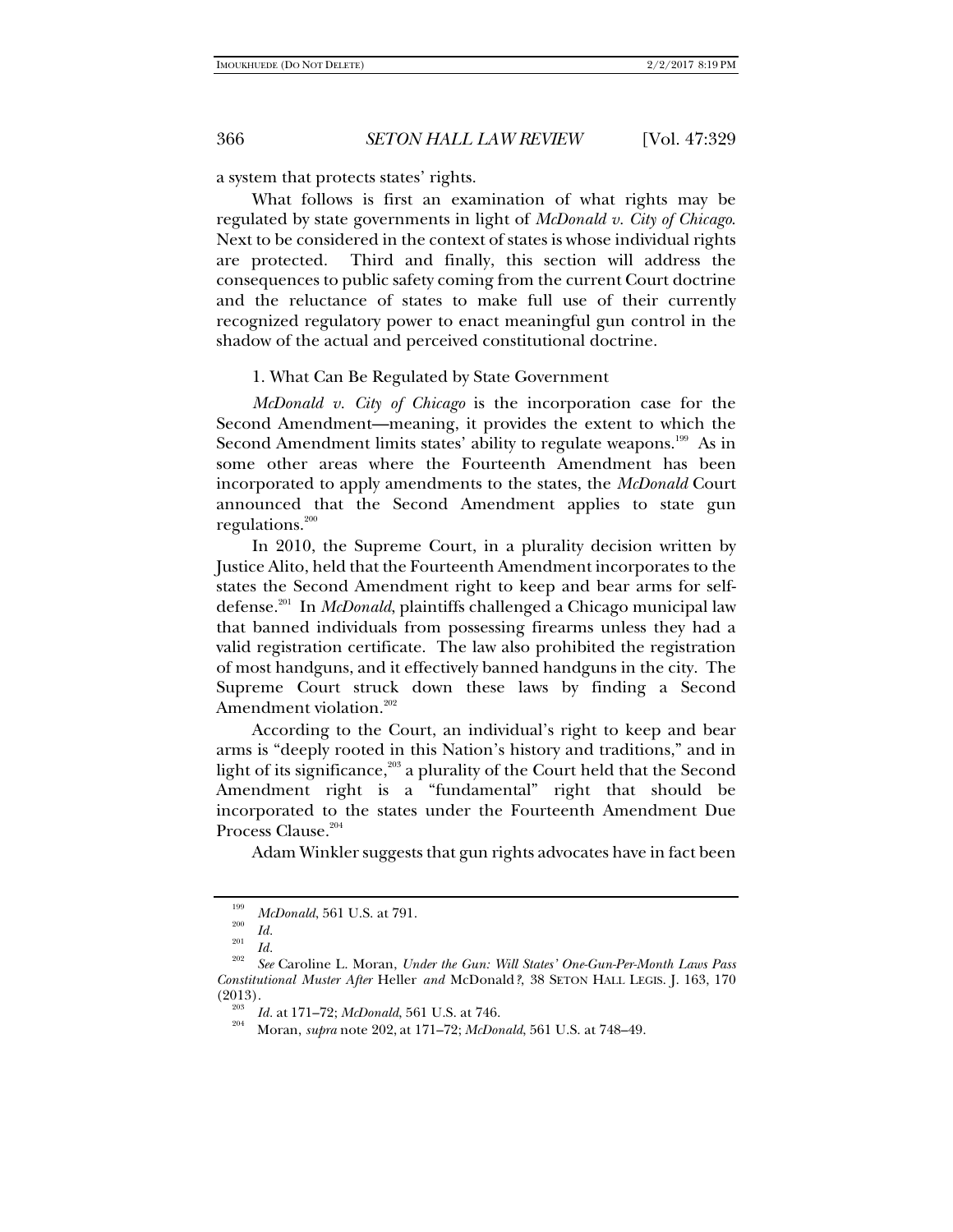greatly favored by *Heller's* list of exceptions. For Winkler:

The threat of a lawsuit alone will force many lawmakers to reconsider ineffective or overly burdensome gun control laws currently on the books. They used to be confident that nearly any gun law would survive a Second Amendment challenge in the courts, but now they must be a bit more careful. In the wake of the Supreme Court's decision, New York City, for example, revised its permitting laws to make it somewhat easier and quicker for applicants to gain approval. Although the mayor, Michael Bloomberg, is one of the nation's leading gun control advocates, his administration didn't want to make the same mistake as D.C. Mayor Adrian Fenty and cling to a law likely to be overturned—and risk creating new precedents that further undermine gun  $control<sup>205</sup>$ 

Once the Supreme Court declared that the Second Amendment was incorporated into the Fourteenth Amendment's Due Process Clause, the Second Amendment became enforceable against the states. The Second Amendment may now limit state power in the same manner that the First Amendment and other incorporated amendments restrict state actions. Stacey L. Strobel has noted that as a result of this development:

A number of court decisions have analyzed presumptively valid regulations concerning felons, mentally ill individuals, and sensitive places. Some courts cases involving felons' firearms rights have utilized specific standards of review while others have used the categorical exemptions of *Heller* and *McDonald* to dispose of the cases based on the felony status of the individual asserting their Second Amendment right.206

This means that, at least theoretically, *McDonald* and subsequent  $\csc^{207}$  recognize that the states' ability to regulate guns is broader

<sup>&</sup>lt;sup>205</sup> WINKLER, *supra* note 163, at 291.<br><sup>206</sup> Sobel, *supra* note 140, at 509.<br><sup>207</sup> See Friedman v. City of Highland Park, 784 F.3d 406 (7th Cir. 2015), *cert. denied*, 136. S. Ct. 447 (2015); New York State Rifle & Pistol Ass'n v. Cuomo, 804 F.3d 242 (2d Cir. 2015), *cert. denied*, 136 S. Ct. 2486 (2016); Drake v. Filko, 724 F.3d 426, 431–32 (3d Cir. 2013) (holding that a state law requiring applicants to establish a "justifiable need" to be allowed to carry a handgun in public for purposes of self-defense did not violate the Second Amendment, because it is a "presumptively lawful," "longstanding" regulation); City of San Diego v. Boggess, 216 Cal. App. 4th 1494 (2013) (holding that a statute authorizing destruction of firearms belonging to a patient detained for psychiatric evaluation is not facially invalid under the Second Amendment); Williams v. State, 10 A.3d 1167 (Md. 2011) (holding that a statute prohibiting wearing, carrying, or transporting a handgun without a permit outside of one's home was outside of the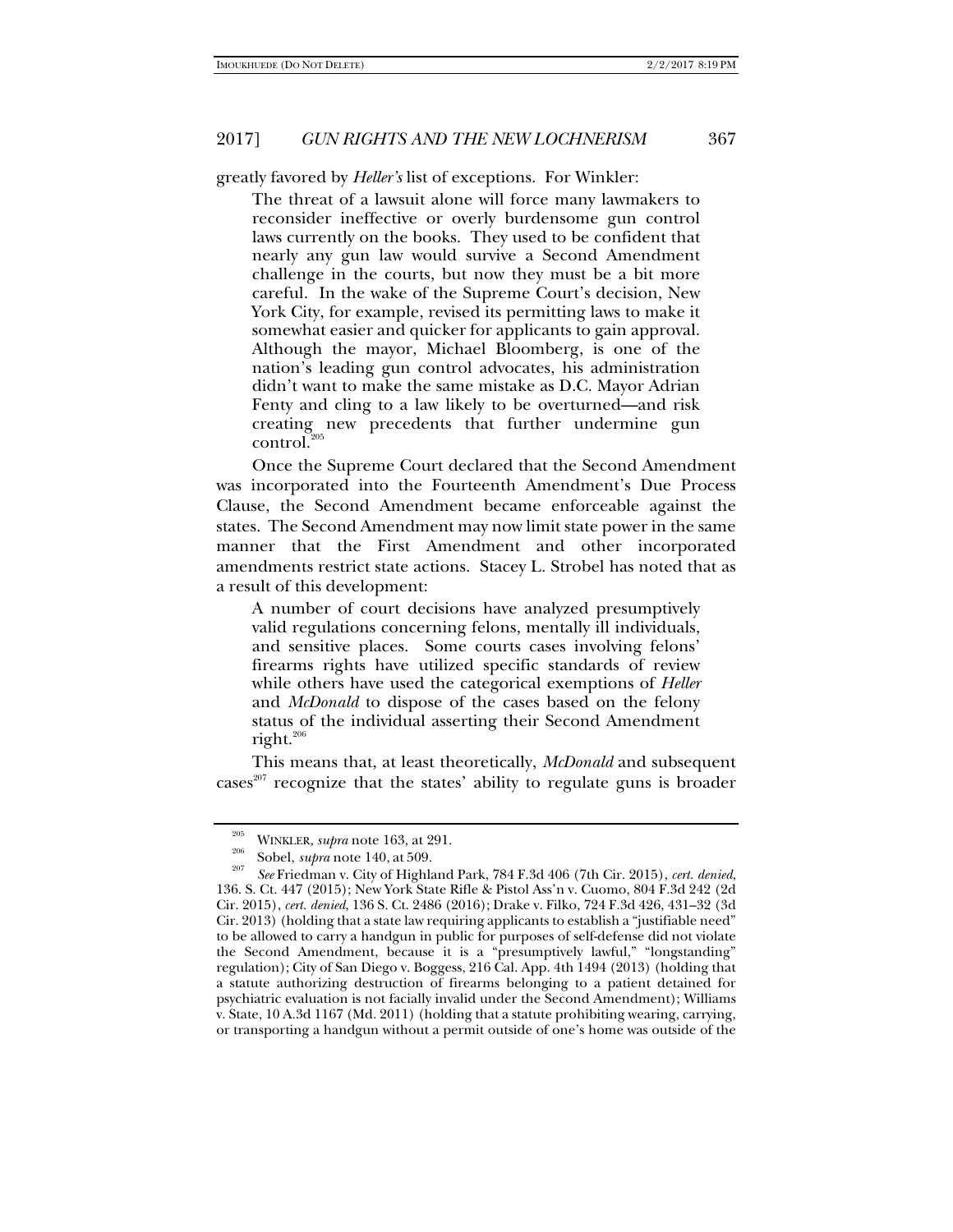than that of the federal government. In practical terms, this means that states have the power to control and regulate firearms in exercise of their police powers.

In *Moore v. Madigan*, the Federal Court of Appeals for the Seventh Circuit, extending the holding of *McDonald*, struck down two Illinois state statutes: the Illinois Unlawful Use of Weapons (UUW) law and the Illinois Aggravated Unlawful Use of a Weapon (AUUW) law, which prohibited the carrying of guns in public; the court found that these statutes violated the Second Amendment right to bear arms for selfdefense outside the home.<sup>208</sup> In *Moore*, Circuit Judge Posner wrote for the court as follows:

We are disinclined to engage in another round of historical analysis to determine whether eighteenth-century America understood the Second Amendment to include a right to bear guns outside the home. The Supreme Court has decided that the amendment confers a right to bear arms for self-defense, which is as important outside the home as inside. . . . Illinois had to provide us with more than merely a rational basis for believing that its uniquely sweeping ban is justified by an increase in public safety. It has failed to meet this burden. The Supreme Court's interpretation of the Second Amendment therefore compels us to reverse the decisions in the two cases before us and remand them to their respective district courts for the entry of declarations of unconstitutionality and permanent injunctions.<sup>209</sup>

Further, in *Ezell v. City of Chicago*, the Seventh Circuit reversed the lower court's decision denying a preliminary injunction in favor of the challengers of a Municipal Ordinance, which mandated one hour of range training as a prerequisite to lawfully obtaining a gun and prohibited all firing ranges within the city limits.<sup>210</sup> The Seventh Circuit agreed with the challengers, finding that the Ordinance conditioned an inalienable right to possess firearms for self-defense, and that the total ban of firing ranges in the city was a core violation of the Second Amendment.<sup>211</sup>

In *Peruta v. County of San Diego*, the Federal Court of Appeals for the Ninth Circuit recognized a violation of the Second Amendment right to bear arms and struck down a county regulation requiring individuals to show a sufficiently pressing need for self-protection

*Id.* 

scope of the Second Amendment right to bear arms).<br><sup>208</sup> Moore v. Madigan, 702 F.3d 933, 935–36, 942 (7th Cir. 2012).<br><sup>209</sup> Id. at 942.

<sup>&</sup>lt;sup>210</sup> Ezzell v. City of Chicago, 651 F.3d 684, 689–90 (7th Cir. 2011).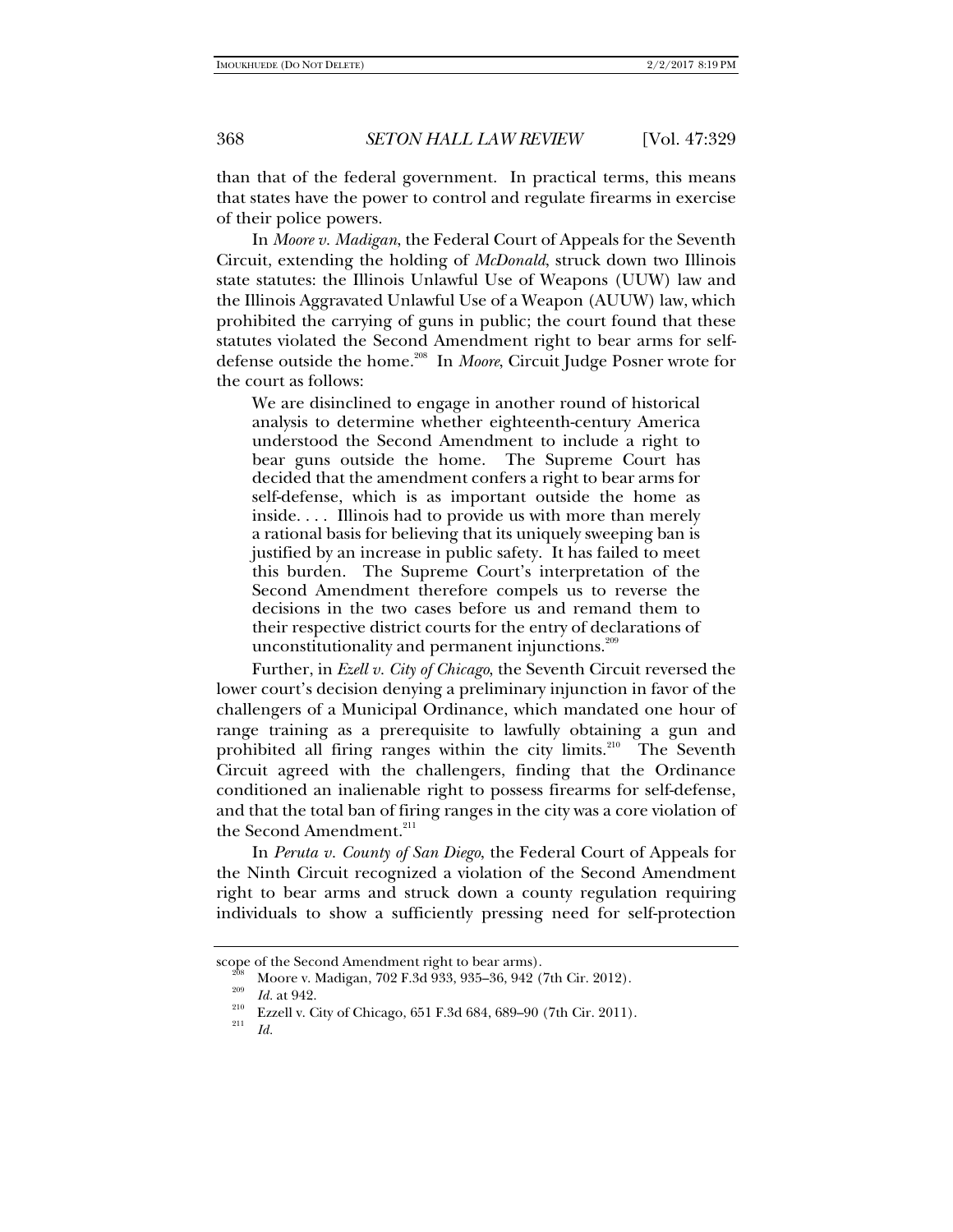before being allowed to carry a concealed weapon.<sup>212</sup> The Ninth Circuit reasoned that the "good cause" requirement constituted a complete destruction of the right to bear arms and therefore failed judicial review under any level of scrutiny.<sup>213</sup>

In *Gowder v. City of Chicago*, the District Court for the Eastern District of Illinois invalidated another local gun regulation ordinance, holding that the ordinance barring nonviolent misdemeanants from lawfully obtaining a gun was a violation of the Second Amendment. $2^{14}$ 

Just as in the context of the federal regulatory limits, the Supreme Court proclaims a protection of individual rights in the form of liberty. Yet, the result of the *McDonald* holding has been the undermining of public safety legislation that is also designed to protect liberty. This again raises the question of whose liberty is protected and why.

2. Individual Rights Protected, but Whose?

The public safety consequences of the new limitations on state gun control laws are perhaps of even greater consequence given that, traditionally, most gun control regulation has been done by the states. The question remains as to whose rights are protected by the combination of *Lopez* and *McDonald*, which together have quashed regulatory authority to regulate guns and protect the public safety, especially in urban Black communities.

The answer should be that everyone now enjoys greater individual liberty, but given the increased gun-related deaths in the urban areas targeted by the regulations that the Court has struck down, this seems to be a dubious benefit. $215$ 

<sup>212</sup> Peruta v. County of San Diego, 742 F.3d 1144, 1148, 1179 (9th Cir. 2014). *See generally* Darrell A. H. Miller, *Peruta, The Home-Bound Second Amendment, and Fractal* 

Reed Harasimowicz, *The Comfort of Home: Why Peruta v. County of San Diego's Extension of Second Amendment Rights Goes Beyond the Scope Envisioned by the Supreme Court*, 56 B.C. L. REV. E-SUPPLEMENT 51, 51–52 (2015).<br><sup>214</sup> Gowder v. City of Chicago, 923 F. Supp. 2d 1110, 1126 (N.D. Ill. 2012).<br><sup>215</sup> See Michael P. de Laeuw at al. *Peader Aim, Fire*<sup>2</sup> District of Columbia w

*See* Michael B. de Leeuw et al., *Ready, Aim, Fire?* District of Columbia v. Heller *and Communities of Color*, 25 HARV. BLACKLETTER L.J. 133 (2009) (arguing that, given the high rates of violence linked to firearms in many urban areas, what constitutes a reasonable regulation becomes a major concern to civil rights activists and attorneys). De Leeuw additionally asserts that legislatures are better suited than the courts to make public policy and enact meaningful regulations after *Heller.* It is common that the larger cities with more populated municipalities possess more stringent firearms regulations, because of the legislature's response to the needs of the community. Thus, local governments should enjoy broad discretion to enact these types of regulations. African Americans particularly are the main victims of gun violence. For instance, in the District of Columbia, in 2004, half of the 137 gun-related homicide victims were Blacks. Minorities and communities of color will be harmed by loosening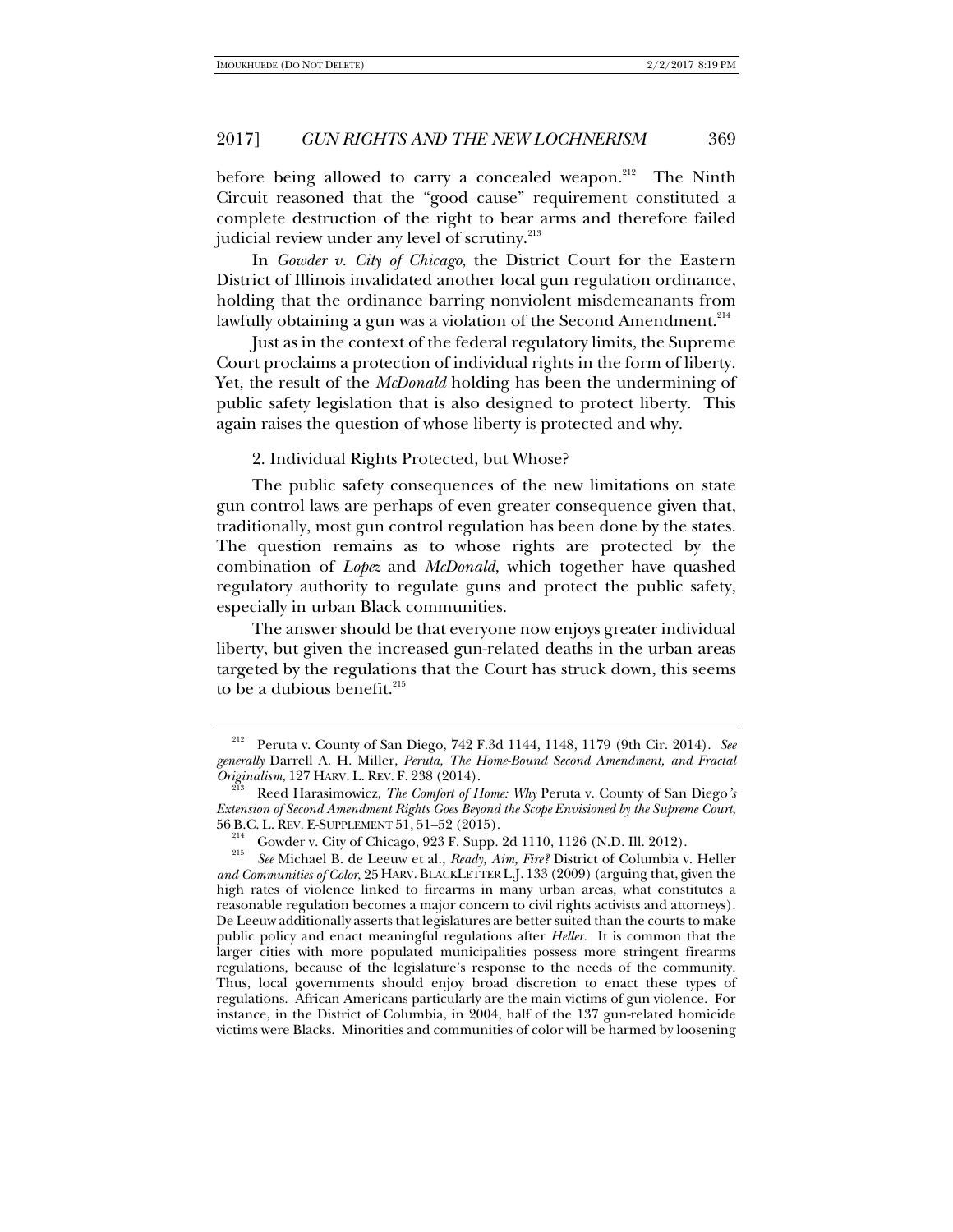Skepticism towards laws of general applicability is typically warranted only where the costs imposed by such laws are disproportionately borne by minorities who have little influence in the political process. By contrast, where a minority community supports and enacts a firearms regulation—as was the case with the handgun ban in the District—the presumption should be that the community has adequately weighed the civil liberties costs and possibly racially disproportionate effects of the regulation at issue against its benefits to public safety. To assume otherwise is essentially to privilege the viewpoints of libertarian theorists and Second Amendment enthusiasts over those of the very citizens who live daily with the civil liberties costs of firearms regulations and the risk of victimization by firearms-related violence.<sup>216</sup>

Lemieux found that gun violence and mass shootings are more prevalent as a result of weaker gun regulations.<sup>217</sup> Lemieux found through his studies that the "law's effectiveness is more due to the reduced access and availability of firearms[, preventative regulations,] rather than the deterrence measures through severity of criminal sentences[, which are reactive regulations.]"218 Lemieux explains that "a study on homicide and geographical access to gun dealers in the United States shows that the prevalence of federal firearms licensee stores is strongly correlated with homicide rates in major cities."<sup>219</sup>

Lemieux has based his analysis on an international comparison between twenty-five developed countries, a national comparison between the fifty states of the United States, and a case study comparison between public mass shootings.<sup>220</sup> In the cross-national analysis it was found that "the number of mass shootings and related casualties in the United States far surpass $^{221}$  any of the other individual countries included in this study during that same period of time."<sup>222</sup> There is a strong nexus between the amount of mass shootings in each country and firearm ownership, which evidences that easier access to firearms and fewer firearm regulations directly relate to mass

firearms regulations. *Id.* at 133.<br><sup>216</sup> *Id.* at 134.

<sup>&</sup>lt;sup>217</sup> Lemieux, *supra* note 168, at 77.

 $\frac{18}{219}$  *Id.* 

<sup>&</sup>lt;sup>220</sup> *Id.* at 79. **I** In fact, the number of mass shootings and related casualties more than double the mass shootings for the U.S. than all other twenty-four countries combined in the

Lemieux, *supra* note 168, at 81.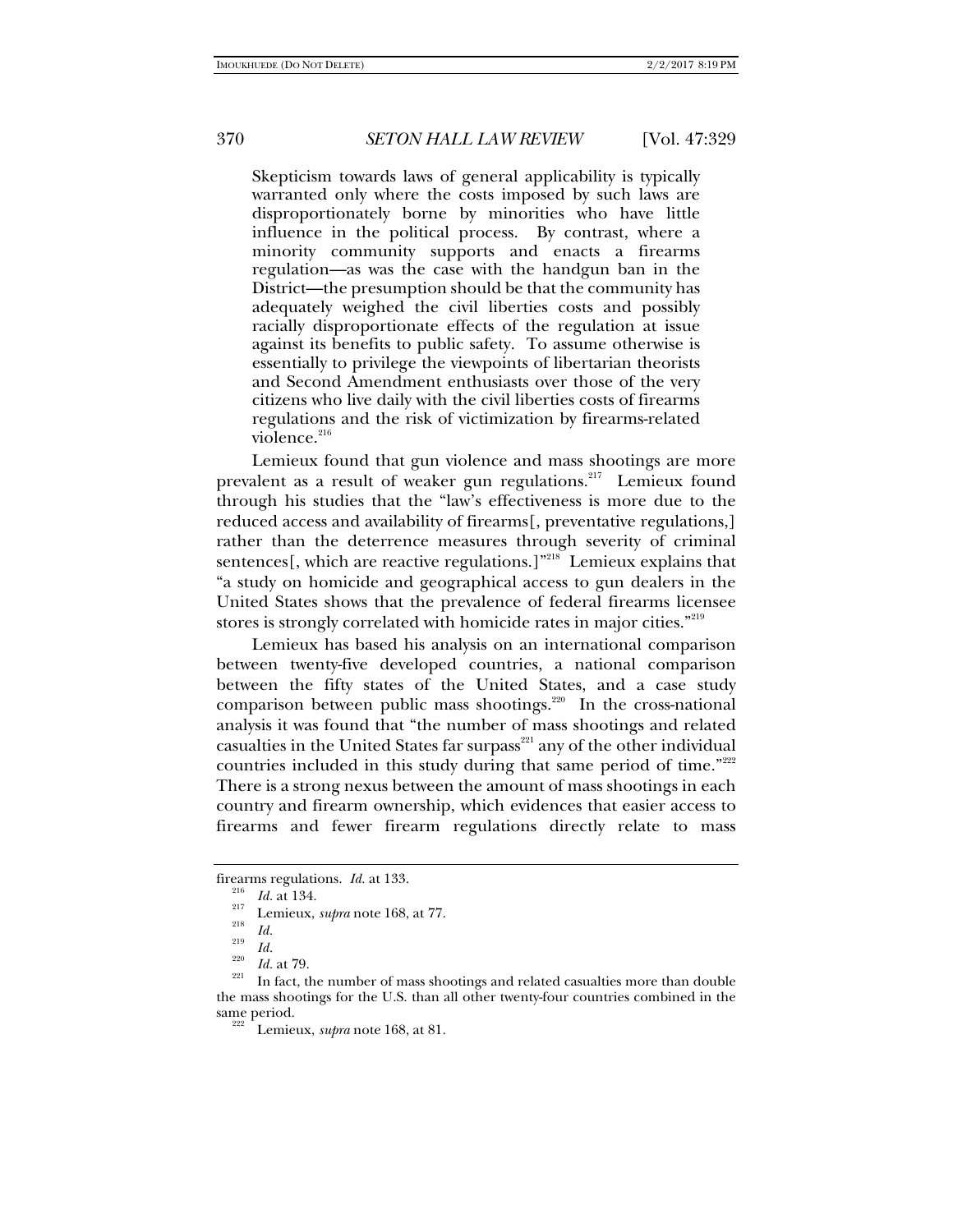shootings.<sup>223</sup> Furthermore, it was found that seventy-one percent of the shooters had legal and direct access to the firearms.<sup>224</sup> It was also found that among the twenty-five countries included in the study, the United States stood out for the large number of deaths by firearms, gun ownership rates, and the highest number of mass shootings.225 The studies found that states with more restrictive regulations and more government regulation had fewer gun-related deaths, and the opposite finding was true for states that have fewer government regulations and more permissive gun regulations—there was a trend of more deaths as a result of guns.<sup>226</sup> It was found that, both internationally and nationally, gun control regulation reduces overall fatalities.<sup>227</sup> This was seen when the United States, which has less government gun regulation, was compared to other countries such as Canada and Australia, which have more government gun regulations.<sup>228</sup> This was evident as well through comparing the various states to each other.<sup>229</sup> Therefore, based on the above statistics and findings, we can see how the public safety can be significantly impaired due to the lack of government firearm regulations, which was exacerbated in the wake of *Heller* and *McDonald*.

Since *Lopez*, Chicago has experienced a steady increase in gunrelated casualties, and the death rate of Black youths has reached genocidal levels.<sup>230</sup> Yet the Court doubled down on its anti-regulation philosophy, ignored the public safety, and found the regulations in

 *See* Kari Lydersen & Carlos Javier Ortiz, *More Young People are Killed in Chicago Than in Any Other American City*, THE CHI. REP. (Jan. 25, 2012), http://chicagoreporter.com/more-young-people-are-killed-chicago-any-otheramerican-city/ ("In Chicago, more than 530 people under the age of 21 have been killed since 2008, and many more have been shot or have otherwise suffered

violence—often at the hands of their peers, particularly in the city's African-American and Latino communities. Nearly 80 percent of youth homicides occurred in 22 Black or Latino communities on the city's South, Southwest, and West sides—even though just one-third of the city's population reside in those communities. The rate of youth homicide in West Englewood on the city's South Side, for instance, was nearly five times higher than the citywide mark."); Megan Cottrell, *Chicago's Homicide Epidemic is a Youth Homicide Epidemic* (Jan. 30, 2013), http://www.chicagonow.com/chicagomuckrakers/2013/01/chicagos-homicide-epidemic-is-a-youth-homicide-epidemic/ (noting that, from 2008 through 2012, nearly half of Chicago's 2,389 homicide victims were killed before their 25th birthday). *See generally* United States v. Lopez, 514 U.S. 549 (1995).

 $\frac{223}{224}$  *Id.* 

 $\frac{224}{225}$  *Id.* at 84.

<sup>&</sup>lt;sup>226</sup> *Id.* at 85–86.<br><sup>228</sup> *Id.* at 90.<br><sup>229</sup> *Id. Lemieux, supra* note 168, at 90.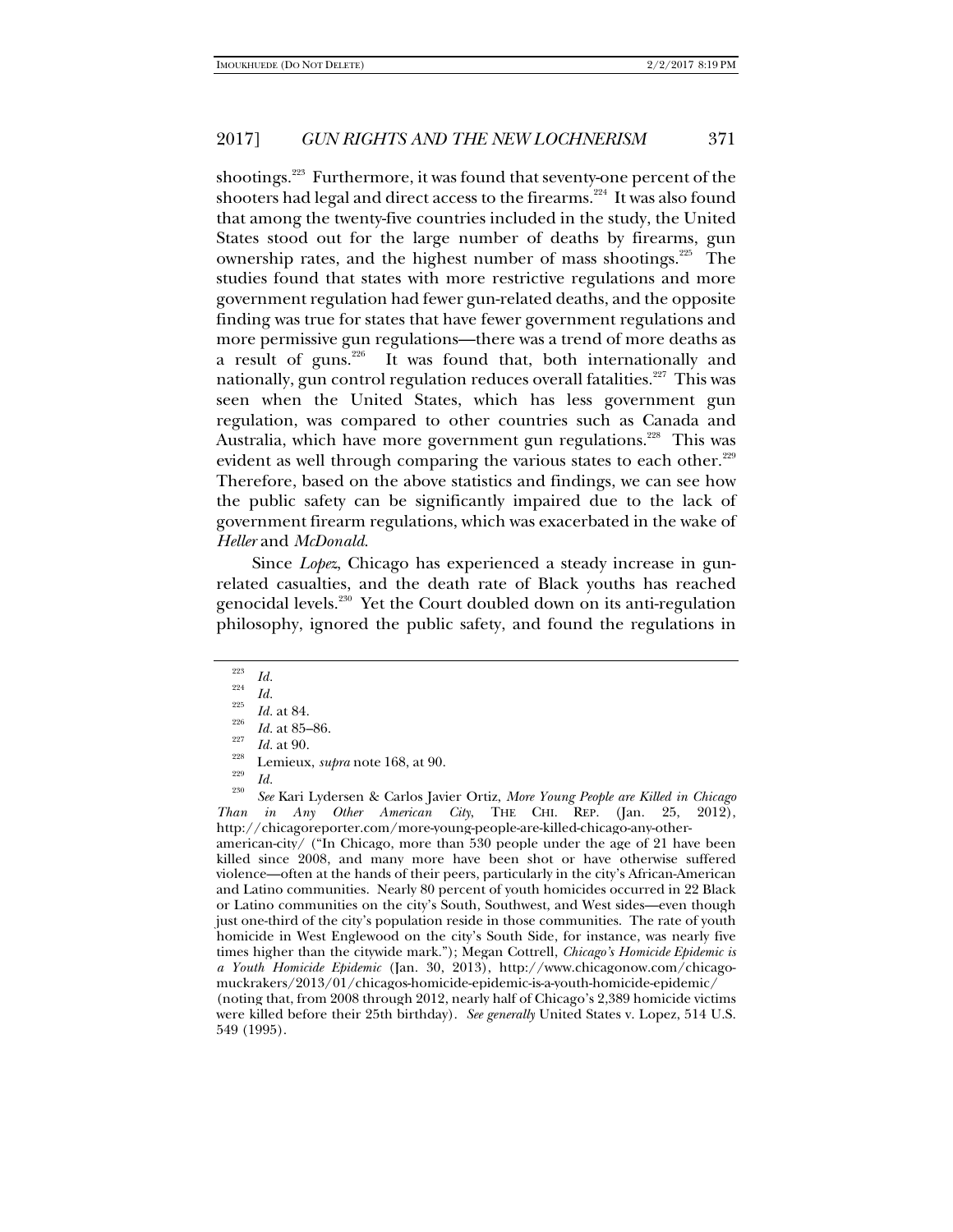### *Heller* to be unconstitutional.

Specifically, for the city of Chicago, official statistics from the Chicago Police Department show that there is an overall increasing trend from 1991 to 2011 of homicides occurring in public places such as streets and parking lots.231 This is consistent with another statistical finding that shows an increasing trend in the percentage of murders occurring in the public way.<sup>232</sup> Further, the numbers show that for the year of 2011, 83.4% of the homicide victims were shot and nearly all of those shootings involved a handgun.<sup>233</sup> In 2011, 351 out of  $436$ reported homicides involved the use of handguns.<sup>234</sup>

In Chicago, most of the homicide victims are males between seventeen and thirty-five years old.<sup>235</sup> Throughout the twenty-year study period, Blacks represent the overwhelming majority of homicide victims, at a rate of seventy percent to eighty percent of the overall homicide victims in Chicago. $236$ 

Michael B. de Leeuw asserts that despite the holding in *Heller*, "[T]here are many different measures that a community could take to address concerns about firearms. These will necessarily depend largely on the particular community and the specific concerns that the community is trying to address."237 The legislature, being the voice of the people, should determine the reasonableness of firearms regulations. Democratic principles dictate that local communities "should have broad authority to determine what constitutes a reasonable firearms regulation within its own boundaries."238

## 3. How Public Safety Concerns are Devalued

The shift in the concept of rights is towards a view of individual gun owner rights being in tension with measures intended to protect the public safety.239 As a result of *Heller* and *McDonald* there has been less gun regulation. Weaker gun regulations and laws have devastating effects on public safety, and consequently the government is failing to

<sup>231</sup> *2011 Chicago Murder Analysis*, CHI. POLICE DEP'T, 6 (2011), http://4abpn833c0nr1zvwp7447f2b.wpengine.netdna-cdn.com/wp-

content/uploads/2014/12/2011-Murder-Report.pdf.<br>
<sup>232</sup> Id. at 8.<br>
<sup>233</sup> Id. at 22.<br>
<sup>234</sup> Id. at 22-23.<br>
Id. at 22-23.<br>
Id. at 32-34.<br>
<sup>236</sup> Id. at 38-39.<br>
<sup>237</sup> de Leeuw et al., *supra* note 215, at 136.<br>
Id. at 136-137.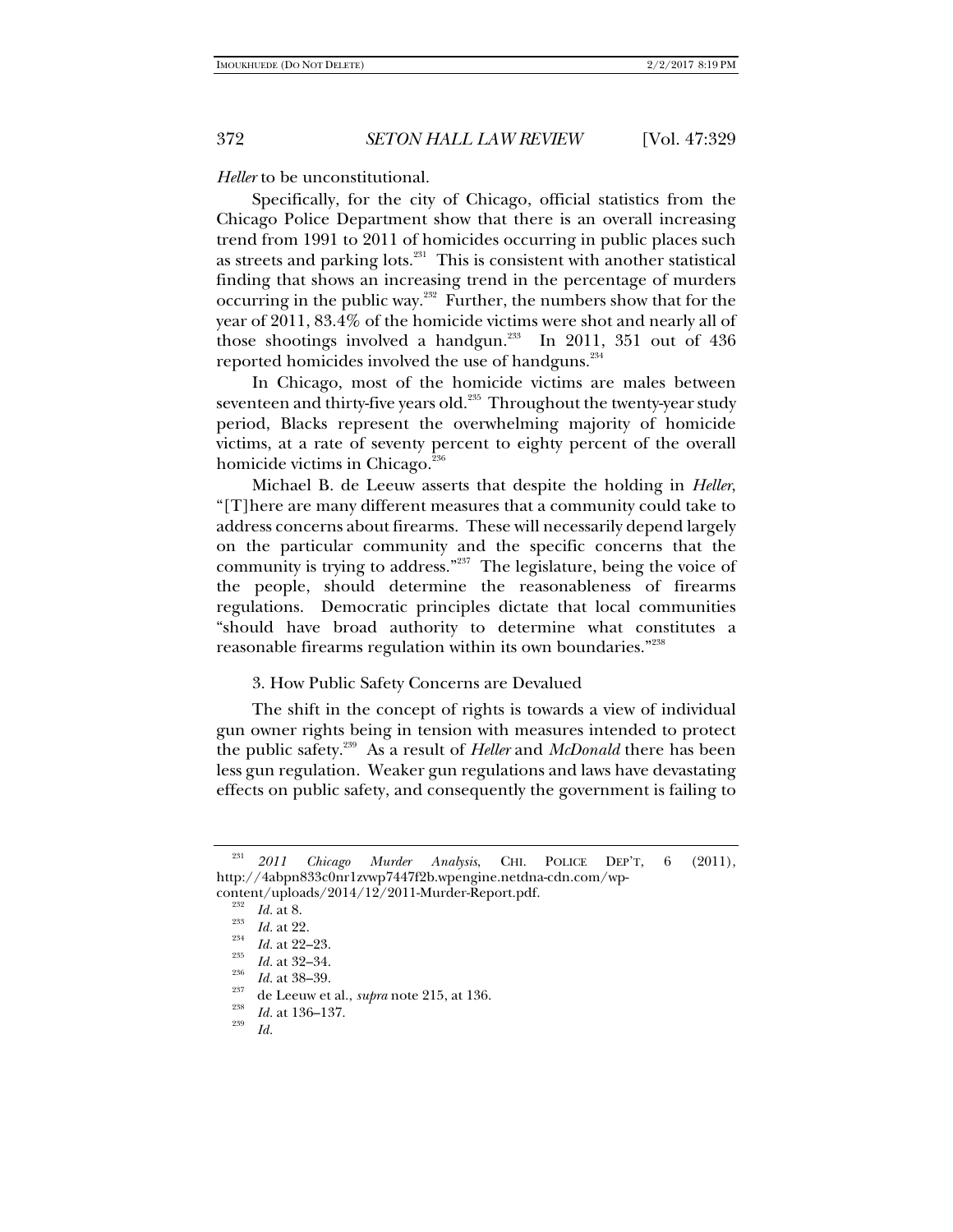fulfill its duties of protecting the public and providing public safety.<sup>240</sup>

In 2011, there were a total of 14,612 homicides reported in the United States; 993 of them were firearm-related.<sup>241</sup> The Congressional Research Service (CRS) reported that mass shooting incidents have steadily increased over the past fifteen years. $242$  For the 2009–2013 period, there were 22.4 incidents as compared to 20.2 incidents during the previous five-year period. However, one should note that the number of victims killed and wounded considerably increased, with total casualties rising from 118.4 to  $162.4.^{243}$ 

The CRS concluded that from 1999–2013, twenty-one mass shootings occurred on average each year, and the motivation of such incidents falls into the following patterns:

Four (4.4) [per year on average] were "mass public shootings" in which four or more victims were shot to death in one or more public locations, such as a workplace, school, restaurant, house of worship, or neighborhood, and the murders *were not* attributable to any underlying criminal activity or commonplace circumstance . . . . Eight (8.5) [per year on average] mass shooting were "familicides" in which a parent, former intimate partner, or less often a child (progeny), shot four or more victims to death . . . . Eight (8.3) [per year on average] mass shootings could be characterized as "other felony mass murders" in which victims were shot to death, and the murders *were* attributable to an underlying criminal activity or commonplace circumstance . . . .<sup>2</sup>

For the 1999–2013 period, the Congressional Research study shows that there were sixty-six public shootings with 446 victims killed and 329 wounded; 127 familicide shootings killing 576 people and wounding thirty-seven; and 124 other felony mass shootings with 532 victims killed and seventy-five wounded.<sup>245</sup>

As Lemieux has indicated, and based on his extensive research, gun violence and mass shootings are more prevalent as a result of weaker gun regulations.<sup>246</sup> For instance, Lemieux explains that "a study

<sup>&</sup>lt;sup>240</sup> Lemieux, *supra* note 168, at 75–76.<br><sup>241</sup> William J. Krouse, *Gun Control Legislation*, CONG. RES. SERV., 10 (Nov. 14, 2012),<br>https://fas.org/sgp/crs/misc/RL32842.pdf.

William J. Krouse, *Mass Murder with Firearms: Incidents and Victims 1999-2013*, CONG. RES. SERV., 11 (July 30, 2015), https://fas.org/sgp/crs/misc/R44126.pdf. 243 *Id.* at 13. 244 *Id.* <sup>245</sup> *Id.* at 14. 246 Lemieux, *supra* note 168, at 76.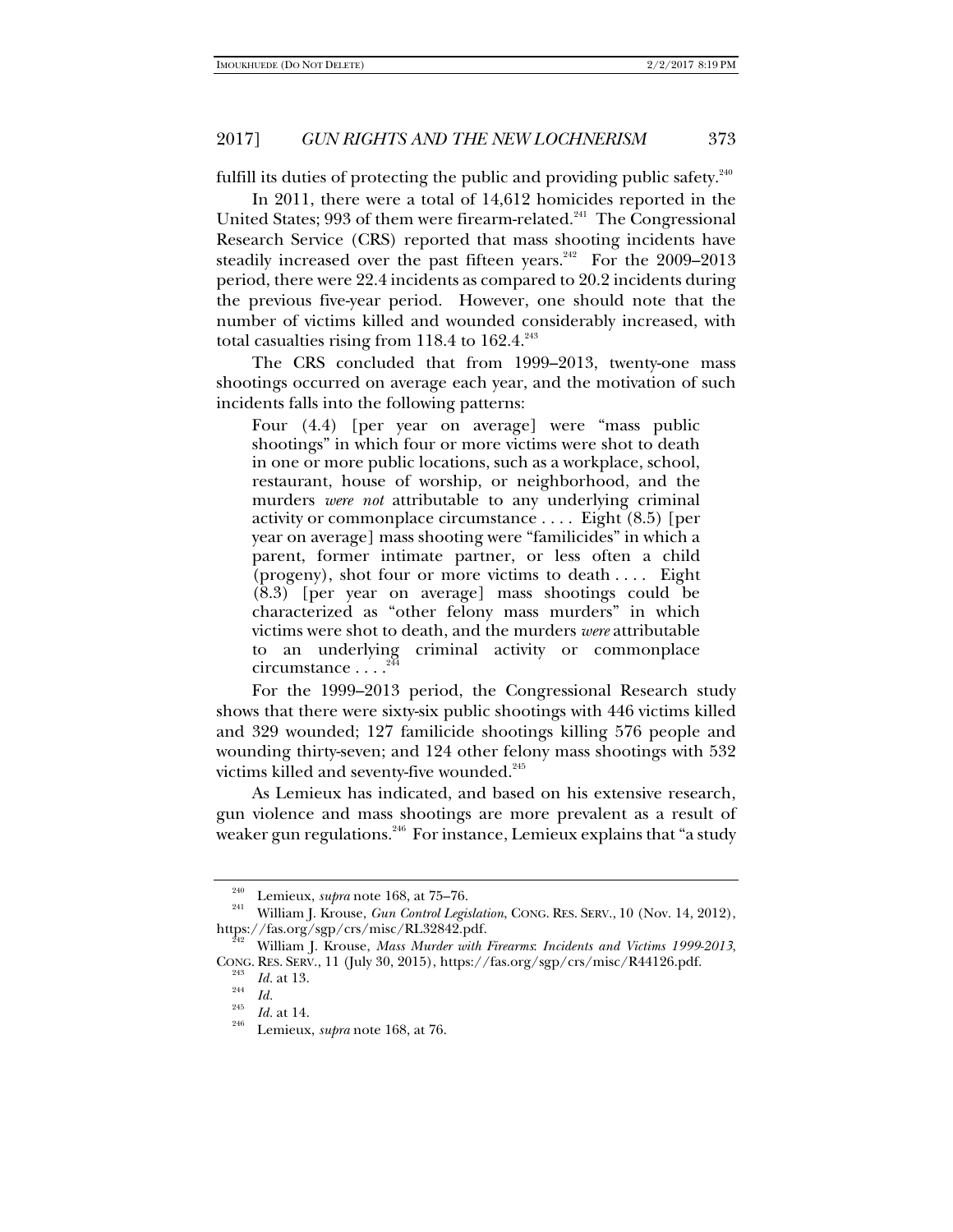on homicide and geographical access to gun dealers in the United States shows that the prevalence of federal firearms licensee stores is strongly correlated with homicide rates in major cities."<sup>247</sup> The statistics suggest that there is a strong nexus between the amount of mass shootings and firearm ownership, which evidences that easier access to firearms and fewer firearm regulations are directly related to mass shootings.<sup>248</sup> With more restrictive regulations, fewer deaths by guns occurred, and the opposite finding was true for states that have fewer government regulations and more permissive gun regulations—a trend of more deaths as a result of guns appeared. $24$ 

Based on the above statistics and findings, one can see how the public safety can be significantly impaired due to the lack of government firearm regulations, which was exacerbated in the wake of Heller and *McDonald*.<sup>250</sup> This is a silent devaluing of public safety concerns by way of omitting them from the constitutional rights conversation. While public safety remains part of the debate, it is now relegated to the sidelines, and is not framed at all as an affirmative constitutional duty. Instead, public safety is viewed as a policy concern that must now be treated as subordinate to higher order liberty concerns.

# IV. PRE-*HELLER* MEANING OF SECOND AMENDMENT WAS MORE CONSISTENT WITH CONSTITUTION

The 200 years of American history and legal precedent before *Heller* provides an excellent alternative approach to Second Amendment law.<sup>251</sup>

 *See Heller*, 554 U.S. at 637–38 (Stevens, J., dissenting); Kiehl, *supra* note 5, at 1133 (explaining that, prior to *Heller*, the Court used an alternative approach to the Second Amendment, rather than that of the court in *Heller*). The alternative approach that the Court used was that the Second Amendment right to keep and bear arms was a collective right, not an individual right as *Heller* held. Kiehl explains that throughout the nineteenth and twentieth centuries both the state and federal courts held a collective rights view of the Second Amendment, which was that the states had rights to organize militias and individuals had rights to keep weapons only connected to militia service and it did not provide individuals with weapons for self-defense. Kiehl additionally discusses the established precedent of the state and federal courts regarding the Second Amendment prior to *Heller* and *McDonald* and how those holdings departed from precedent. *See also* U.S. CONST. art. IV, § 4; U.S. CONST.

<sup>&</sup>lt;sup>247</sup> *Id.* at 77.<br><sup>248</sup> *Id.* at 82.<br><sup>249</sup> *Id.* at 85–86.

*See* District of Columbia v. Heller, 554 U.S. 570 (2008); *Protecting Strong Gun Laws: The Supreme Court Leaves Lower Court Victories Untouched*, L. CTR. TO PREVENT GUN VIOLENCE (Aug. 2, 2016), http://smartgunlaws.org/protecting-strong-gun-laws-thesupreme-court-leaves-lower-court-victories-untouched/.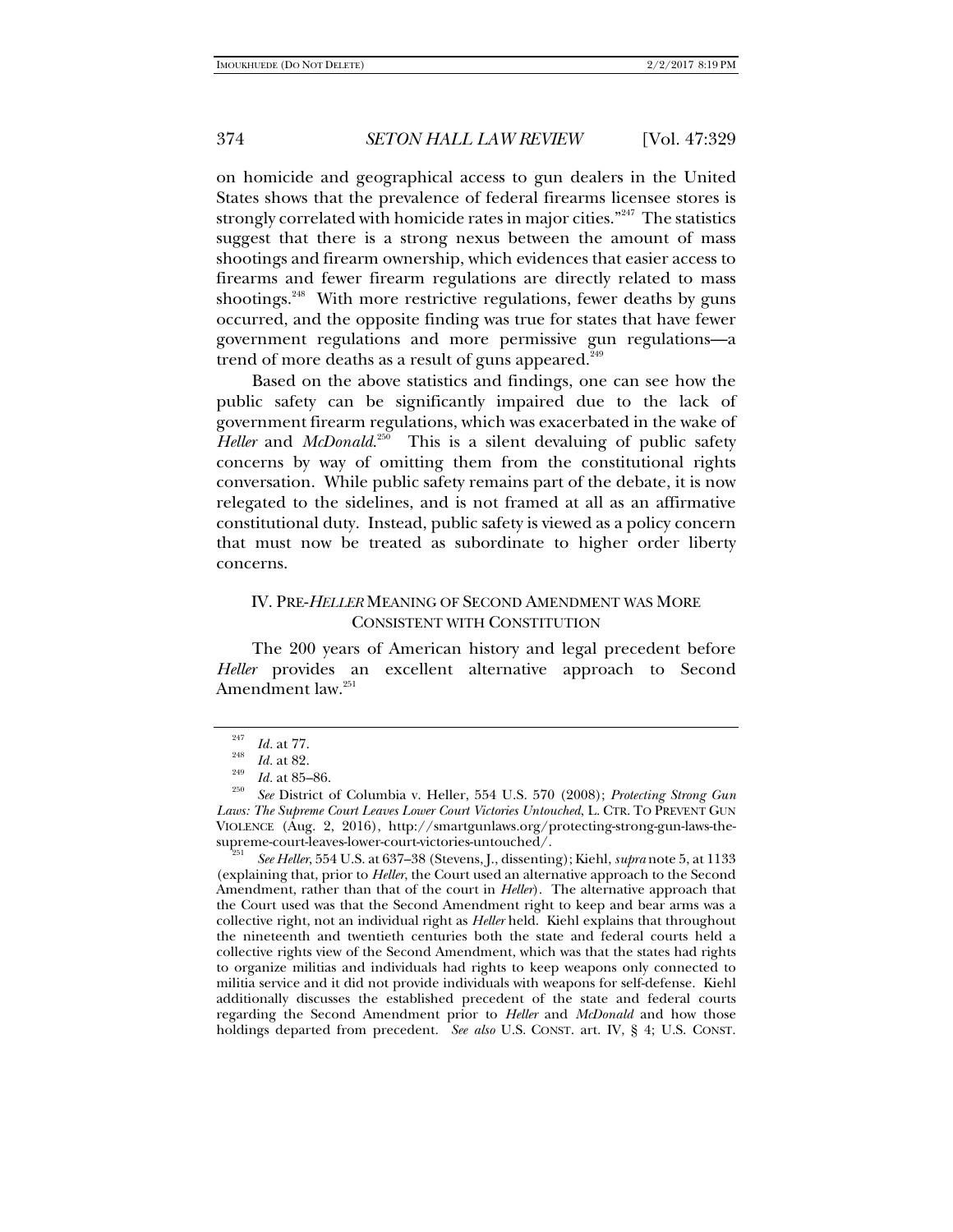This part begins by first examining Second Amendment gun rights as they existed before the doctrine was changed by *District of Columbia v. Heller* in 2008.<sup>252</sup> This section will consider the earlier rule as well as public policy concerns animating from the rule.<sup>253</sup> This section ends by considering both the theoretical and pragmatic advantages of the pre-*Heller* doctrine.

### A. *Pre-Heller Policy and Theory*

Before *Heller*, the government experienced fewer limitations on its ability to regulate guns.<sup>254</sup> As discussed above, this was because the Second Amendment was interpreted with fidelity to its prefatory clause, which led to an interpretation that respected both the constitutional freedom from government action that was enshrined by the text, as well as the simultaneous and explicitly recognized constitutional obligation to protect the public's safety.<sup>255</sup> Gun regulations were viewed as part of a constitutionally permissible policy mix whose appropriate goal was to protect public safety in accordance

 *See generally* United States v. Miller, 307 U.S. 174, 179 (1939). *See also* Robertson v. Baldwin, 165 U.S. 275, 282 (1897); Miller v. Texas, 153 U.S. 535 (1894); Presser v. Illinois, 116 U.S. 252 (1886); United States v. Cruikshank, 92 U.S. 542 (1875); Kiehl, *supra* note 5, at 1134; David T. Hardy, *The Second Amendment and the Historiography of the Bill of Rights*, 4 J.L. & POL. 1, 1–2 (1987) (arguing that the Second Amendment protects a collective right, which is enshrined under the prefatory clause of the Amendment).

Siegel, supra note 100, at 83-85 (explaining how the earlier rule was based on a collective right to bear arms for a well-regulated militia and that its purpose and policy objective was to protect society by providing the states and citizens with the ability to resist tyranny). Furthermore, the "Second Amendment ... . was a response to concerns raised during the ratification of the Constitution that the power of Congress to disarm the state militias and create a national standing army posed an intolerable threat to the sovereignty of several states." *Heller*, 554 U.S. at 637 (Stevens, J., dissenting). Siegel also discusses the prefatory clause and how it was undermined by *Heller* and *McDonald*.

Cornell & Kozusnak, *supra* note 5, at 5–7 (explaining that the founders encouraged ownership of military type arms, but they regulated them closely; furthermore, it discusses many of the various regulations on firearms, such as who was eligible to own guns, what type of guns, travelling with weapons, inspection laws, maintenance of weapons regulations, and much more).

See id. (explaining that while politics and the modern debate over guns offer only two choices—pro-gun or pro-regulation—the founders were actually both progun and pro-regulation).

amend. II; Brief of NAACP Legal Defense & Educational Fund, Inc. as Amici Curiae Supporting Petitioners, District of Columbia v. Heller, 554 U.S. 570 (2008) (No. 07- 290), 2008 WL 157192 \*6–7; WINKLER, *supra* note 163, at 283–84; WALDMAN, *supra* note 103, at 120–22; Hatt, *supra* note 5, at 514; Yassky, *supra* note 85, at 589–90, 613, 615– 17; Zulkey, *supra* note 85, at 213–14, 218; Dupree, *supra* note 85, at 415–18 (arguing that the collective rights theory was precedent and that the Court departed from it in *Heller* when it held that it was an individual right); Tushnet, *supra* note 102, at 164; Rostron, *supra* note 130, at 710–12.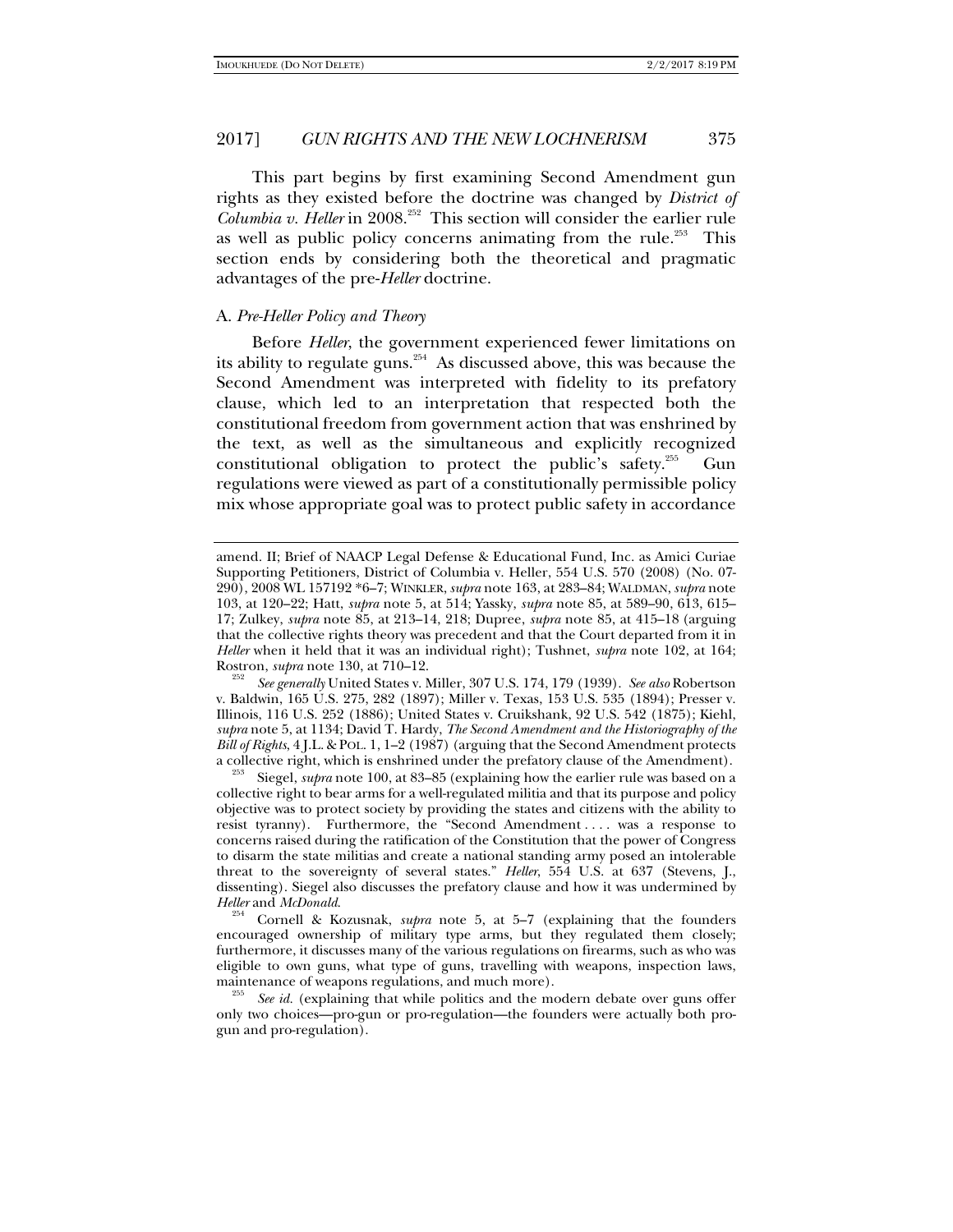with the constitutional obligation to protect both the public welfare and safety.<sup>256</sup>

# 1. Public Policy: Basis for Rule in Terms of Pragmatic Concerns and Public Policy

One of the reasons for recognizing a public concern regarding a Second Amendment that is not overbroad is to ensure the ability of the government to engage in gun regulation that prevents violence and unnecessary death.<sup>257</sup> To put it another way, one of the policies driving the pre-*Heller* jurisprudence was a recognition that arms needed to be regulated, but that there was a right of a free people to rise up against tyranny.258 By enshrining a collective right to bear arms, the Constitution was viewed as explicitly balancing the governmental obligation to provide for public safety alongside the people's corresponding constitutional right to remain capable of armed insurrection should it become necessary.<sup>259</sup> This collective right recognition is based in both an originalist interpretation of the Constitution as well as a policy concern regarding the relevance of individual versus group insurrection.<sup>260</sup> Individual insurrection is simply not plausible. $^{261}$ 

<sup>&</sup>lt;sup>256</sup> See U.S. CONST. pmbl.; U.S. CONST. amend. IV.<br><sup>257</sup> Lemieux, *supra* note 168, at 76 (explaining that we need governmental policies, regulations, and laws on gun control, because they prevent violence and unnecessary deaths; also demonstrating, through studies, the strong correlation between gun

regulation, or the lack thereof, and violence as a result of guns). 258 Malcolm, *supra* note 100, at 50–51; Rakove et al., *supra* note 100, at 62; Hatt, *supra* note 5, at 514; Siegel, *supra* note 100, at 83, 85 (looking at the earlier rule as being based on a collective right to bear arms for a well-regulated militia, and explaining that its purpose and policy objective was to protect society by providing the states and citizens with the ability to resist tyranny as indicated in the prefatory clause). In the Federalist Papers, Publius argued that the existence of a well-armed population that was organized into state militias would guarantee that America never slipped into tyranny. Furthermore, "[a] well-armed militia controlled by the states was necessary to provide the states the ultimate check on potential federal despotism.").  $Id$ .

U.S. CONST. amend. II; *see also* WALDMAN, *supra* note 103, at 121 (explaining that the prefatory clause, the "homage to the 'well-regulated militia being necessary to the security of a free state," was important to the Framers).

*See* Hatt, *supra* note 5, at 505–06, 514; Yassky, *supra* note 85, at 588–90, 613, 615– 617.

*See* Hatt, *supra* note 5, at 505–06, 514, 518 (stating that the Court's interpretation "creates a disparity between the firearms that citizens may legally own, and those possessed by the federal government" and that "the Court effectively ensures that the federal government will enjoy the very monopoly of armed force against which the Second Amendment guards. Such laws deny citizens firearms that they would find most useful if compelled to defend their liberty against the federal government").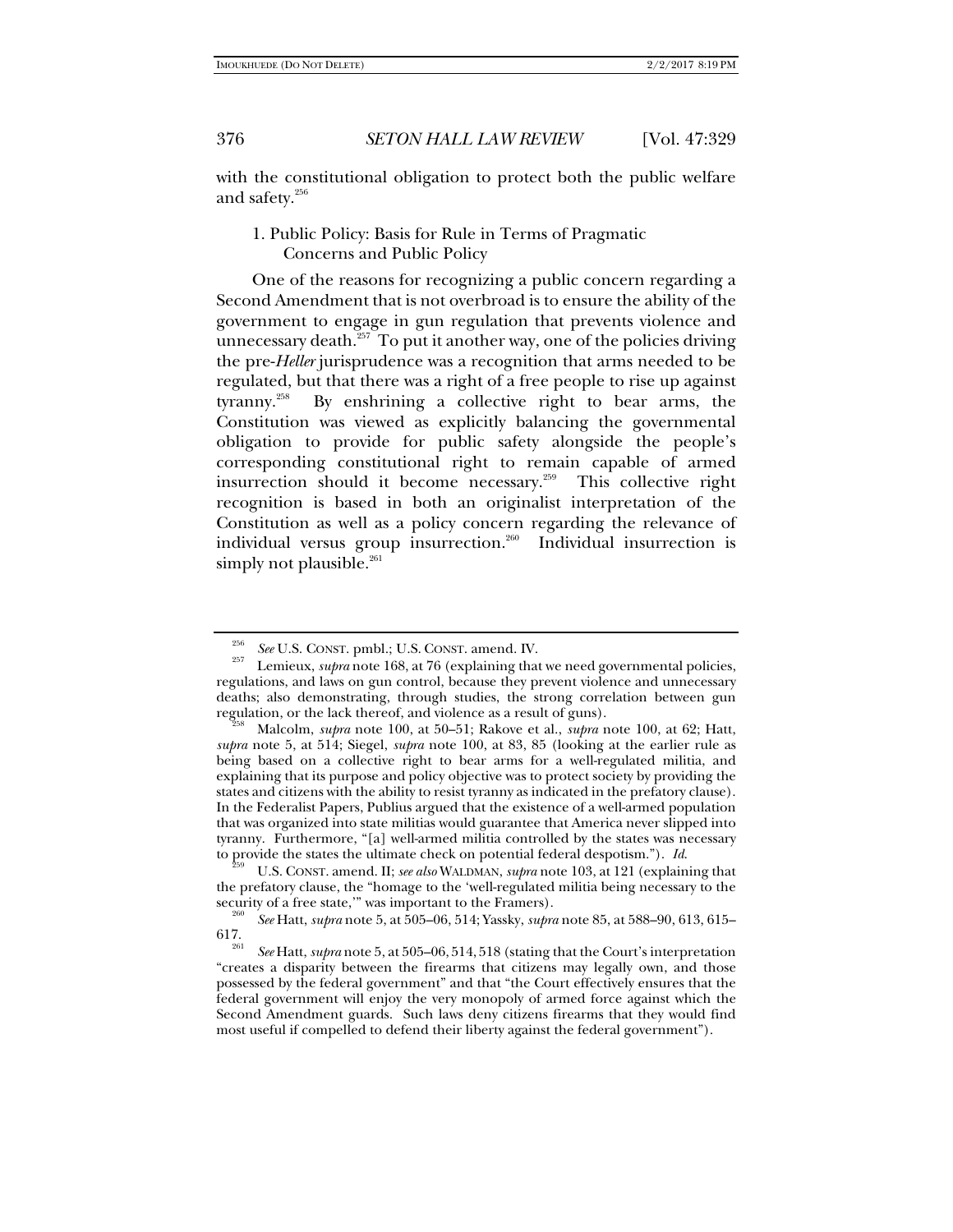## 2. Constitutional Theory: Reasons for the Rule Based on Constitutional and Democratic Theory

Constitutional interpretative theories and democratic theory both support the interpretation of the Second Amendment as a collective and not an individual right.<sup>262</sup> As has been stated, the actual text of the Second Amendment expresses in the prefatory clause that the right to bear arms is qualified as a militia right. $263$ 

The new interpretation of the Second Amendment fails under both an originalist constitutional theory and under a theory of a living constitution.

Under an originalist approach to constitutional interpretation, the goal is to apply the original meaning of the words used in the Constitution in order to limit the power of unelected judges to rewrite law based on their own personal value preferences.<sup>264</sup> At the heart of the *Lochner* Era-inspired suspicion of activist, unelected judges, is concern that such judges will apply unprincipled or personal views rather than public value-based interpretations of the Constitution to nullify democratically passed laws. Hence, the concern from an originalist perspective is to limit the Court's power by requiring it to interpret the Constitution based on its original meaning.<sup>265</sup> Competing approaches towards originalism were on display in the Court's gun rights cases.

With regard to a textualist approach to originalism, as previously stated, the prefatory clause clearly acknowledges "a well-regulated militia, being necessary to the security of a free state."266 Hence, the earlier interpretation of this individual right was consistent with the text of the Constitution. Here, the prefatory clause's framing of a collective right rather than an individual right was seen as consistent with a textually based interpretation of the Second Amendment's original meaning.<sup>267</sup>

Another approach to originalist constitutional interpretation, which is frequently referred to as the "framer's intent" approach, the

<sup>&</sup>lt;sup>262</sup> See Schaerer, *supra* note 5, at 795–96.<br><sup>263</sup> U.S. CONST. amend. II.<br><sup>264</sup> See Schaerer, *supra* note 5, at 795, 796, 798.

<sup>&</sup>lt;sup>265</sup> See id. at 795–96.<br><sup>266</sup> U.S. CONST. amend. II.<br><sup>267</sup> Id.; Zulkey, *supra* note 85, at 213–14, 218; *see* Malcolm, *supra* note 100, at 50–51 (discussing the prefatory clause); Rakove et al., *supra* note 100, at 62; Siegel, *supra* note 100, at 83, 85.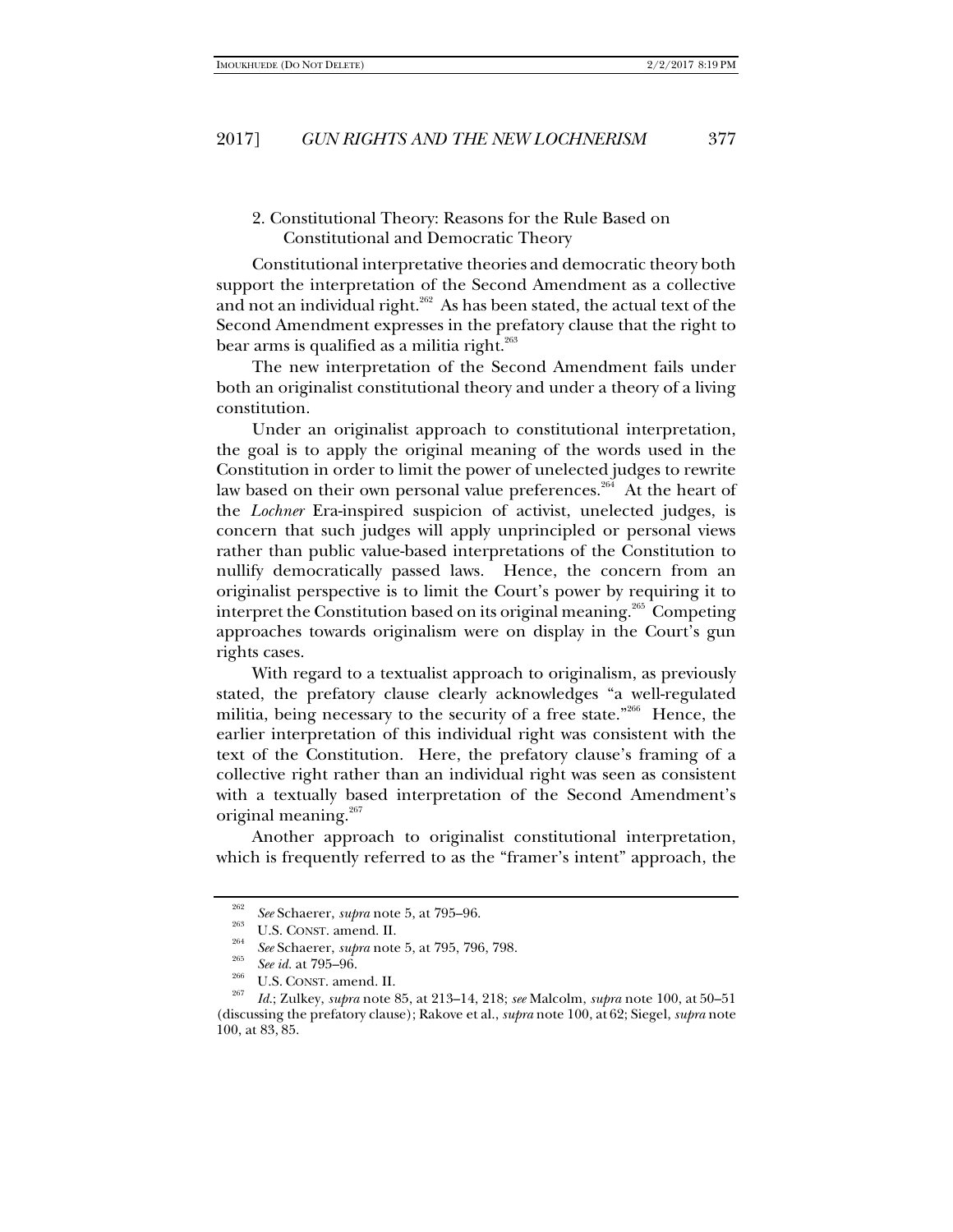meaning of any ambiguous words in the text would be interpreted based on the perceived intent of the framers in crafting the text. Following a framer's intent approach, there is extensive historical support showing that the intention of the framers was clearly not to allow for broad individualized access to guns outside of a "wellregulated militia."

 Considering the history of that moment indicates that Shays' Rebellion led many to question the value of the Articles of Confederation as well as broad access to weapons outside of the control and regulation of the state government or some sort of wellregulated militia.268

Framer's intent would continue to support the holding of the pre-*Heller* era that the Second Amendment concerned a collective-right. The framer's intent theory of constitutional interpretation is similar to its corollary in contract law as well as statutory interpretation. Here the meaning is clear, and hence a textualist approach would suggest that the Second Amendment should be given its clear meaning—to protect the rights of collective bodies, which the text defines as militia.<sup>269</sup>

When the Second Amendment was drafted, the American Revolution was recognized, not as a series of individual fights against tyranny, but as a coordinated collective effort organized by what were termed as local, regional, and state militia. $270$  The right to bear arms was protected as a collective right.

History shows that even after Shays' Rebellion there were some who wanted to see broad individual access to guns.<sup>271</sup> These people ultimately helped to consolidate passage of a Second Amendment that

<sup>268</sup> CORNELL, *supra* note 36, at 36, 58 ("Despite the quick collapse of Shay's Rebellion, [it] did have an important impact on American constitutional development. It provided additional impetus for a growing movement to reform the Articles of Confederation. . . . While elites on both sides of the constitutional struggle were divided on many issues, leading Anti-Federalists and Federalists were in accord on one thing . . . Amendment, not armed resistance, was the appropriate remedy to any lingering problems with the Constitution."). <sup>269</sup> U.S. CONST. amend. II.

*See* CORNELL, *supra* note 36, at 50–51, 62, 82–85. To garner support for the Constitution, Publius argued in the Federalist pages that the existence of a well-armed population that was organized into state militias would guarantee that America never slipped into tyranny. Furthermore, "[a] well-armed militia controlled by the states was necessary to provide the states the ultimate check on potential federal despotism." Danger of a standing national army and its threat to state militia were a more significant concern in Virginia's debates than others. A decade earlier, Lord Dunmore had attempted to seize the colony's gunpowder and vandalize their muskets. Virginians were also aware that disarmament could occur in more subtle ways.

*See id.*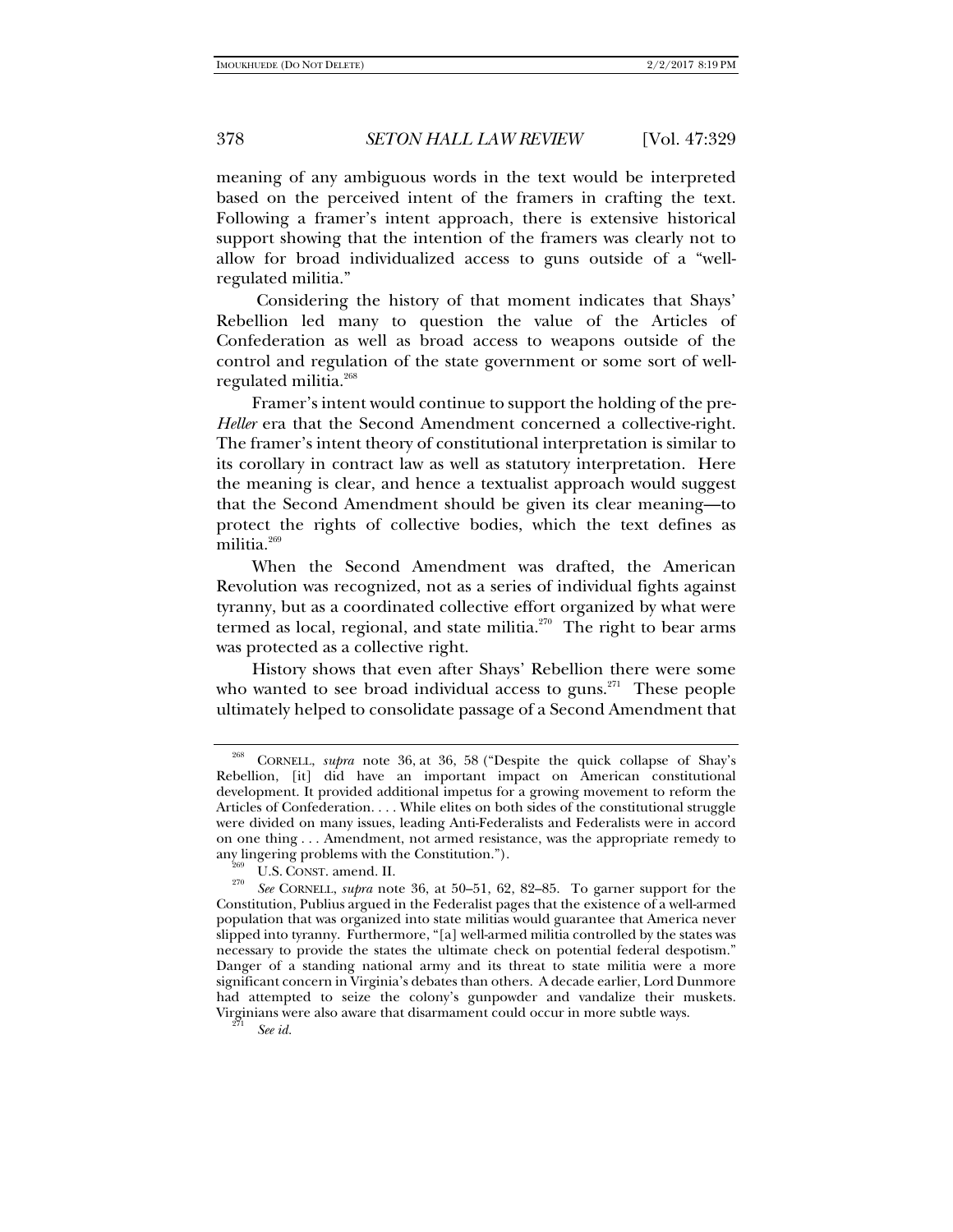did not grant an individual right to bear arms. The Carlisle riots of western Pennsylvania exemplify the radical pro-individual rights approach used to undermine stability in the country, and in a way that led many Anti-Federalists, who initially supported broader gun rights, to instead join the Federalists in supporting the Second Amendment. $^{272}$ 

Opposition to the Constitution was generally peaceful, except for in the backcountries of Pennsylvania and Massachusetts, as well as in parts of the Carolinas.<sup>273</sup> The Carlisle riots of western Pennsylvania give a glimpse into how the Constitution was understood by the most radical Anti-Federalists. Much like the followers of Daniel Shays, the Carlisle militia "rejected the states' rights theory of the militia that mainstream Anti-Federalists had championed throughout ratification . . . [and] instead championed a more radical populist conception of democracy, rooted in the will of the local community, not the states."<sup>274</sup> William Petrikin was their spokesman.<sup>275</sup> The irony is that the backcountry people were so radical and potentially destabilizing for the young republic, that their actions persuaded their fellow Anti-Federalists of the need to actually ratify the new Constitution. Even these Anti-Federalists feared mob rule and anarchy.276

Hence, the concept of an individual right is completely at odds with both the text and the history surrounding the adoption of the Second Amendment.<sup>277</sup> Both the textualist and framer's intent approaches to originalist constitutional interpretation support recognizing a collective rather than an individual right to bear arms, and thus broader authority to regulate guns.

Non-originalist theories of constitutional interpretation, such as the theory known as a living constitution, would similarly support recognizing a collective right to bear arms. The current Second Amendment interpretation is also inconsistent with a living constitution approach. It has been almost fifteen years since the 9/11 attacks. Concerns about public safety and homeland security have increased, and there is a growing need to regulate all kinds of weapons. We have more powerful weapons now than during the period

 $\frac{272}{273}$  *Id.* 

 $\frac{273}{274}$  *Id.* at 56.

<sup>&</sup>lt;sup>275</sup> *Id.* at 57–58, 80–81.<br><sup>276</sup> CORNELL, *supra* note 36, at 57.<br><sup>277</sup> *See* Hatt, *supra* note 5, at 505, 514; Yassky, *supra* note 85, at 589–90, 613, 615–17; Malcolm, *supra* note 100, at 50–51; Rakove et al., *supra* note 100, at 62; Siegel, *supra*  note 100, at 83, 85; Schaerer, *supra* note 5, at 795–96, 798.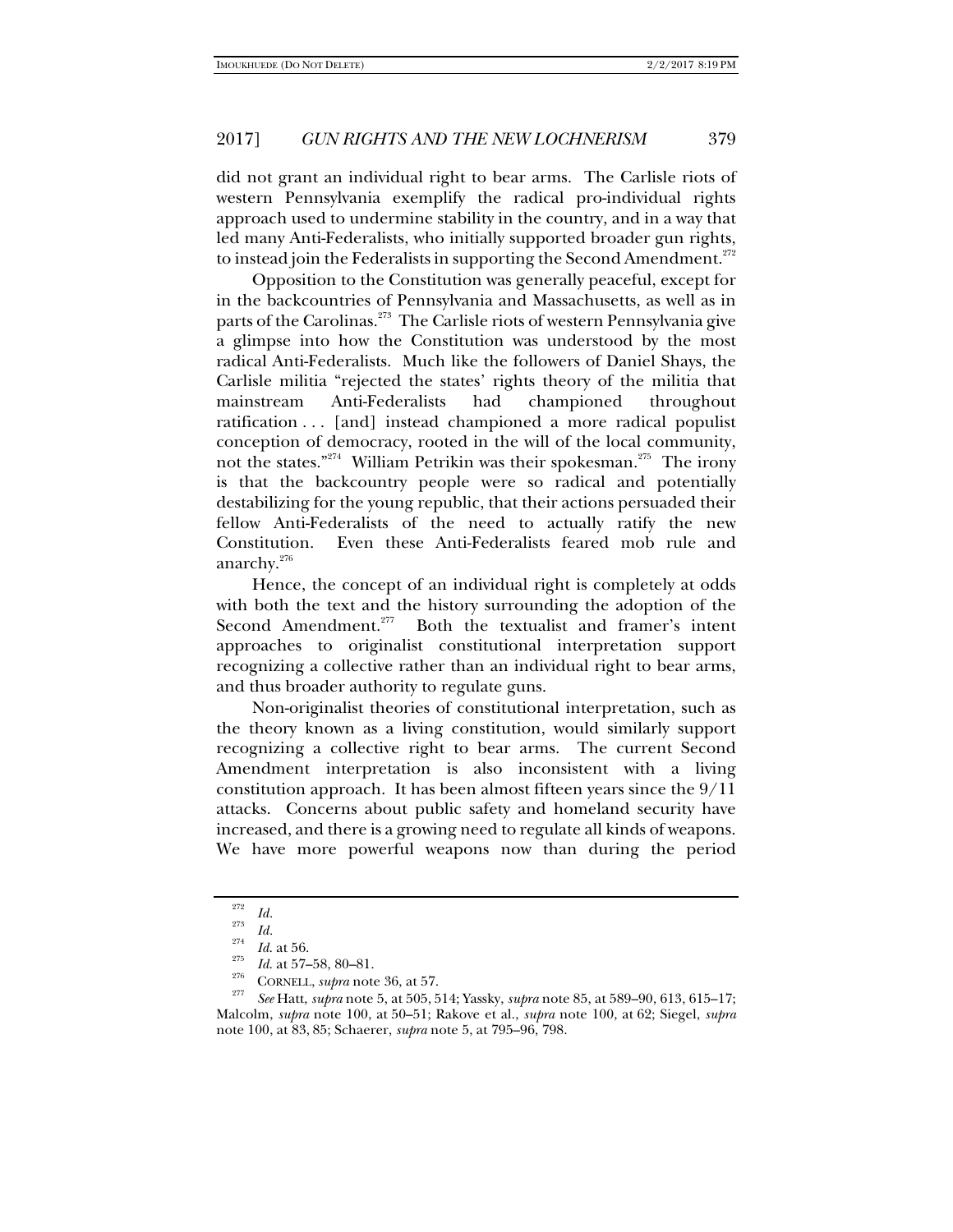surrounding the founding era, when bayonets and cumbersome cannons were the weapons of choice for war. Today, government should have the ability to regulate far more lethal arms.

The departures in *Heller* and *McDonald* are ironic given 9/11 and other ongoing concerns regarding public safety, and in light of significant congressional concerns regarding gun violence. The prevailing view today is, if anything, a fuller embrace of the Revolutionary War Era's perspective on collective versus individualized rebellion. As stated above, individuals were seen as having little to no chance of successfully rebelling against or otherwise overthrowing a tyrannical state because the resources that the state could bring to bear against a single individual or unorganized groups of individuals would render those individuals' efforts futile. Hence, the Second Amendment's recognition was that a well-regulated militia, meaning a well-organized group of people bearing arms, is necessary for a free state. By stronger force of argument, *a fortiori*, this is even truer today. While in the 1700s the state could respond to rebels by sending in troops armed with muskets and perhaps cannons, today's modern state can destroy a rebellion with the awesome force of a standing military unleashed through drones, airplanes, and missiles—the seeds of destruction that no individual can dream of standing against. The modern-day, living constitutionalism concern would suggest that an individual right to bear arms is manifestly less plausible today than it would have been in the 1700s. Thus, only a collective right to bear arms would be consistent with a policy goal of maintaining a state that is free of tyranny by arming the people.

Democratic theory also supports the collective over the individual right. The Constitution was not written by a collection of anarchists, but by patriots who believed in the value of a free nation state. Democracy or, in the case of the United States, representative democracy, can be undermined, and tyranny is possible if demagogues are elected or the will of the people is coopted by those who control the governmental apparatus. When such situations occur, Jefferson and other crafters of the Bill of Rights believed that it was the duty of the people, not the individual, to cast off the shackles of tyranny and liberate themselves.

This idea of a collective obligation to rebel is at the heart of the Declaration of Independence. Democracy, especially representative democracy, is at its very heart a collective, not an individualized, enterprise. Representatives of the people represent a collective will, not a personal one. Laws apply to every person without exception based on social or economic status. Collective rebellion is the cure for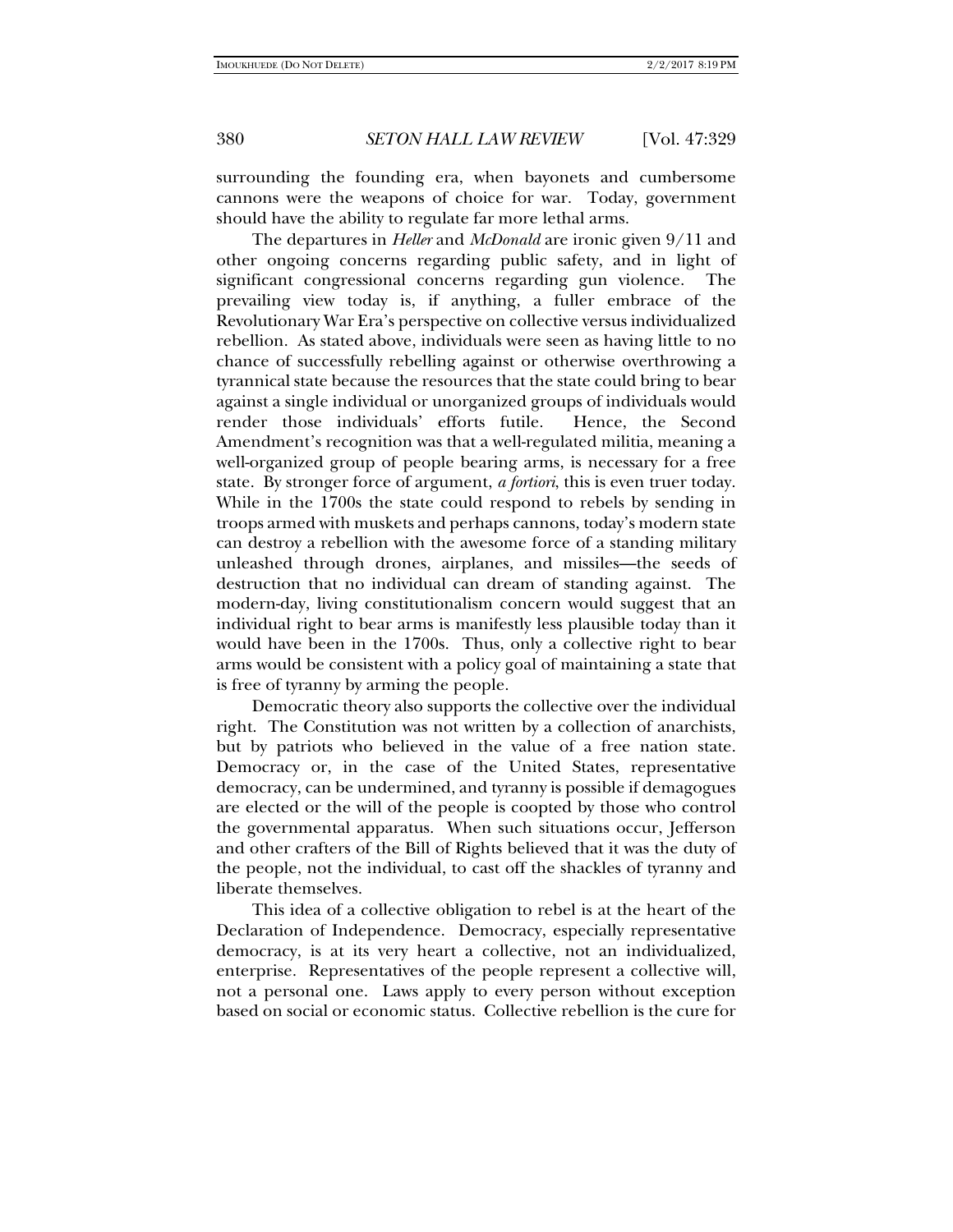tyranny, not individualized anarchy.

### 3. Minority View Pre-*Heller*

Much like the majority view pre-*Heller*, the minority view applied modes of constitutional interpretation that were grounded in both originalist and non-originalist theories that respected the prefatory clause as qualifying the right to bear arms.<sup>278</sup> Hence, the minority view on the pre-*Heller* Court regarding the scope of Second Amendment gun rights stopped short of recognizing a broad individual right to bear arms. The public policy concern animating most of the dissenting views was not a question regarding an individual right but a concern regarding limiting the scope of the collective right.

Much like the prevailing view pre-*Heller*, the minority's analysis of the Second Amendment applied modes of constitutional interpretation that were grounded in both originalist and nonoriginalist theories.<sup>279</sup> The originalist interpretation was that the Second Amendment provided for a collective right to bear arms that was undermined by regulations placed on individuals. The dissenters grounded their analysis in the original meaning of the text by suggesting that those affected by gun regulations fell within the original meaning of "militia," or by suggesting that gun regulations were overbroad in going beyond legitimate regulations of individual activities and affecting the ability of people to organize into militia.<sup>280</sup>

### B. *The Regulatory Possibilities and Public Safety*

The pre-*Heller* approach to the Second Amendment is preferable, because it promotes public safety in a manner that respects individual rights and governmental obligation.281 Before *Heller*, state governments

<sup>278</sup> *See* Yassky, *supra* note 85, at 589–90, 613, 615–17; Malcolm, *supra* note 100, at 50–51; Rakove et al., *supra* note 100, at 62; Siegel, *supra* note 100, at 83, 85; Schaerer, *supra* note 5, at 795–96, 798.

*See* Yassky, *supra* note 85, at 589–90, 613, 615–17; Malcolm, *supra* note 100, at 50–51; Rakove et al., *supra* note 100, at 62; Siegel, *supra* note 100, at 83, 85; Schaerer, *supra* note 5, at 795–96, 798.<br><sup>280</sup> *See id.* 

<sup>&</sup>lt;sup>281</sup> See District of Columbia v. Heller, 554 U.S. 570, 618–26 (2008) (while using an Originalist approach to interpret the scope of the Second Amendment, Justice Scalia fails to apply the same method of judicial construction to the assertion that the Second Amendment protections are limited to weapons "in common use at the time"). Justice Scalia falls short in finding any textual support in the Constitution for such an assertion and instead draws upon *Miller*—the same case whose ultimate holding he has impliedly but effectively overruled—to find the support he needed: "[M]*iller's* holding that the sorts of weapons protected are those 'in common use at the time' finds support in the historical tradition of prohibiting the carrying of dangerous and unusual weapons." *See also* Miller et al*.*, *supra* note 155, at 1, 4–5, 13; John S. Vernick & Daniel W. Webster,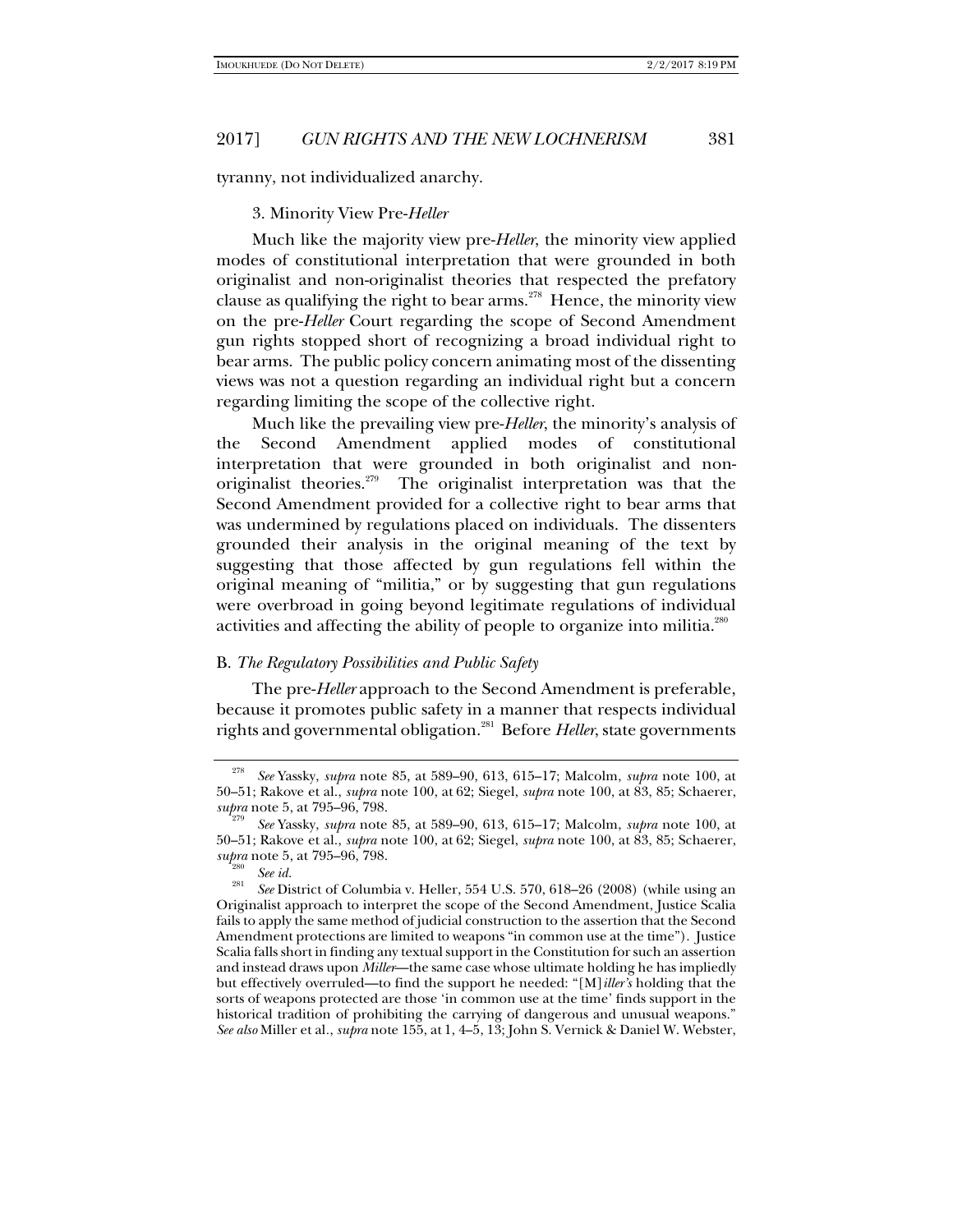were able to regulate guns without a concern regarding weapons in common use.282 The capacity for democratic processes to discern what weapons were appropriate for regulation was respected and deference was paid to the subjects for appropriate regulation.<sup>283</sup> Such deference would be inconsistent with a recognition of a right to bear arms were it not a qualified right. Respecting the prefatory clause allowed courts to defer to the states insofar as their regulations did not undermine the rights of militia.284 Pre-*Heller* "militia" were defined as state militias to which military use of firearms was granted to protect a free state against tyranny.<sup>285</sup>

The approach before *Heller* was better because of the respect for basic principles of federalism—local control and deference to states as to their own unique needs—as well as because this doctrine respected the state's duty to protect the public safety.<sup>286</sup> These concerns are

- 
- 

<sup>283</sup> de Leeuw et al., *supra* note 215, at 133.<br><sup>284</sup> *Heller*, 554 U.S. at 637–38 (Stevens, J., dissenting) ("The view of the Amendment") we took in *Miller—*that it protects the right to keep and bear arms for certain military purposes, but that it does not curtail the Legislature's power to regulate the nonmilitary use and ownership of weapons—is both the most natural reading of the Amendment's text and the interpretation most faithful to the history of its adoption."). 285 David A. Lieber, *The Cruiskshank Redemption: The Enduring Rationale for Excluding* 

*the Second Amendment From the Court's Modern Incorporation Doctrine*, 95 J. CRIM. L. & CRIMINOLOGY 1079, 1087 (2005) ("Collective right adherents assert that the militia is a state military force, and thus the right under the Second Amendment inures not to its constituent members, but rather to the 'Militia' as a collective entity, for the purpose of ensuring the 'the Security of a Free State.' That 'the Security of a Free State' is to be achieved by the formation of a 'well-regulated Militia' suggests that the 'right of the people to keep and bear arms' only exists where it effectuates that purpose."). 286

 *See* de Leeuw et al., *supra* note 215, at 133. After *Heller*, legislatures are better suited than the courts to make public policy and enact meaningful regulations*.* It is common that the larger cities, with more populated municipalities, possess more stringent firearms regulations, because the legislatures have responded to the needs of their communities. Thus, ideally, local governments should enjoy broad discretion to enact this type of regulation. African-Americans particularly are the main victims

*Curtailing Dangerous Sales Practices by Licensed Firearms Dealers: Legal Opportunities and Obstacles*, *in* REDUCING GUN VIOLENCE IN AMERICA 133 (Daniel W. Webster et al., eds., 2013); Lawrence E. Rosenthal & Adam Winkler, *The Scope of Regulatory Authority Under the Second Amendment*, *in* REDUCING GUN VIOLENCE IN AMERICA 225–234 (Daniel W. Webster et al., eds., 2013) (providing a statistical perspective on the impact guns have had on public safety since *Heller* was decided); Amanda C. Dupree, *A Shot Heard 'Round the District: The District of Columbia Circuit Puts a Bullet in the Collective Right Theory of the Second Amendment*, 16 AM. U. J. GENDER SOC. POL'Y & L. 413, 431 (2008) (arguing that, before *Heller*, neither the Supreme Court nor the circuit courts held that the Second Amendment is a fundamental right). Dupree further argued that the Second Amendment should not be declared fundamental, because gun owners are neither a suspect class nor have they suffered historical persecution. She also asserts that allowing for intermediate scrutiny would be detrimental to public safety and hinder permissible and effective gun control efforts.<br><sup>282</sup> Heller, 554 U.S. at 571, 618–62.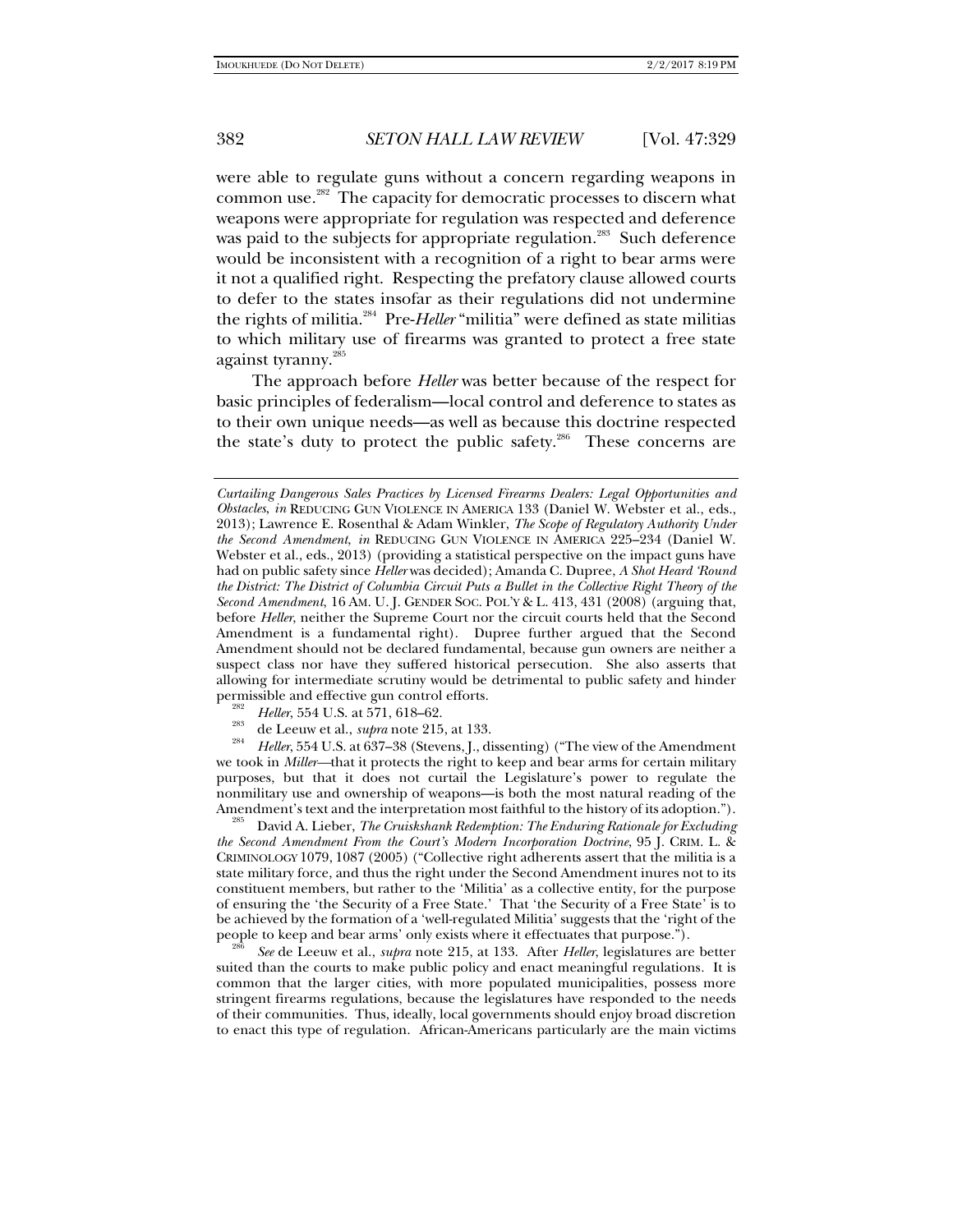related, but are deserving of separate treatment.

This section suggests what could be applied from the pre-*Heller* doctrine to today in order to give greater fidelity to the Constitution's liberty values while treating the public safety concerns as also being constitutional rights concerns. Treating public safety as a constitutional right has the benefit of requiring greater appreciation for the pragmatic concerns that government must consider as necessary to protect the public safety.

The section begins by considering the scope of what could be regulated under a revised pre-*Heller* approach to the Second Amendment. Next, the section examines the extent to which individual liberty would be protected by treating the right to bear arms as a collective right. The section ends by examining the advantages of respecting the constitutional duty to protect the public safety by treating the right to bear arms as a collective rather than as an individual right.

# 1. What Government Could Regulate under a Revised Pre-*Heller* Approach

The proposal here for a revised pre-*Heller* approach to the Second Amendment would adopt much of what was seen as relevant during that period with an explicit appreciation for the duty to provide for the public safety. Before 2008, Second Amendment doctrine implicitly respected the constitutional obligation to provide for the public safety. However, the failure of this period to explicitly name public safety as a countervailing constitutional duty that limits the scope of an individual liberty led to the possibility, and today's reality, of jurisprudential confusion.287 A revised pre-*Heller* approach to the Second Amendment would explicitly name the constitutional duty to provide public safety as the policy reason for the textual limitation on the right to bear arms that is in the text of the Second Amendment's prefatory clause.<sup>288</sup>

Based on an originalist approach, Justice Stevens argued in his

of gun violence. For instance, in Washington D.C., half of the 137 gun-related homicide victims were Blacks. Minorities and communities of color will be harmed by loosening firearms regulations. Cornell & Kozuskanich, *supra* note 5, at 4.<br><sup>287</sup> See United States v. Miller, 307 U.S. 174, 179 (1939).

<sup>&</sup>lt;sup>288</sup> See Heller, 554 U.S. at 681 (Breyer, J., dissenting) ("The second independent reason is that the protection the Amendment provides is not absolute. The Amendment permits government to regulate the interests that it serves. Thus, irrespective of what those interests are—whether they do or do not include an independent interest in self-defense—the majority's view cannot be correct unless it can show that the District's regulation is unreasonable or inappropriate in Second Amendment terms. This the majority cannot do.").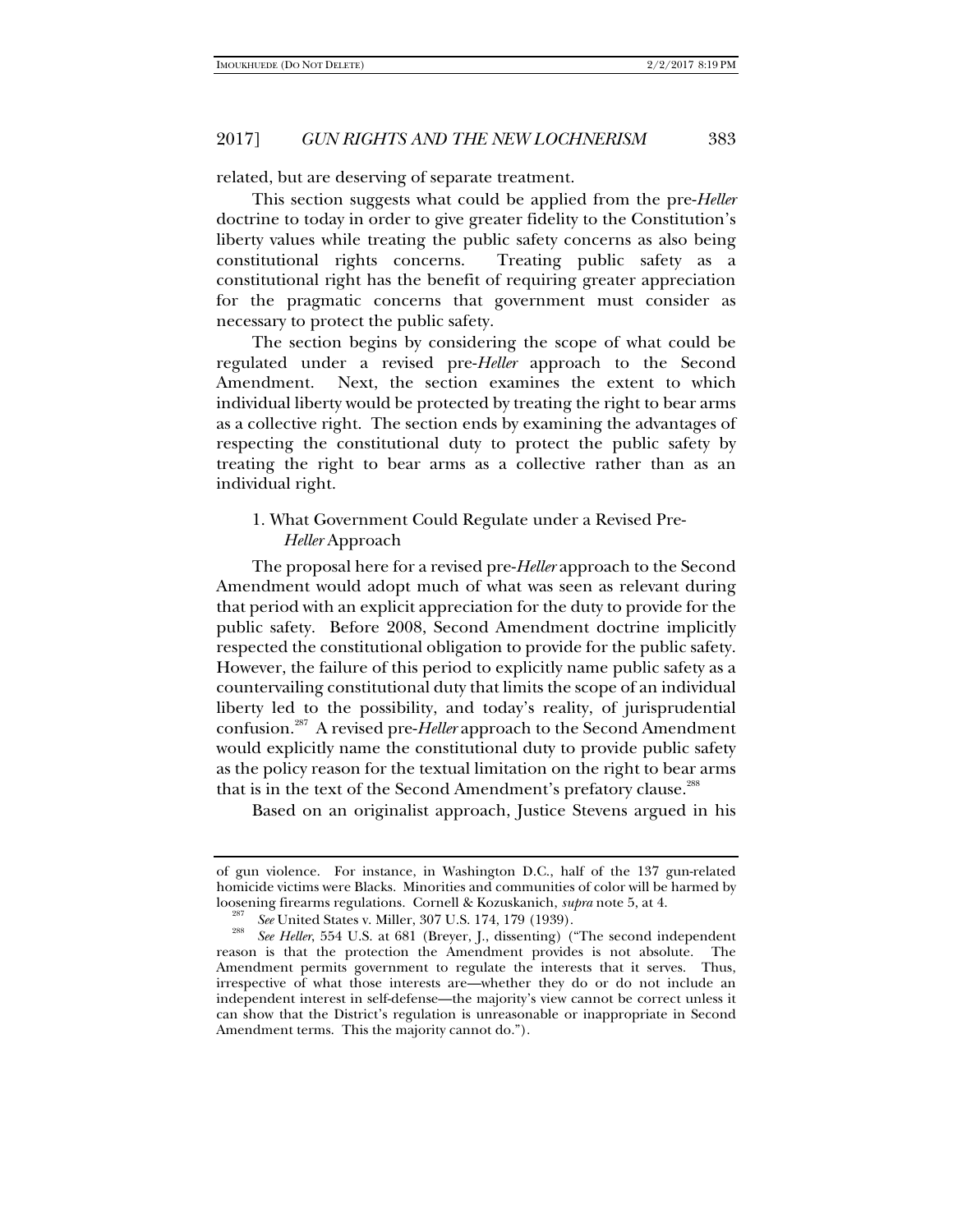dissenting opinion in *Heller* that, "[T]he Amendment is most naturally read to secure to the people a right to use and possess arms in conjunction with service in a well-regulated militia."<sup>289</sup> According to Justice Stevens' originalist analysis of the Second Amendment in his dissenting opinion in *Heller*:

The Second Amendment was adopted to protect the right of the people of each of the several States to maintain a wellregulated militia. It was a response to concerns raised during the ratification of the Constitution that the power of Congress to disarm the state militias and create a national standing army posed an intolerable threat to the sovereignty of the several States. Neither the text of the Amendment nor the arguments advanced by its proponents evidenced the slightest interest in limiting any legislature's authority to regulate private civilian uses of firearms. Specifically, there is no indication that the Framers of the Amendment intended to enshrine the common-law right of self-defense in the Constitution.<sup>290</sup>

This is a better approach, because it allows states flexibility to customize gun control regulations that appropriately relate to each of their unique needs. $291$  The unique needs of the states vary from an interest in preserving a hunting culture that grants broad access to related weapons, to a desire to reduce access to lethal artillery in highly populated urban areas.<sup>292</sup> Deference to state and local governments as to policy decisions of this sort is part and parcel to federalism and indeed is recognized as part of what allows a diverse and

<sup>289</sup>

*Id.* at 646 (Stevens, J., dissenting). 290 *Id*. at 637 (Stevens, J., dissenting); *see also* Adam Winkler, Heller*'s Catch-22*, 56 UCLA L. REV. 1551 (2009) (criticizing Scalia's "originalist" reasoning in *Heller* because the founding fathers' justifications for the Second Amendment did not include selfdefense at home, but instead a desire to preserve the right of the people to fight tyrannical governments, serve in a militia for national defense, or use guns for hunting). "This right envisioned by the founders was anything but homebound."

<sup>&</sup>lt;sup>291</sup> *See* de Leeuw et al., *supra* note 215, at 133.

*See Heller*, 554 U.S. at 682 (Breyer, J., dissenting) ("Even [assuming that the Second Amendment protects the right to possess arms for purposes of self-defense] . . . a legislature could reasonably conclude that the law will advance goals of great public importance, namely, saving lives, preventing injury, and reducing crime. The law is tailored to the urban crime problem in that it is local in scope and thus affects only a geographic area both limited in size and entirely urban; the law concerns handguns, which are specially linked to urban gun deaths and injuries, and which are the overwhelmingly favorite weapon of armed criminals; and at the same time, the law imposes a burden upon gun owners that seems proportionately no greater than restrictions in existence at the time the Second Amendment was adopted. In these circumstances, the District's law falls within the zone that the Second Amendment leaves open to regulation by legislatures.").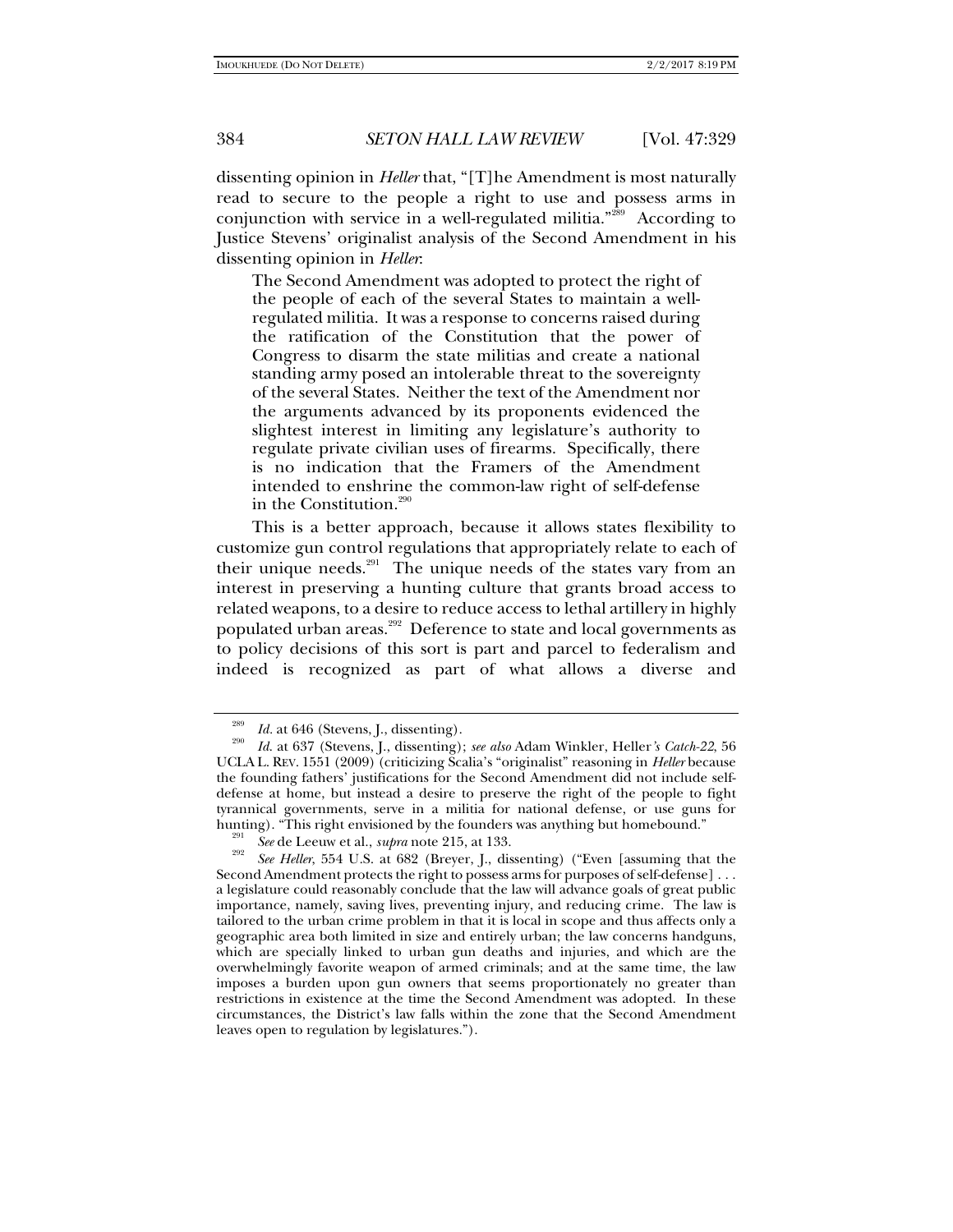heterogeneous union of states to remain united.

The concern regarding rights was also balanced by the pre-*Heller* doctrine. The concern that rights ought to trump federalist goals is one that is more frequently opposed by the members of the majority that supported *Heller*.<sup>293</sup> For Justices Scalia, Thomas, Alito, and Roberts, states' rights are generally viewed as central and of greater value than many individual rights, including the right to privacy, freedom of speech, and Fourth Amendment rights.<sup>294</sup> From their perspective, much of the Fourteenth Amendment's incorporation of the Bill of Rights and other fundamental rights is an affront to federalism and principles of states' rights; but this is not so when it comes to the Second Amendment. Here, there is a reversal of their typical adherence to Jeffersonian principles of democracy, which include smaller and more localized government.

The reason for the change is an adherence to an ideology and value judgment that broad access to guns is a public benefit.<sup>295</sup> While this is a plausible policy argument that is appropriate for democratic debate, it was never elevated to the level of constitutional doctrine prior to *Heller*. 296

A revised pre-*Heller* approach to the Second Amendment would treat the right as a collective right and would define a militia as a group in a manner consistent with the pre-*Heller* meaning.<sup>297</sup> The goal is to

<sup>293</sup> *See* Patrick M. Garry, *A One-Sided Federalism Revolution: The Unaddressed Constitutional Compromise on Federalism and Individual Rights*, 36 SETON HALL L. REV. 851, 853 (2006) (indicating that by looking at constitutional history there is an inverse relationship between the Court's activism on substantive individual rights and the strict enforcement of federalism principles: "The less the Court enforces structural provisions, the more it relies on creating and enforcing substantive individual rights. Consequently, now that the Court is reinvigorating federalism, it should correspondingly lessen its activism on individual rights, such as the right to privacy"). 294 *See* Herring v. United States, 555 U.S. 135 (2009); *see also* J.D.B. v. North

Carolina, 564 U.S. 261 (2011); Parents Involved in Cmty. Schs v. Seattle Sch. Dist. No. 1, 551 U.S. 701 (2007).

*See* Moncure, *supra* note 189, at 589; Blocher, *supra* note 189, at 477. *See generally* JOHNSON, *supra* note 189; UMOJA, *supra* note 189.

*See* TRIBE & MATZ, *supra* note 92, at 155 (noting that, until *Heller*, there was no precedent to limit gun regulation legislation enacted by the federal government). In 2010, the Supreme Court in *McDonald* extended this newly recognized individual right to self-defense against state and local law regulations. Before *Heller*, no federal law had been struck down under the Second Amendment. *Miller* was generally understood as an endorsement of a "collective rights" interpretation. 297 *See* District of Columbia v. Heller, 554 U.S. 570, 645 (2008) (Stevens, J.,

dissenting) ("Similarly, the words 'the people' in the Second Amendment refer back to the object announced in the Amendment's preamble. They remind us that it is the collective action of individuals having a duty to serve in the militia that the text directly protects and, perhaps more importantly, that the ultimate purpose of the Amendment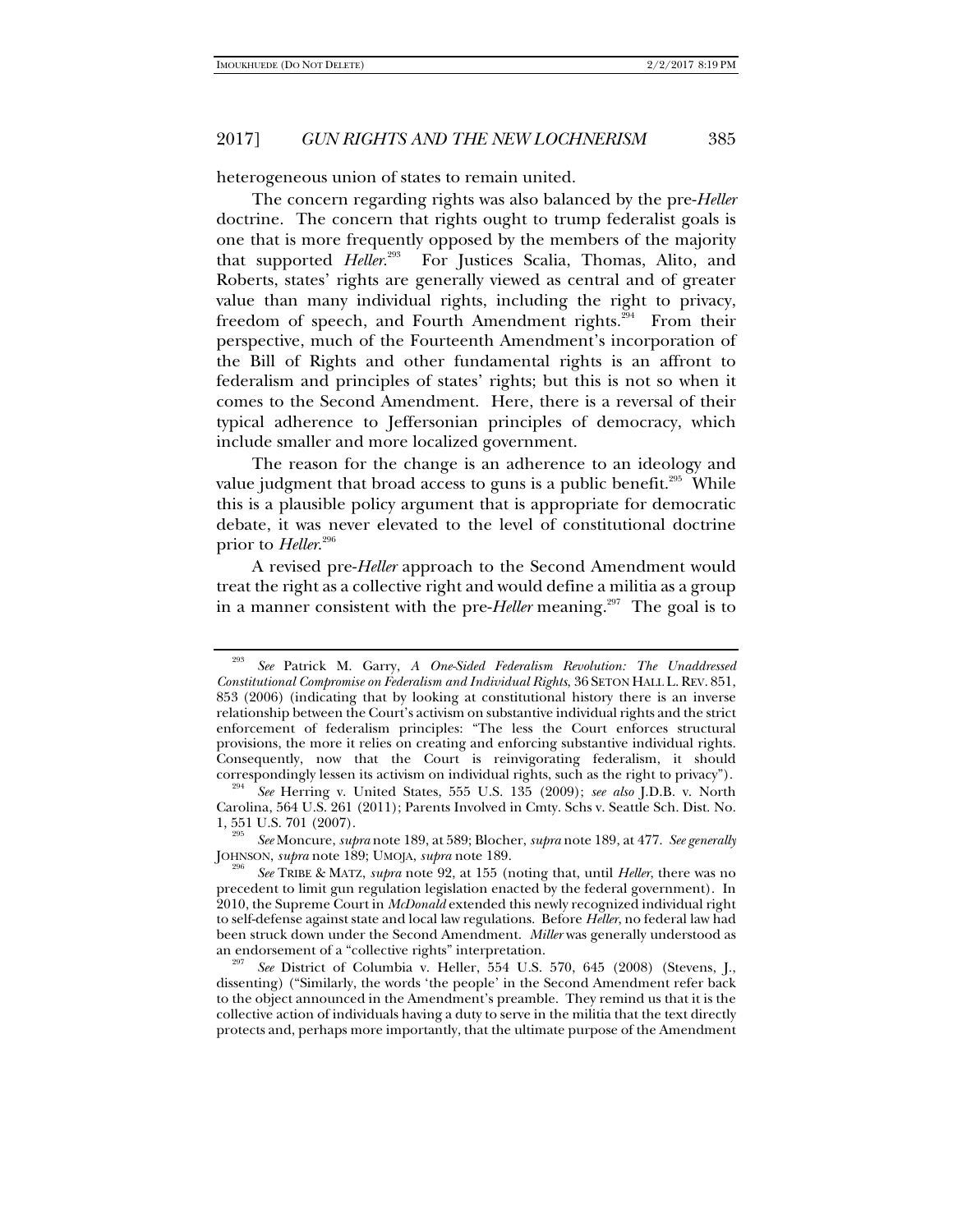respect both the right to armed resistance against tyranny and the governmental obligation to protect the public safety.<sup>298</sup> Much of the current post-*Heller* approach to the Second Amendment could then be appended to this revised pre-*Heller* approach as limitations on the government's ability to interfere with the access of militias to guns. In this context, proscriptions against barring access to weapons in common use would take on a meaning that is more consistent with the original intent of the framers.

2. Individual Rights Protected as Part of a Collective Right?

Treating the right to bear arms as a collective right would also protect the individual right. Collective access to weapons such as guns would include an individual right to join a militia. Individual rights should not be balanced against group or collective rights; rather, the collective rights should be defined as the access point to individual rights. $299$ 

Through group membership, individuals gain greater freedom. This concept is consistent with *E. Pluribus Unum*–out of many, one. The group by definition is capable of protecting and adding meaning to rights in a way that no single individual is capable. By contrast, providing access first to the individual rather than the group is a recipe for the devolution of public order and anarchy rather than for democratic self-governance. Hence, the notion of a "well-organized

was to protect the State's share of the divided sovereignty created by the Constitution."); Robertson v. Baldwin, 165 U.S. 275, 281-82 (1897).

*See Heller*, 554 U.S. at 637 (Stevens, J., dissenting) ("The Second Amendment was adopted to protect the right of the people of each of the several States to maintain a well-regulated militia. It was a response to concerns raised during the ratification of the Constitution that the power of Congress to disarm the state militias and create a national standing army posed an intolerable threat to the sovereignty of the several States. Neither the text of the Amendment nor the arguments advanced by its proponents evidenced the slightest interest in limiting any legislature's authority to regulate private civilian uses of firearms.").<br><sup>299</sup> Joseph Raz, *Rights and Politics*, 71 IND. L.J. 27, 32 (1995) ("First, groups as well as

individuals possess rights. Group rights, the rights of nations, families, and the like, are based on the interests of these groups. Naturally, there is no intrinsic value in protecting the interests of groups. Their interests merit protection only to the extent that they serve individual interests. Whatever the ultimate justification of group rights, they are the rights of groups and not of individuals. Nor do they derive their justification from individual rights; rather, their proximate justification is in the interest of the group, and their ultimate justification lies in the service to individual interests of advancing the interest of the group."); JOHN RAWLS, POLITICAL LIBERALISM 77–78 (expanded ed., 2006) ("Here I stress that full autonomy is achieved by citizens: it is a political and not an ethical value. By that I mean that it is realized in public life by affirming the political principles of justice and enjoying the protections of the basic rights and liberties; it is also realized by participating in society's public affairs and sharing in its collective self-determination over time.").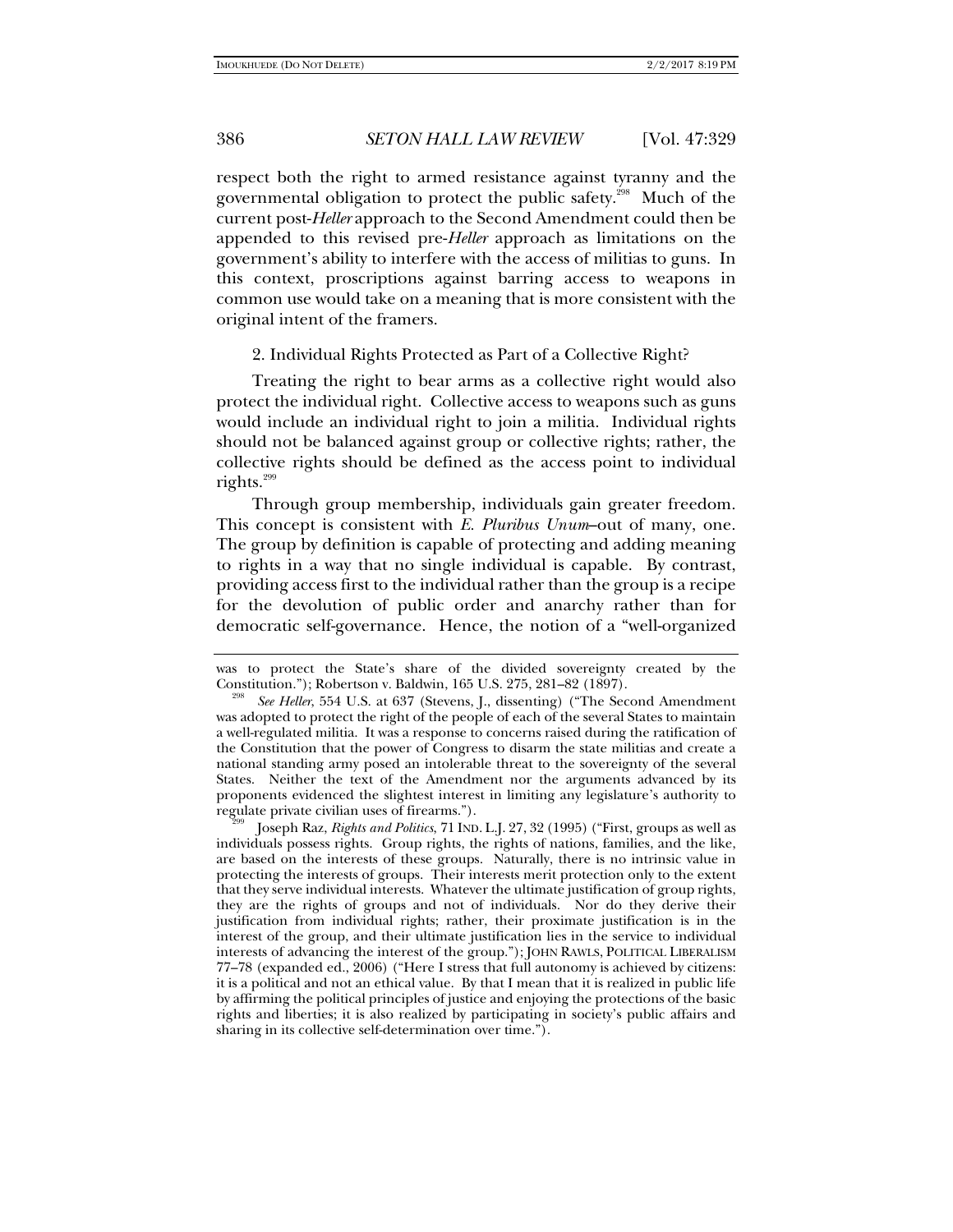militia" recognizes that being organized as a group is a precursor to the effectiveness of the right to bear arms.<sup>300</sup>

Rights are by definition counter-majoritarian, and the incorporation of the Bill of Rights, again by definition, undermines principles of federalism.<sup>301</sup> However, by individualizing a collective right, the Court has distorted the democratic and federalism concerns. It has created a tension where none needed to exist. The pre-*Heller*  approach protected the collective right to rebel against tyrannical government while respecting the public obligation to prevent individualized violence and lethal crimes. Thus, the illusory tension between liberty and community was explicitly resolved by a prefatory clause that clarified both the reason for and scope of the right. Justice Stevens is on point in his dissent in *Heller* when he writes:

The preamble to the Second Amendment [referring to the prefatory clause] makes three important points. It identifies the preservation of the militia as the Amendment's purpose; it explains that the militia is necessary to the security of a free State; and it recognizes that the militia must be "well regulated." . . . It confirms that the Framers' single-minded focus in crafting the constitutional guarantee "to keep and bear Arms" was on military uses of firearms, which they viewed in the context of service in state militias. The preamble thus both sets forth the object of the Amendment and informs the meaning of the remainder of its text. Such text should not be treated as mere surplusage, for "[i]t cannot be presumed that any clause in the constitution is intended to be without effect."302

Furthermore, the individual right to oppose tyranny was protected though the possibility of the individual joining a militia

<sup>300</sup> *See* Joseph Raz, *Rights and Politics*, 71 IND. L.J. 27, 32 (1995); JOHN RAWLS, POLITICAL LIBERALISM 77-78 (expanded ed., 2006).

*See* Ronald J. Bacigal, *Federalism and the Criminal Justice System*, 98 W. VA. L. REV. 771, 773 (1996) (describing and analyzing the process of incorporation of the Bill of Rights through the Fourteenth Amendment of the Constitution, and the endeavors of the Warren court to achieve those ends, especially in the criminal justice system). The Bill of Rights' purpose was to limit the powers of the federal government and was aimed to protect the states and individuals from tyranny by the federal government. On the other hand, individual states were seen as guarantors of rights and liberties. However, the fact that the states endorsed slavery demonstrated that they could not be trusted to safeguard the liberty of all citizens. When the Thirteenth and Fourteenth Amendments came into existence, it became necessary to make the Bill of Rights applicable to the states through the gradual incorporation process. This process inherently represents a deviation from principles of federalism.

*Heller*, 554 U.S. at 640, 643 (Stevens, *J.*, dissenting).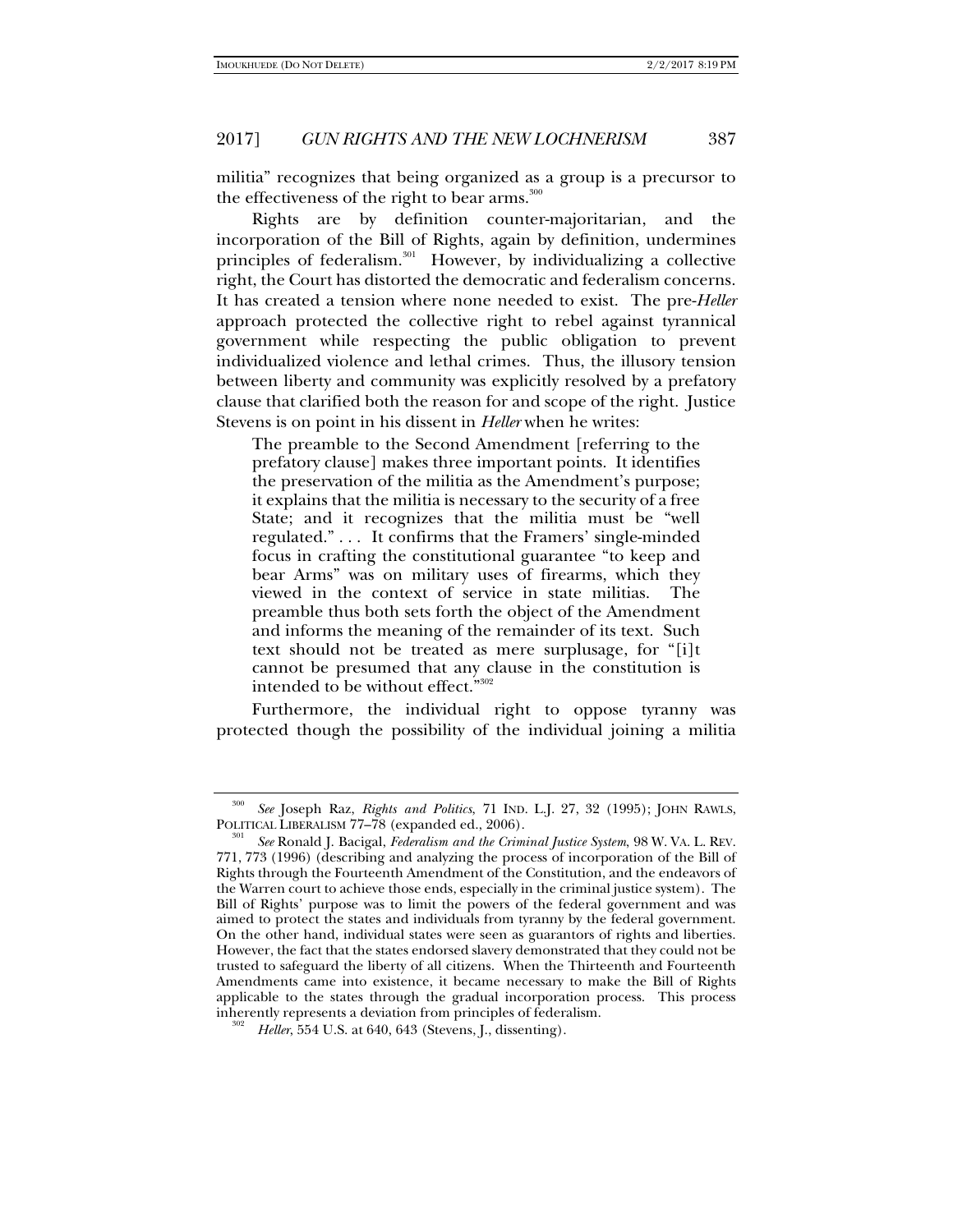group.303 The Court considered that very possibility in pre-*Heller* cases where, among other things, the right of an individual to join a militia group that provided access to weapons was determined to be constitutionally protected, notwithstanding public safety concerns.<sup>304</sup>

# 3. Public Safety Concerns Not Devalued or Required to be Ignored

A revised pre-*Heller* approach to the Second Amendment would have the added advantage of explicitly recognizing the constitutional duty to protect the public safety. This recognition would help end the problematic *rights versus order* dichotomy that has unnecessarily complicated constitutional law. It would create doctrinal space for developing a more coherent jurisprudence that treats liberty, such as the right to bear arms, as linked to duties like the duty to protect the public safety.

The state's duty to protect public safety is the obvious motivation for gun regulations. This duty is frequently cited in court opinions regarding the Second Amendment as well as in the text of the actual gun control regulations that the court has scrutinized both before and since *Heller*.<sup>305</sup> This Article suggests that, before 2008, the Court

<sup>303</sup> *See Heller*, 554 U.S. at 570, 644–45 (Stevens, J., dissenting); CORNELL, *supra* note 270, at 50–51 (explaining how, to get support for the Constitution, Publius, in the Federalist Papers, argued that the existence of a well-armed population that was organized into state militias would guarantee that America never slipped into tyranny); Hatt, *supra* note 5, at 514.

*See* United States v. Miller, 307 U.S. 174, 179 (1939); Robertson v. Baldwin, 165 U.S. 275, 282 (1897); Miller v. Texas, 153 U.S. 535 (1894); Presser v. Illinois, 116 U.S. 252 (1886); United States v. Cruikshank, 92 U.S. 542 (1875).

*See* Friedman v. City of Highland Park, 784 F.3d 406 (7th Cir. 2015), *cert. denied*, 136. S. Ct. 447 (2015); New York State Rifle & Pistol Ass'n v. Cuomo, 804 F.3d 242 (2d Cir. 2015), *cert. denied*, 136 S. Ct. 2486 (2016); Jackson v. City & Cnty. of S.F., 746 F.3d 953 (9th Cir. 2014) (holding that gun ordinances enacted in San Francisco survived intermediate scrutiny), *cert. denied*, 135 S. Ct. 2799 (2015); Drake v. Filko, 724 F.3d 426, 431–32 (3d Cir. 2013) (holding that state law requiring applicants to establish a "justifiable need" to be allowed to carry a handgun in public for purposes of selfdefense did not violate the Second Amendment because it is a "presumptively lawful" and "longstanding" regulation); Hunters United for Sunday Hunting v. Pa. Game Comm'n, 28 F. Supp. 3d 340 (M.D. Pa. 2014) (under rational basis test the court upheld a statute which made it unlawful for any person to hunt for any furbearer or game on Sundays because the Second Amendment protections do not extend to recreational hunting); City of San Diego v. Boggess, 216 Cal. App. 4th 1494 (2013) (holding that a statute authorizing destruction of firearms belonging to a patient detained for psychiatric evaluation is not facially invalid under the Second Amendment); Williams v. State, 10 A.3d 1167 (Md. 2011) (holding that statute prohibiting wearing, carrying, or transporting a handgun without a permit and outside of one's home was outside of the scope of the Second Amendment right to bear arms); Norman v. State, 159 So. 3d 205, 210 (Fla. Dist. Ct. App. 2015) (holding that a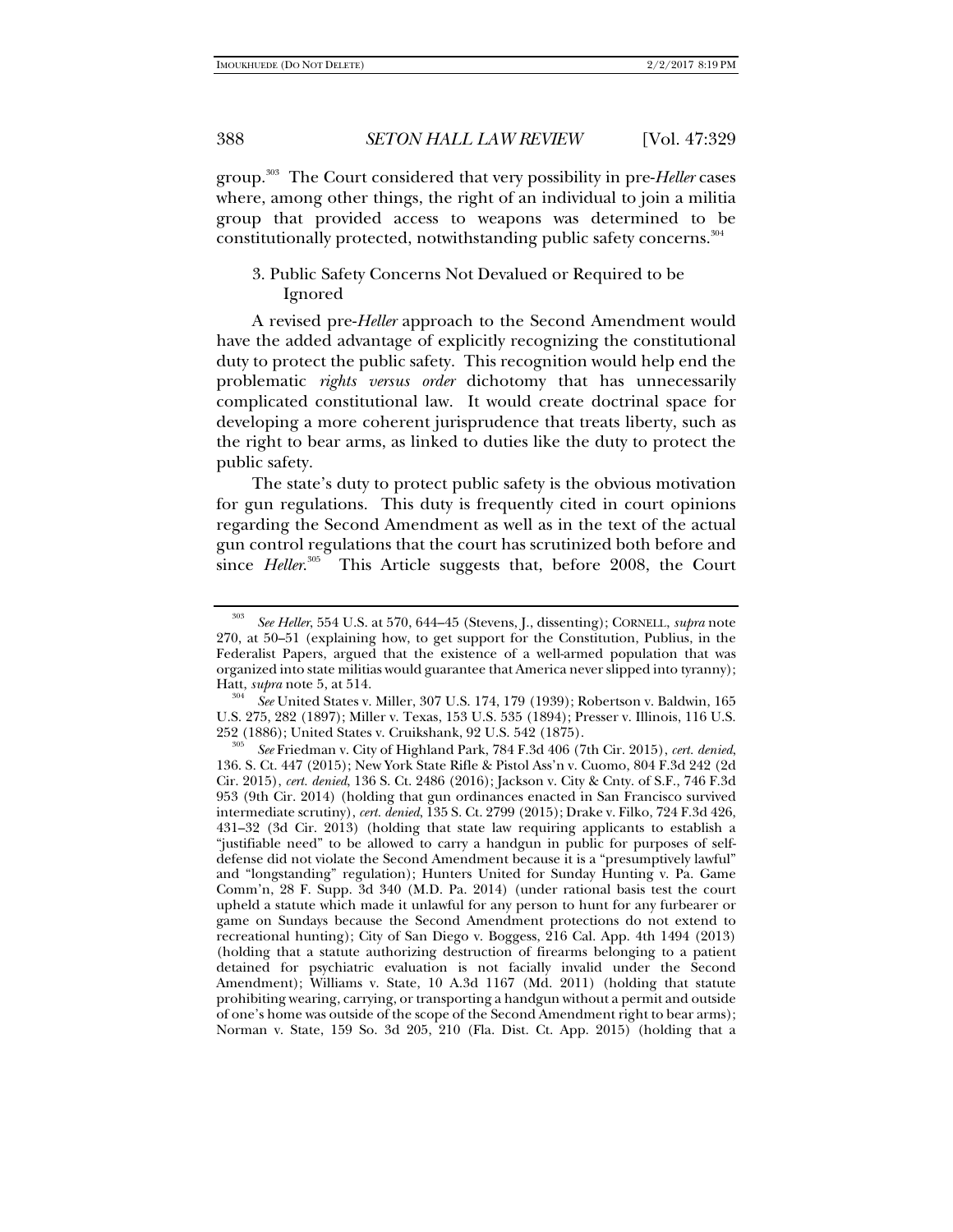recognized this obligation as significant because there was a limitation on the scope of the right through the prefatory clause. The prefatory clause is textual evidence for an original intent to maintain the ability of even the federal government to regulate firearms.<sup>306</sup>

Public safety concerns today are real, yet the Court's decisions with regard to gun control laws appear to consistently relegate them to being a secondary concern in their hierarchy of constitutional rights. This is because of their distorted libertarian perspective, under which jurists follow Justice Kennedy's model for rights that are exclusively framed in negative, libertarian form without appreciation for the very purpose of government. $307$  If government is to have any value it must exist to actually do something, and the most obvious something is to protect the public safety.

The rights versus order dichotomy dominates American jurisprudential and political theory. It embraces the linear philosophy that increasing rights decreases the possibility of public order, and that increasing public order decreases individual rights.

The conclusion that rights, when viewed as including both positive rights and negative rights—governmental duties as well as individual liberties—need not require a reduction in public order is an insight that Amartya Sen, Martha Nussbaum, and others have long

regulation against open carry of firearms did constitute a total ban on the carrying of firearms outside the home for self-defense). Under intermediate scrutiny, the statute in *Norman v. State* was reasonably related to the State's substantial governmental interest in regulating firearms as a matter of public safety. The court stated, "[i]n addressing a Second Amendment challenge to a statute, the court must determine whether the challenged law burdens conduct protected by the Second Amendment based on a historical understanding of the scope of the Second Amendment right, or whether the challenged law falls within a well-defined and narrowly limited category of prohibitions that have been historically unprotected; to answer this question, we ask whether the regulation is a presumptively lawful regulatory measure, or whether the record includes persuasive historical evidence establishing that the regulation at issue imposes prohibitions that fall outside the historical scope of the Second Amendment." *Id*. at 205–06.

<sup>306</sup>*See Heller*, 554 U.S. at 637–38 (Stevens, J., dissenting)*.* <sup>307</sup> *See Heller*, 554 U.S. at 599; TUSHNET, *supra* note 102, at 164; Zulkey, *supra* note 85, at 213–14, 218; Yassky, *supra* note 85, at 589–90, 613, 615–17; Heyman, *supra* note 94, at 251. *See also* CHARLES FRIED, RIGHT AND WRONG 110 (1978) (explaining the main differences between positive and negative rights). Fried finds the following: "A positive right is a claim to something—a share of material goods, or some particular good like the attention of a lawyer or a doctor, or perhaps the claim to a result like health or enlightenment—while a negative right is a right that something not be done to one, that some particular imposition be withheld. Positive rights are inevitably asserted to scarce goods, and consequently scarcity implies a limit to the claim. Negative rights, however, the rights not to be interfered with in forbidden ways, do not appear to have such natural, such inevitable limitation." *Id*.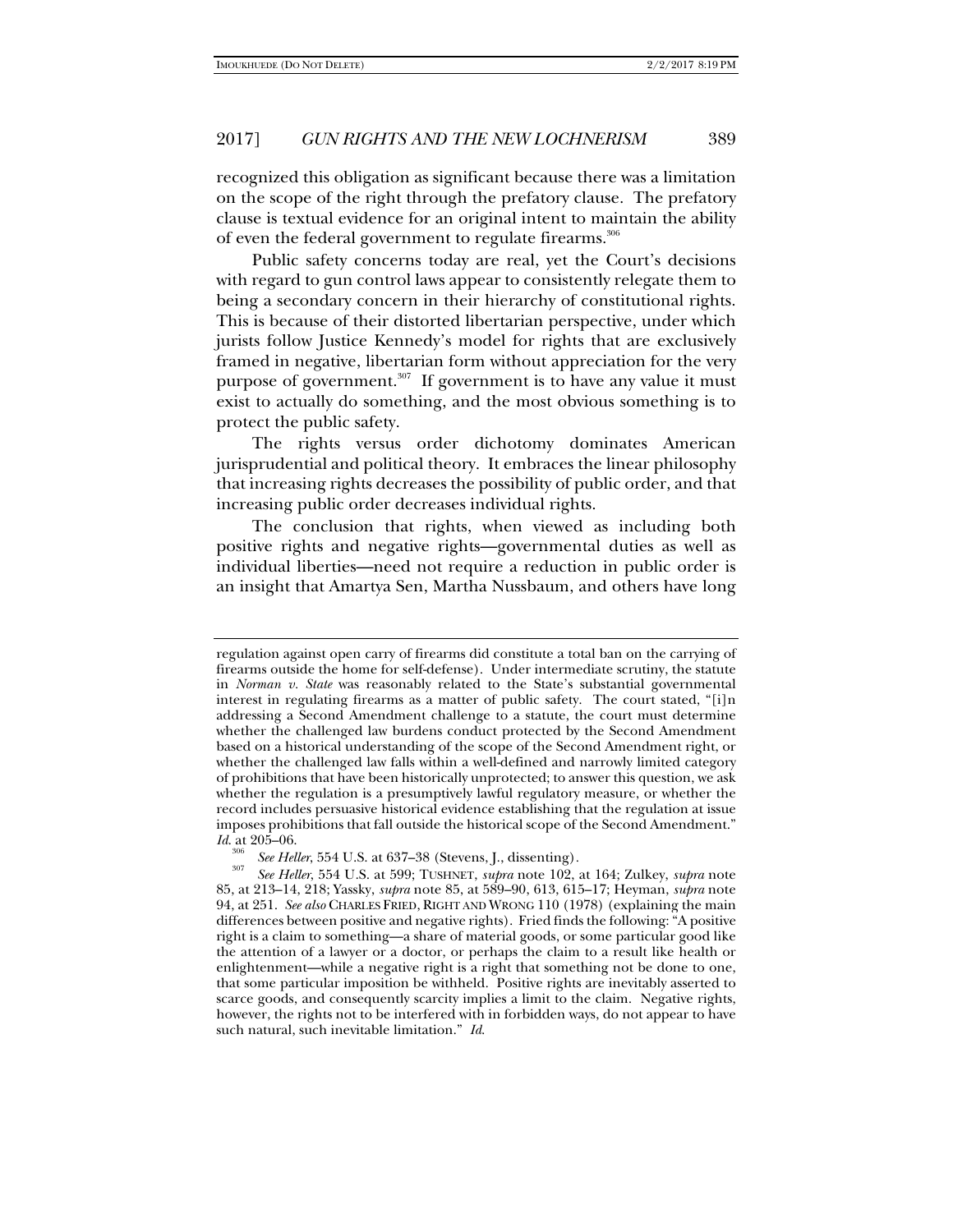espoused.<sup>308</sup> This is also the core of the Second Amendment's qualified right to bear arms—a link between liberty and the duty to preserve the public safety.

Creating a doctrinal space that recognizes that rights and order are not part of a zero-sum equation requires a jurisprudence free from the libertarian bias which has limited the scope of constitutional rights protected by the current Court. Liberty is essential to democracy, but government is obligated to do more than "not act." Government has certain basic duties, among the most obvious being the obligation to provide for and protect the public safety. Failure to fulfill that obligation is itself a breach of the most basic component of the social contract that every government enters into with its people, and ought to be treated as a violation of a basic right of citizenship.

These public relations, public policy, and political theory insights have textual support within the text of the Constitution. The Second Amendment itself describes the well-regulated militia as a precursor to the right to bear arms to protect a free state.

Article I describes the government's obligation to protect the public safety and welfare. It also contains a Privileges and Immunities clause which explicitly recognizes that there are both constitutionally protected privileges of citizenship and constitutionally recognized immunities, or liberties, of citizenship.<sup>309</sup> Finally, the Constitution's most comprehensive and rights-altering amendment, the Fourteenth Amendment, reinforces the recognition of governmental obligations within its Privileges or Immunities Clause.

Public safety concerns would not be devalued by taking the Constitution seriously. It is obvious that public safety would be more easily protected by a revised pre-*Heller* approach to the Second Amendment. Both the federal and state governments would have more space to pass common sense gun regulations that address public safety concerns, while allowing constitutionally sanctioned space for the additional regulation of non-governmental groups that fall within the constitutionally recognized militia. Liberty, duty, and public order would become additive forces that, when properly applied, enhance each other as democratic principles under constitutional law, rather than acting as forces that run in opposition to each other in a tragedy of zero-sum accountability.

<sup>308</sup>Heyman, *supra* note 94, at 251. 309 U.S. CONST. art. IV, § 2, cl. 1.